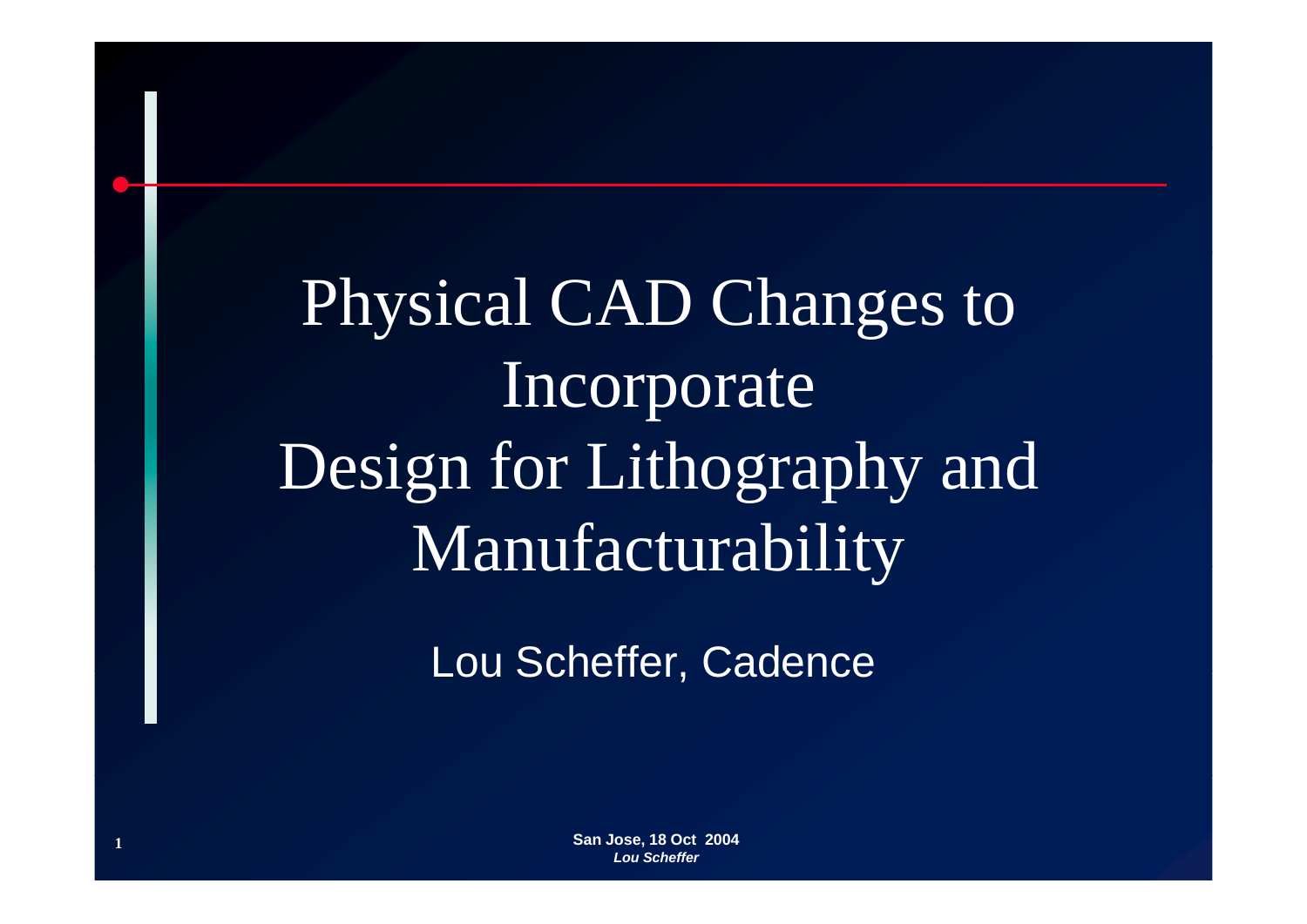### What's the problem?

- $\overline{\mathbb{C}}$ Chip designers, and CAD tools, have traditionally worried about
	- Logical correctness
	- -Design rule adherence

 $\bigcirc$ • But all legal designs are not equally easy to make

- New lithography considerations must be followed
- - Design features can have a big impact on ease (and cost, and yield) of manufacturing
- $\bigcirc$  Designing chips to be easy to make is "Design for Manufacturing"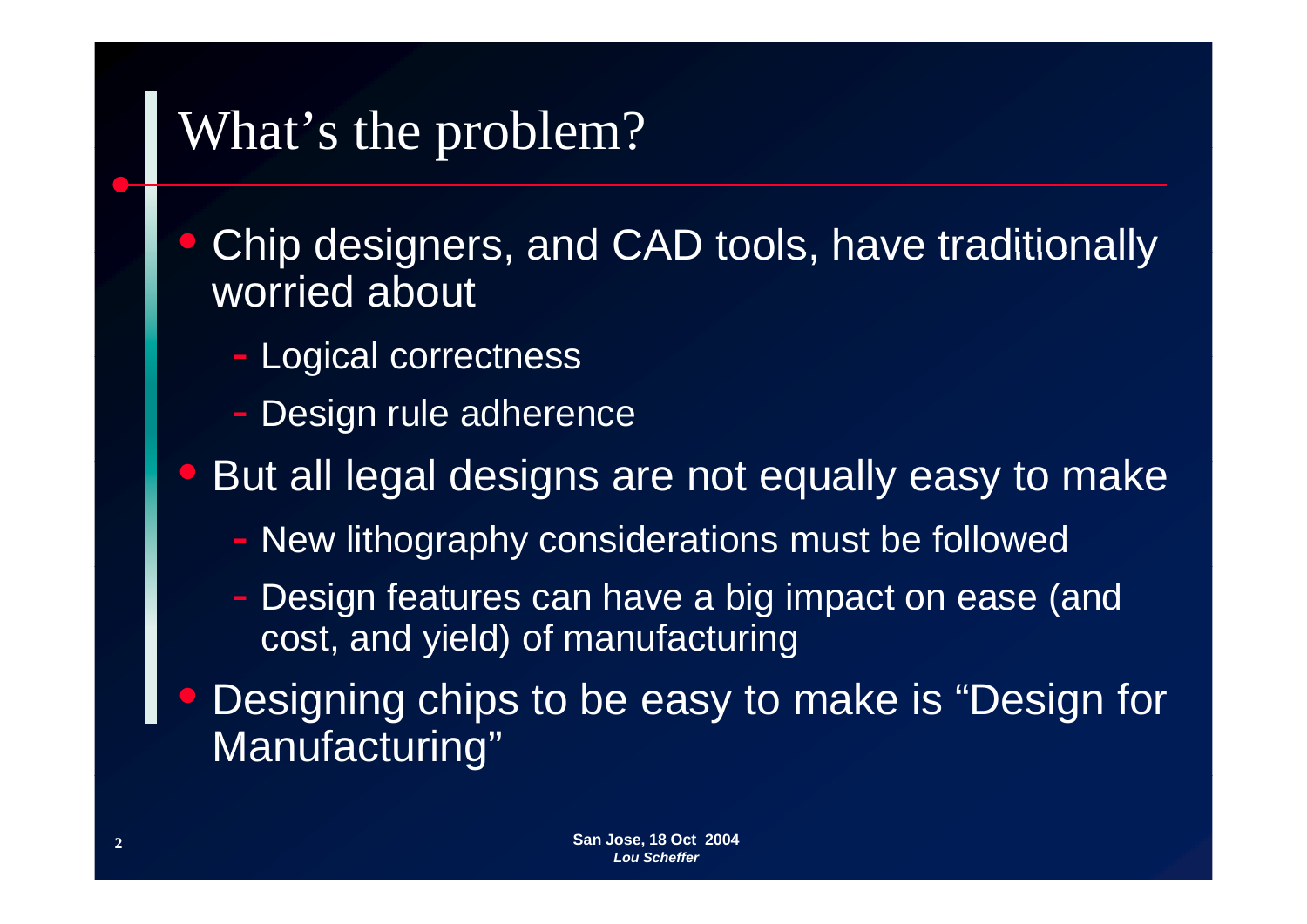# Why now?

- $\bigcirc$ DFM was always helpful, but at sub-100nm processes it's critical
- $\bigcirc$ Sub-wavelength lithography
- $\bigcirc$  New materials\_\_\_\_\_\_\_\_\_\_\_\_\_\_\_\_\_
- $\bigcirc$  Other related issues not covered in this talk
	- -- Timing variation
	- -- Process variation, and yield prediction/analysis/improvement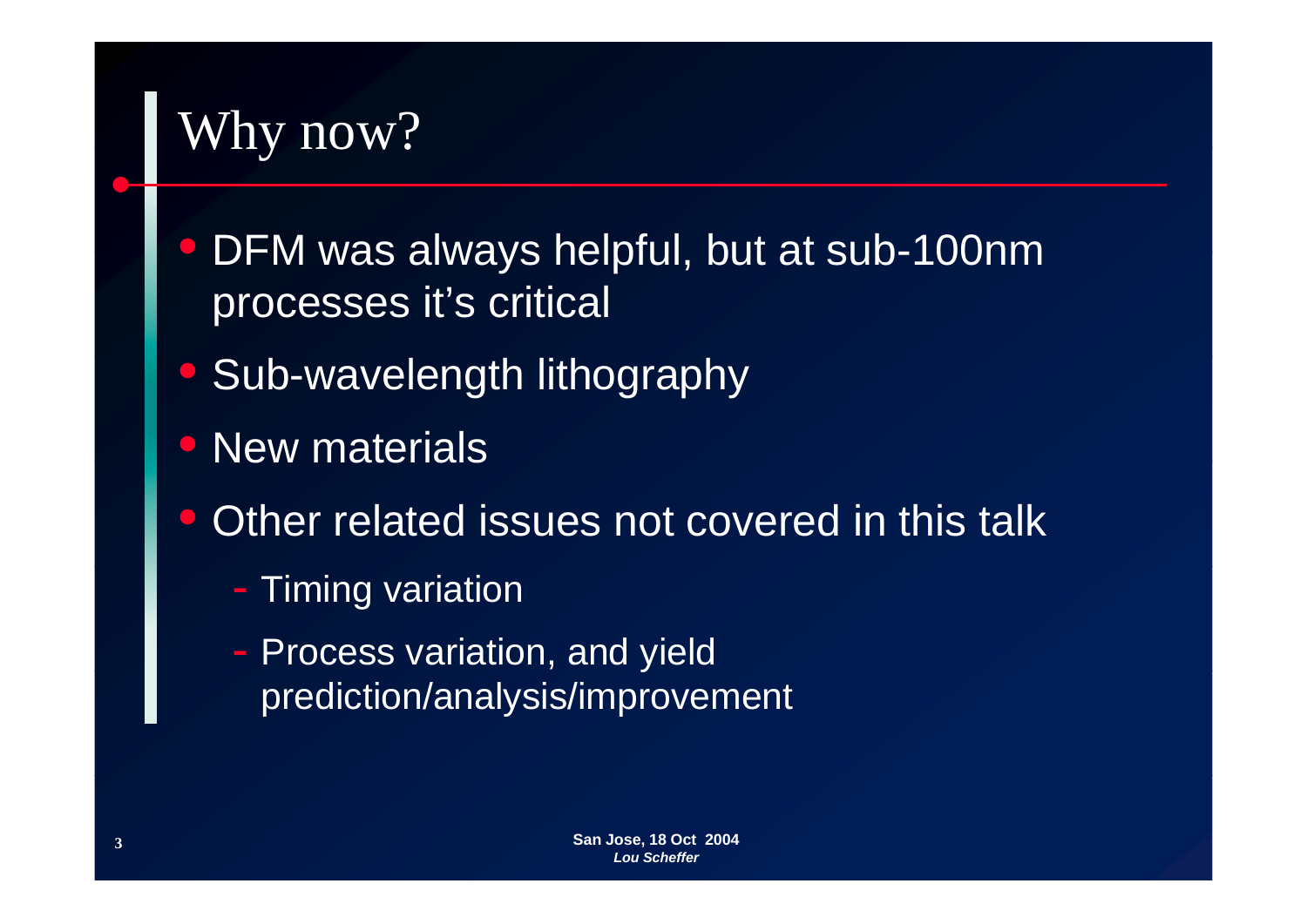# Today's tutorial, part I and II

- $\bigcirc$ Part I: What happens after tapeout?
	- Lithography problems
	- -- Manufacturing problems
- $\bigcirc$  Part II: covers the changes to CAD tools to address these problems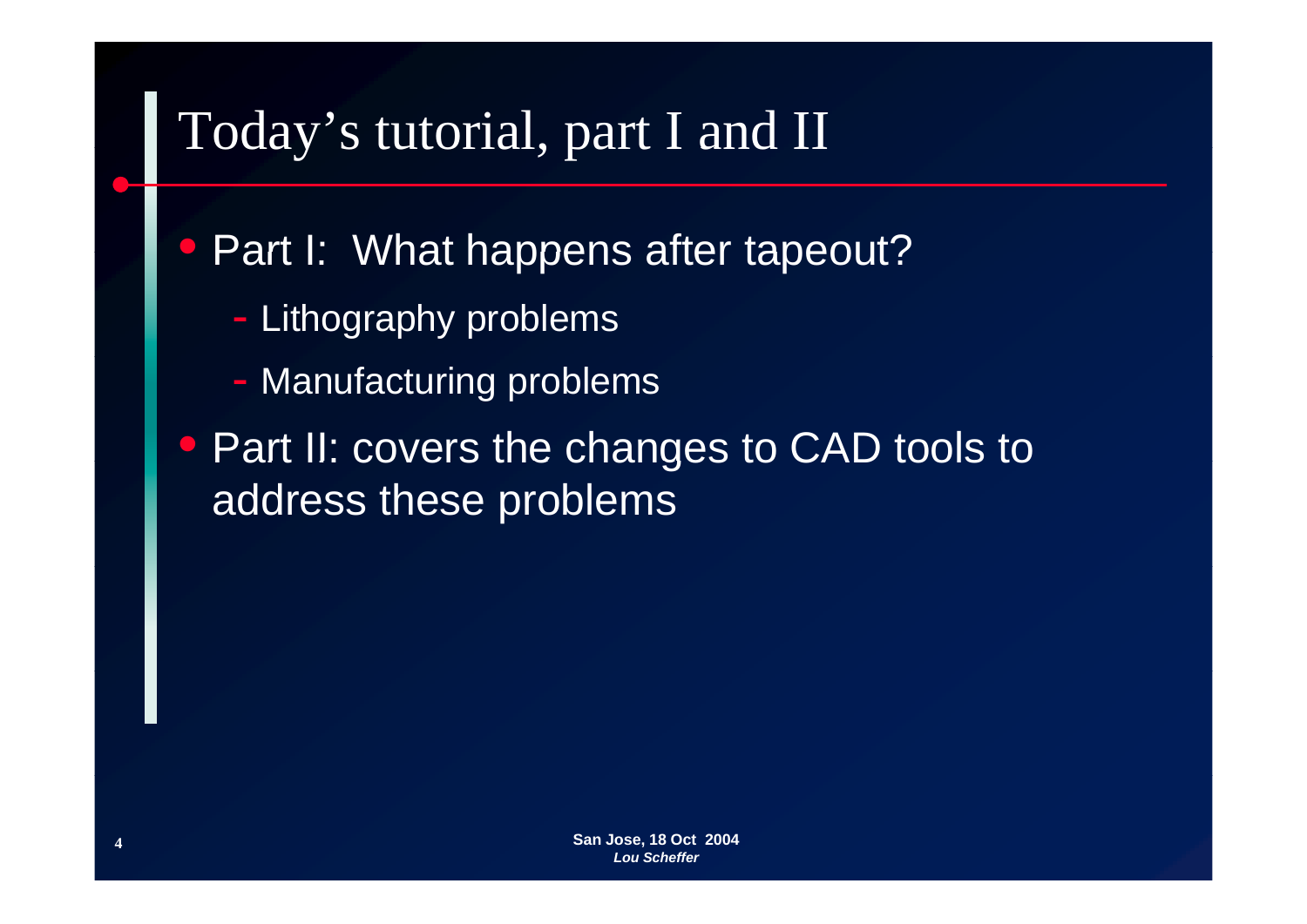# What Happens after Tapeout, and why should you care?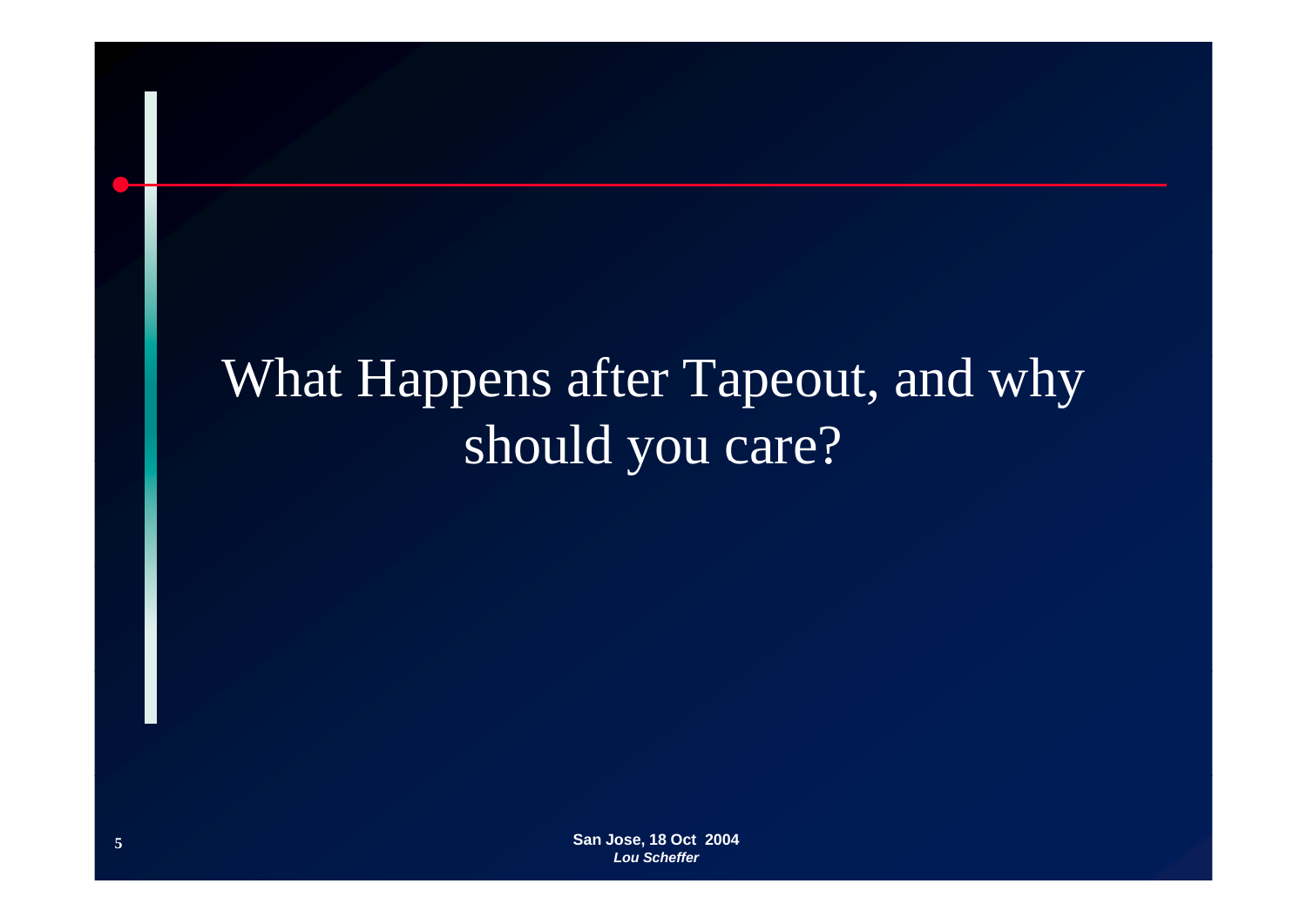### After tapeout, and before chips come back

- $\overline{\mathbb{C}}$  You need to make masks and exposures
	- Masks need optical modification
- The material must be etched
	- -- Leads to local density constraints
- $\bigcap$  The layers must be polished flat
	- -- Leads to more global density constraints
- **This must be repeated for many layers** 
	- Leads to antenna problems
- How well you do these steps determine yield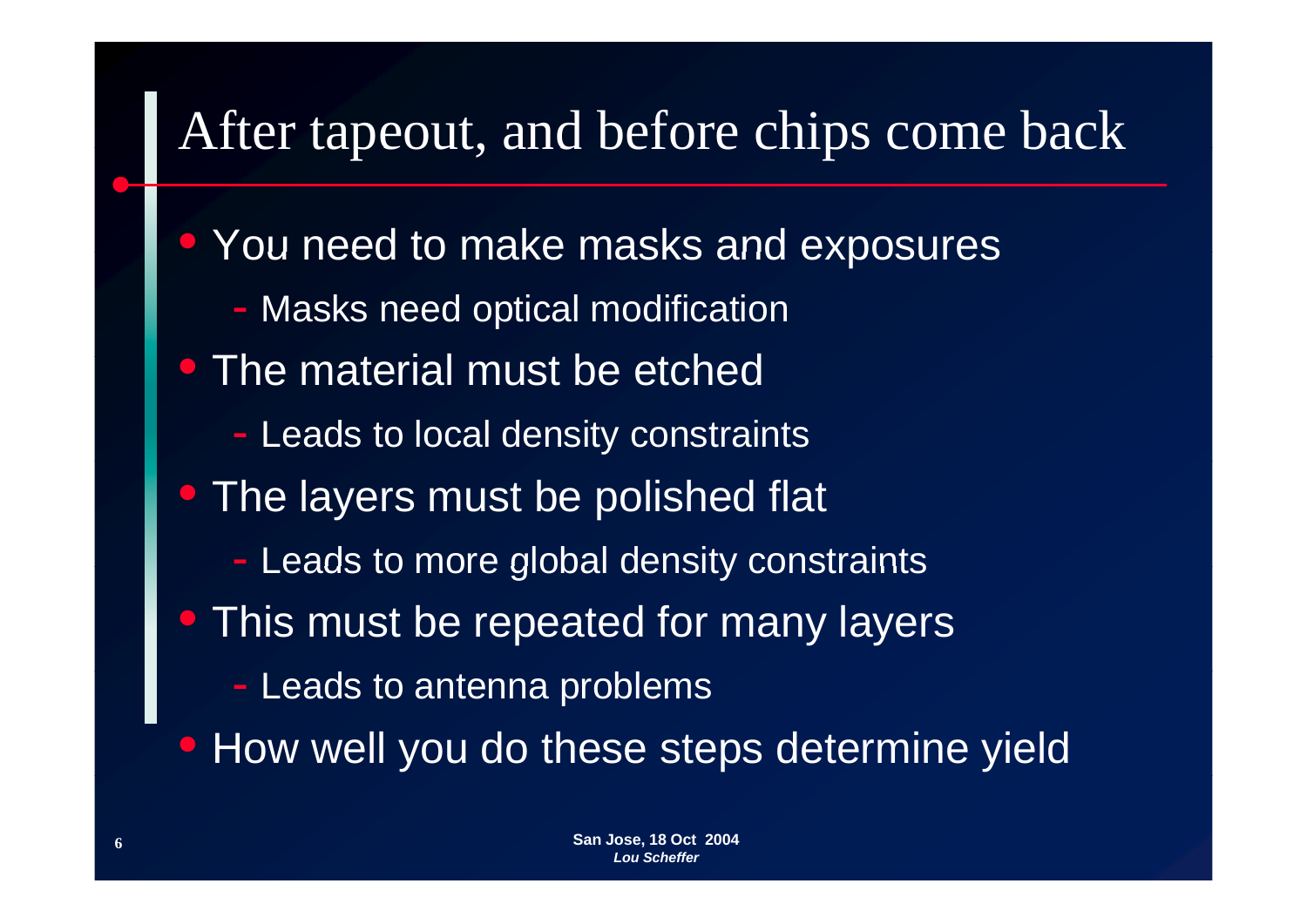## Masks and Exposure

- $\bigcirc$ • Long ago, we exposed 1 micron (1000 nm) features with 300-400 nm light (relatively easy)
	- The mask looked the same as the polygons
- Now we are exposing 90 nm (and soon 65 nm) features with 193nm light
- $\bigcap$ Now, it looks very different
	- Lots of tricks are needed
	- Difference between a photo and a hologram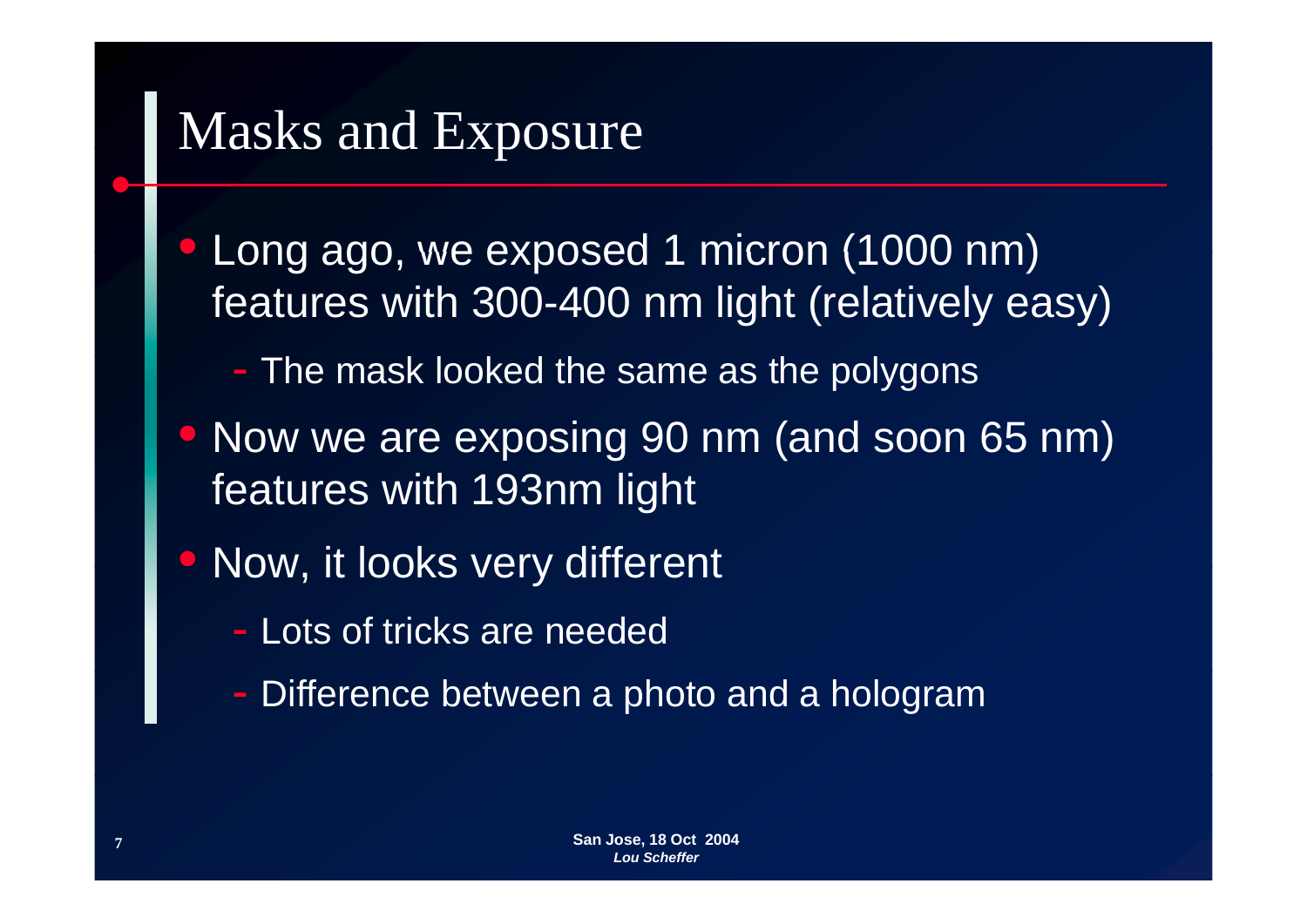#### Wavelength used vs process generation



 **San Jose, 18 Oct 2004** *Lou Scheffer*

**From Numerical Technologies**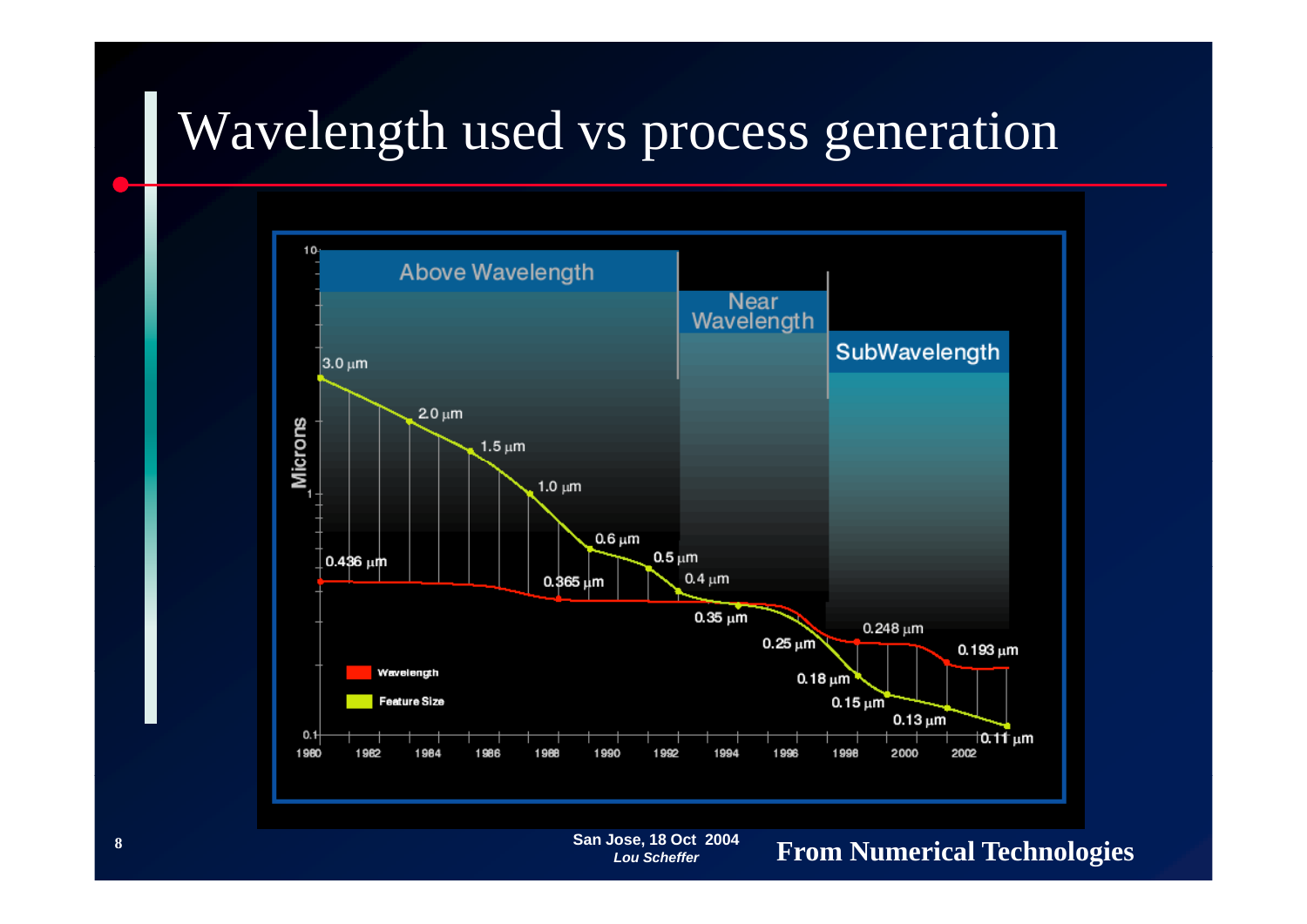#### How a polygon comes out at differing  $\mathrm{K}_1^{},$  and  $\mathrm{K}_1^{}$ for different process variations

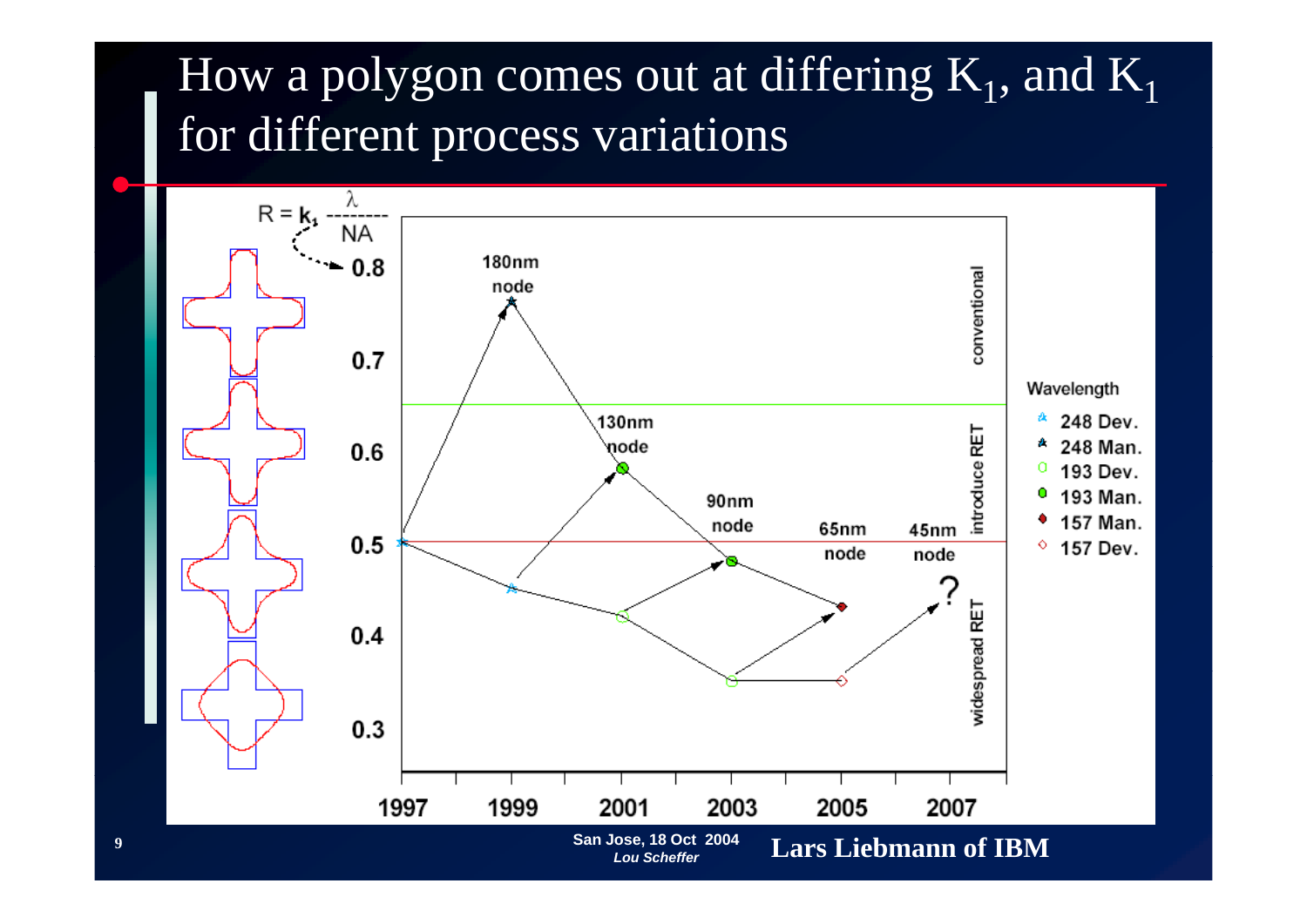## Example of OPC and PSM

#### **Desired Pattern on wafer**

#### **Actual Mask Pattern**

**OPC** Optical Proximity Correction

#### **Multilevel Mask**



**PSM** Phase Shift Mask

#### **This is what the designer drew**

**Added 'scattering bars' and serifs to make the polygon to make print more exactly**

**Added additional phase features to allow printing smaller features at the same wavelen gth g**

 **San Jose, 18 Oct 2004** *Lou Scheffer*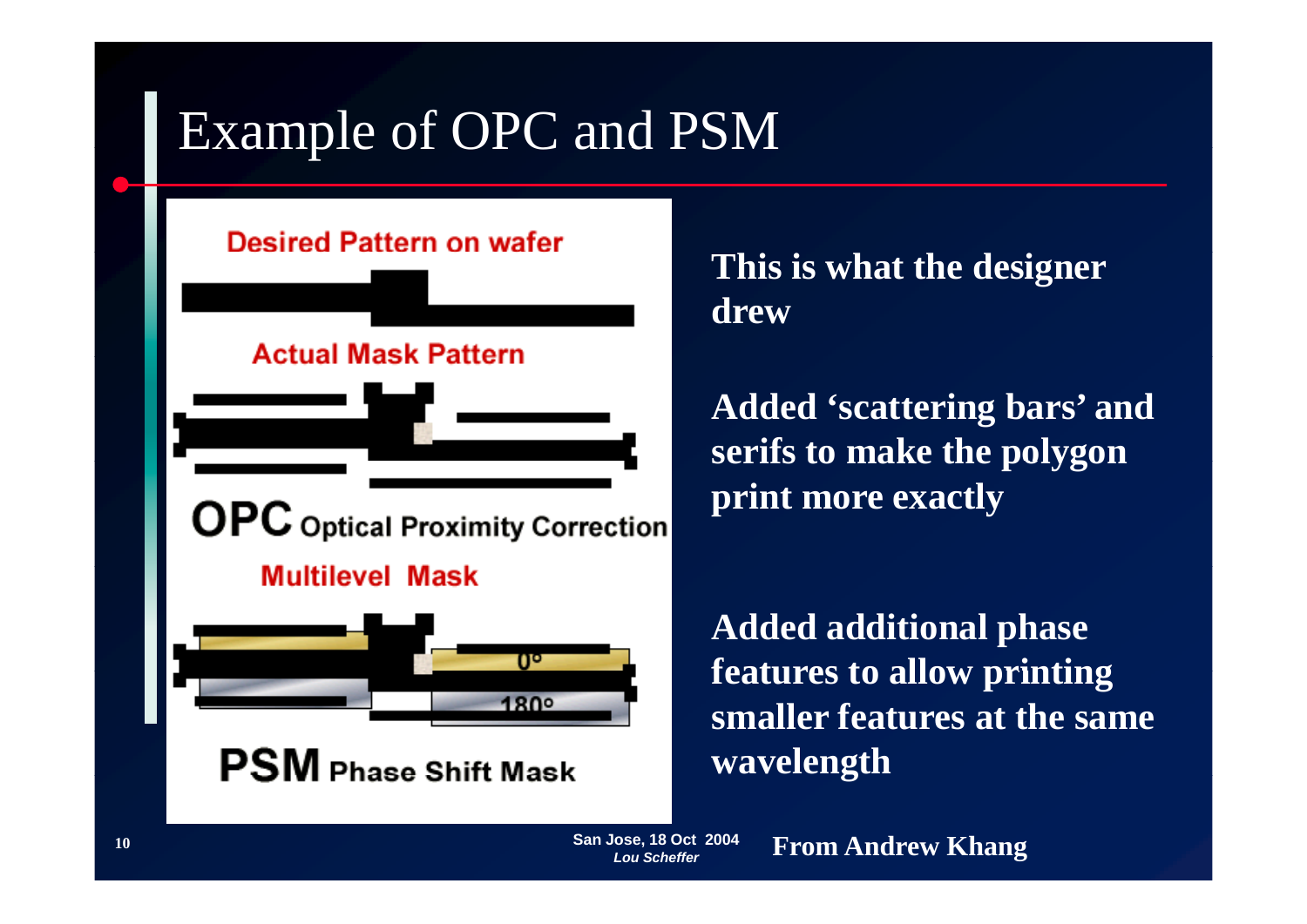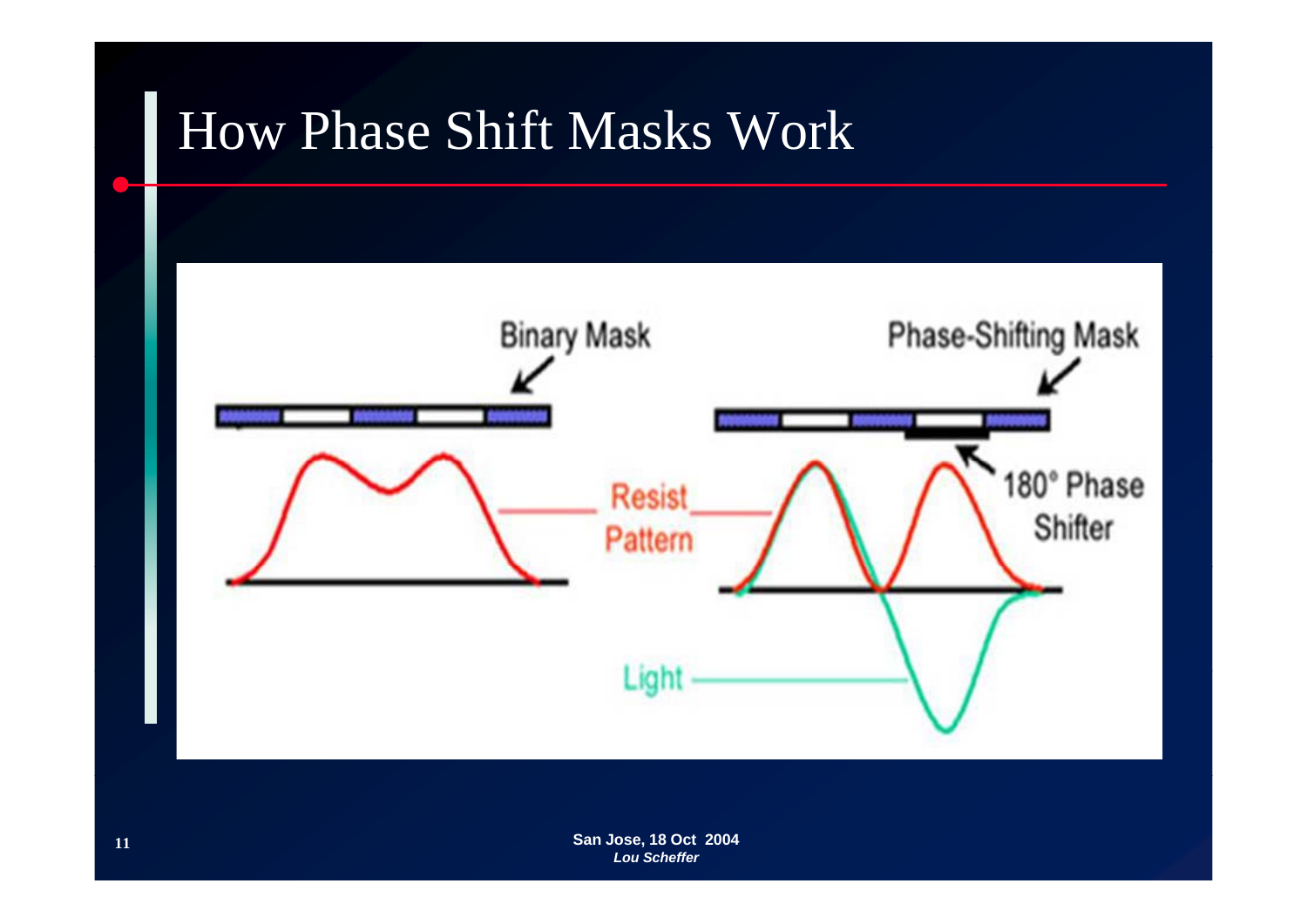#### Lots of lithography tricks is an understatement

- $\bigcirc$ Entire conferences, journals and working groups devoted to this topic
	- And sessions at DAC, ICCAD, DATE, ISPD, ASP-DAC and so on
- $\bigcirc$  SPIE has a MicroLithography symposium each year, comprised of 6 conferences
- $\bigcirc$  One of these conferences, Design and Process Integration, specializes in the subjects of this tutorial
- $\bigcap$ See the SPIE web site: http://www.spie.org

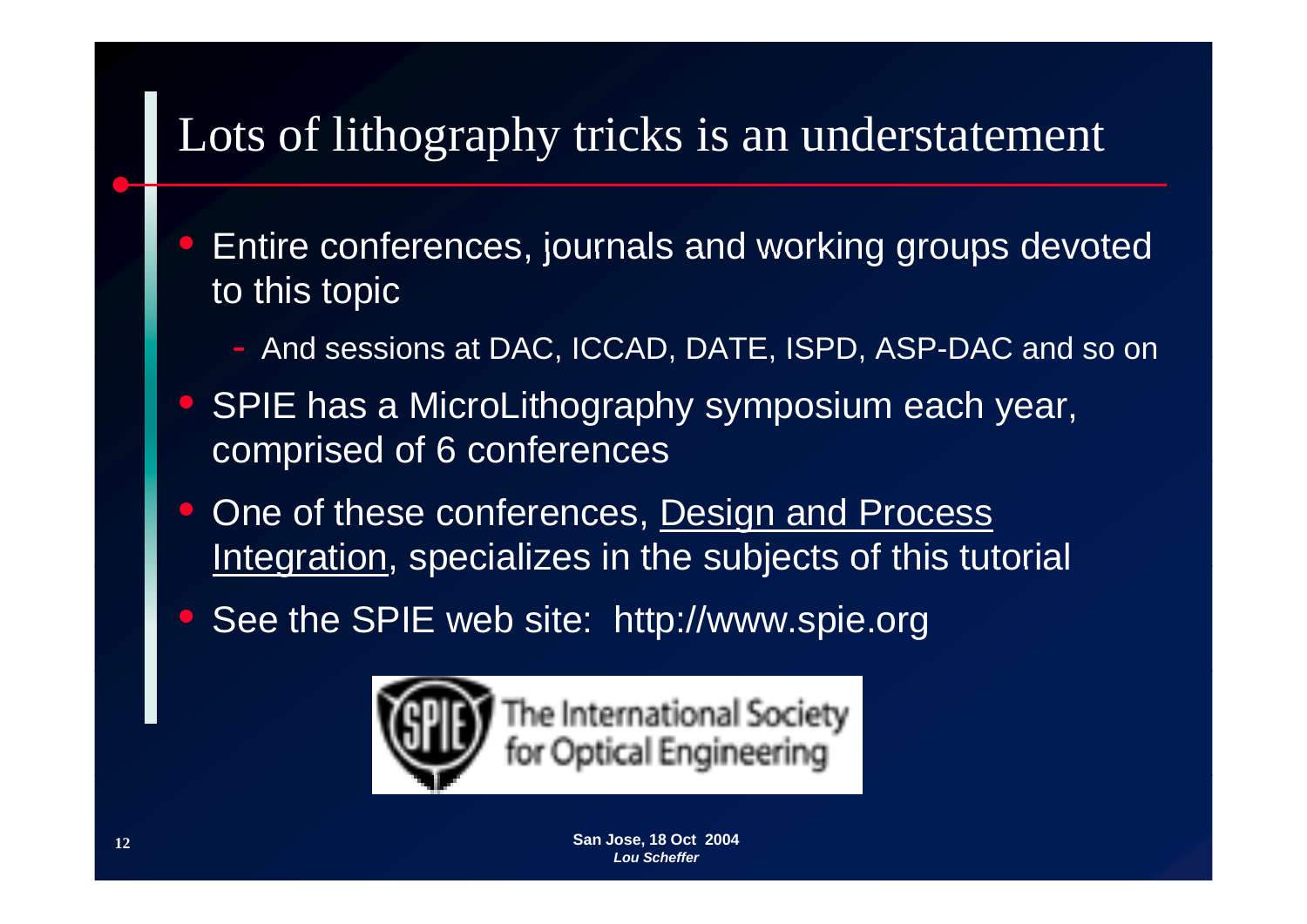## New techniques are being developed

#### $\bigcirc$ Dual mask techniques

- One prints big features and one sharp edges, or
- -One prints horizontal and one vertical edges.
- $\bigcirc$  Lots of new techniques under investigation
	- Attenuated PSM
	- DDI –– Double Dipole illumination
	- CPM Chromeless Phase Mask
- $\bigcirc$ Each new technique has different limitations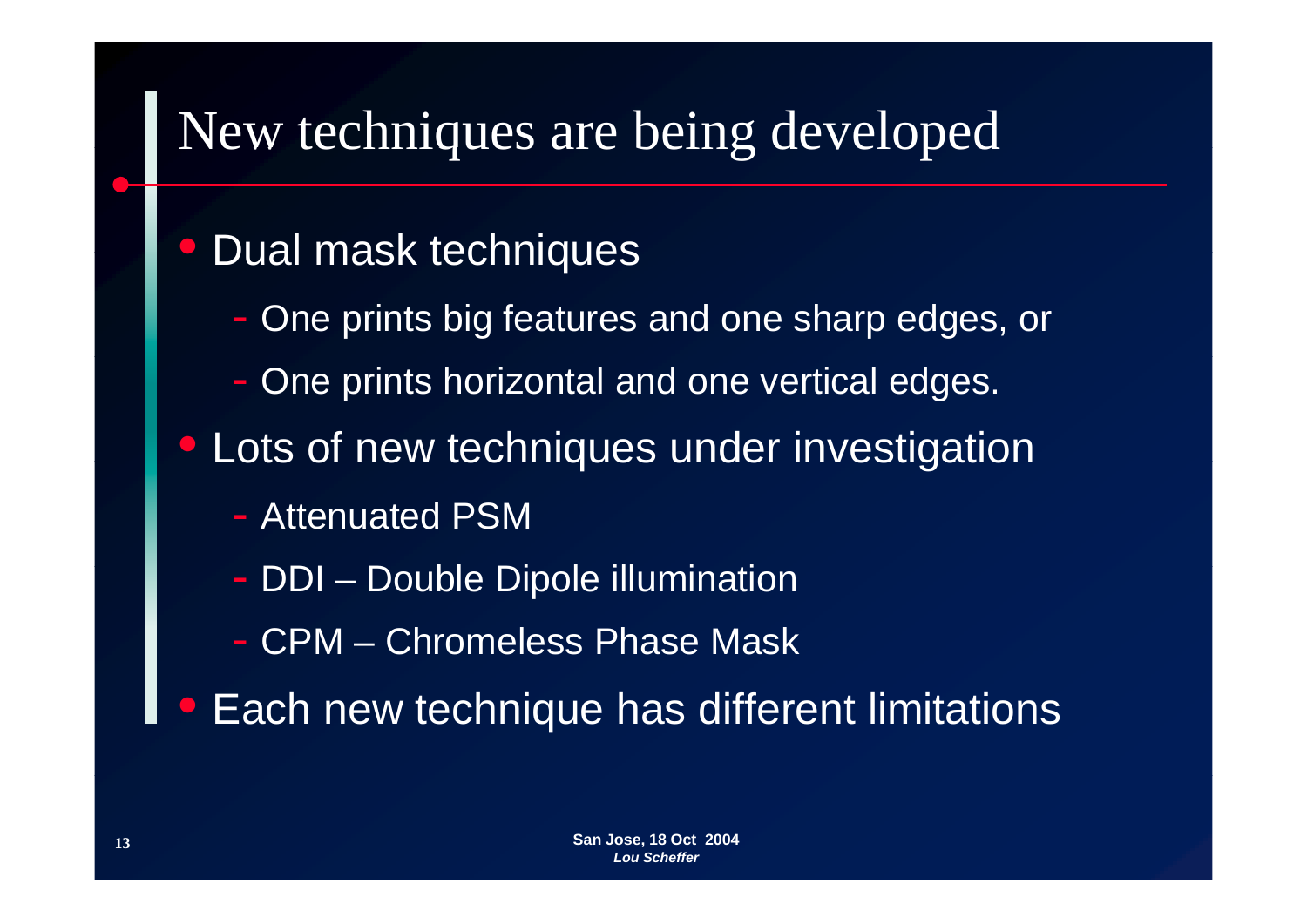### Can the process developers bail us out?

#### $\overline{\mathbb{C}}$ Shorter wavelength (157 nm)?

- This is turning out to be harder than was thought
	- ‣• Calcium Fluoride shortages, birefringence problems, etc.
- $\bigcirc$  Immersion lithography?
	- Fill the space between the lens and wafer with water
	- Light goes slower in water so wavelength is less
	- Physics well understood, but lots of practical problems
		- $\triangleright$ ▶ Bubbles
		- **Example 1 Sensa moves over wafer in scanning**
		- $\triangleright$ Temperature control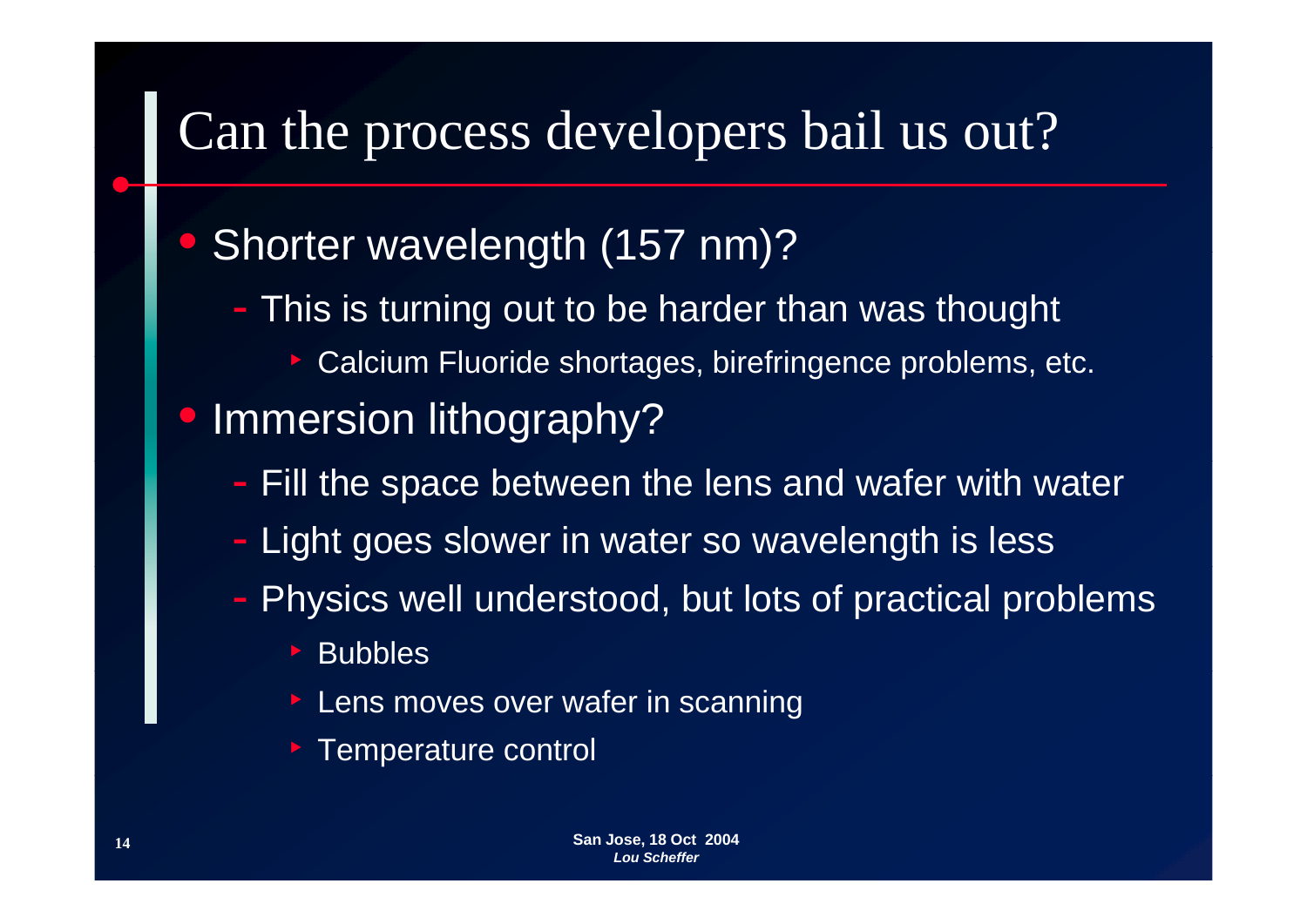#### RET – Resolution Enhancement Techniques

- $\bigcirc$ If we can't use a shorter wavelength of light, then we must use RET (Resolution Enhancement Technology)
- **This is a generic term for modifying the mask so** that it prints better
- $\bigcap$  Specific cases we have seen are
	- -OPC – Optical Proximity Correction
	- PSM Phase Shift Mask
- Many other techniques are possible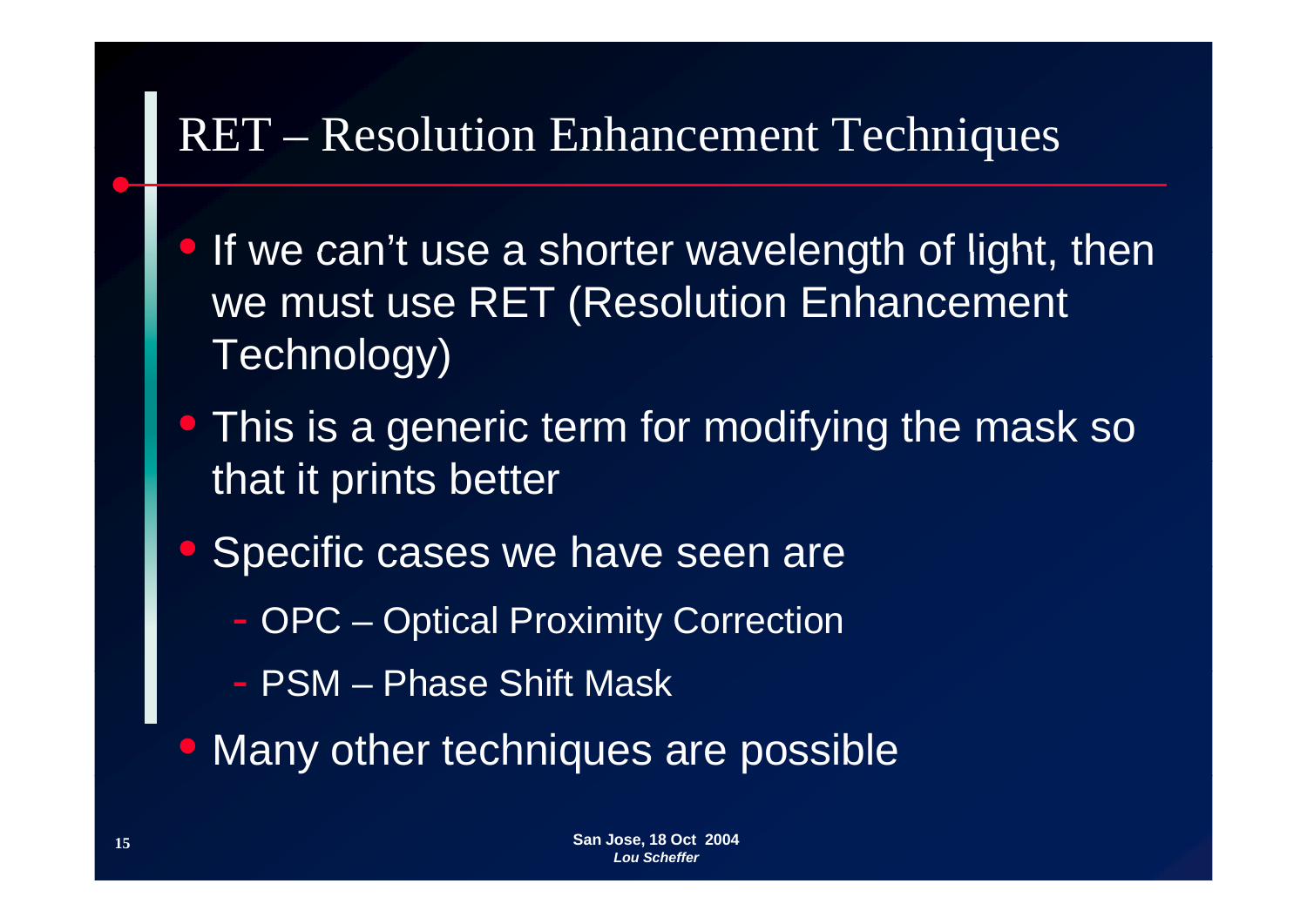## OK, so the mask guys are really tricky

 $\bigcirc$ • But why do I (as a designer) care?

#### $\bigcirc$ Three reasons:

- -Corrections are not complete
- Some designs cannot be built at all with certain RET technologies
- -- Of those that CAN be built, some are more manufacturable after RET than others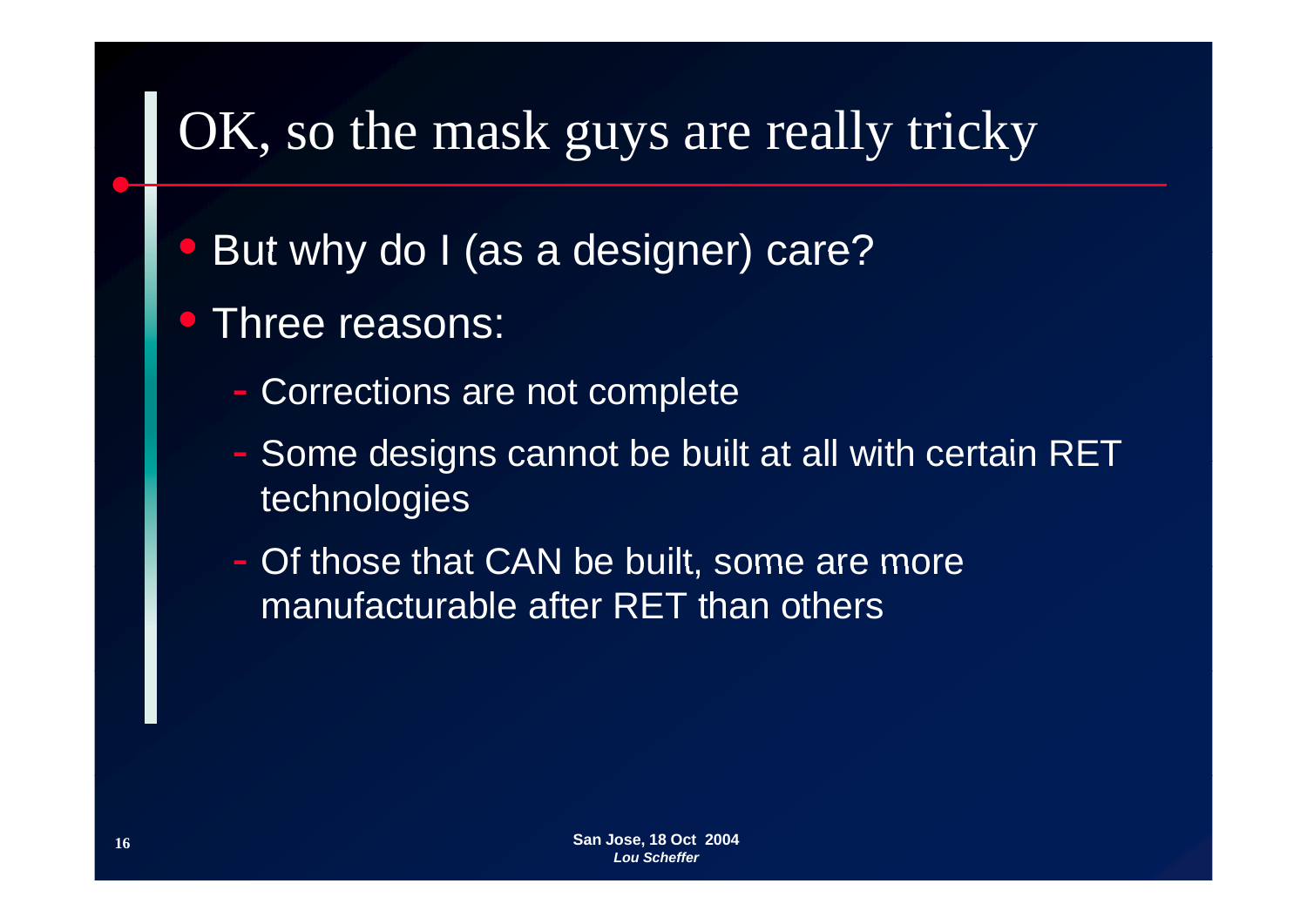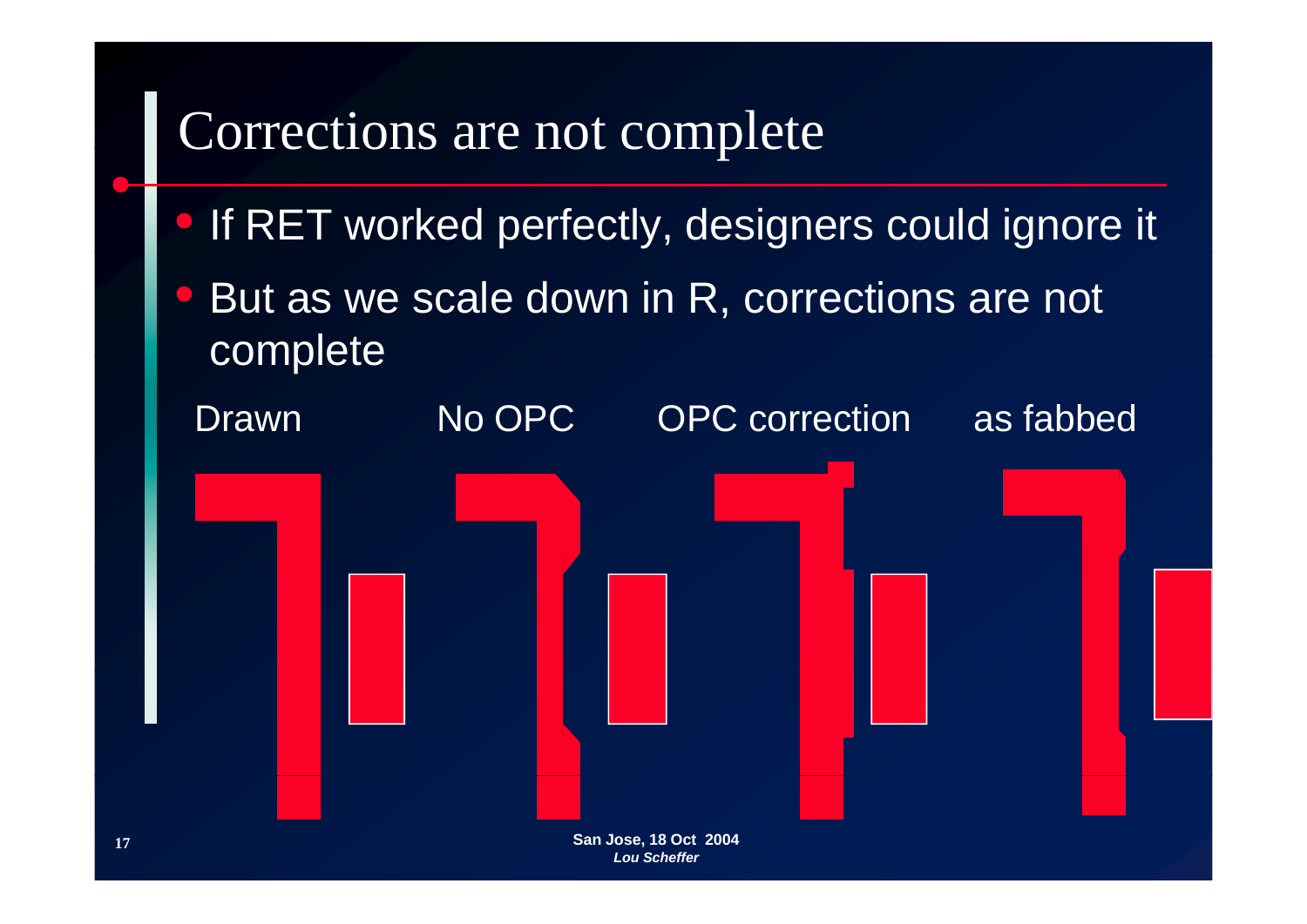### Some features cannot be corrected

Odd Phase cycles – $-$  Classic example, T junction To get minimum width, phases must be opposite



**As you go around this**  *<u>k</u> circle, you encounter an* **odd number of regions which require a phase assignment**

**A i All three l ines cannot be minimum width**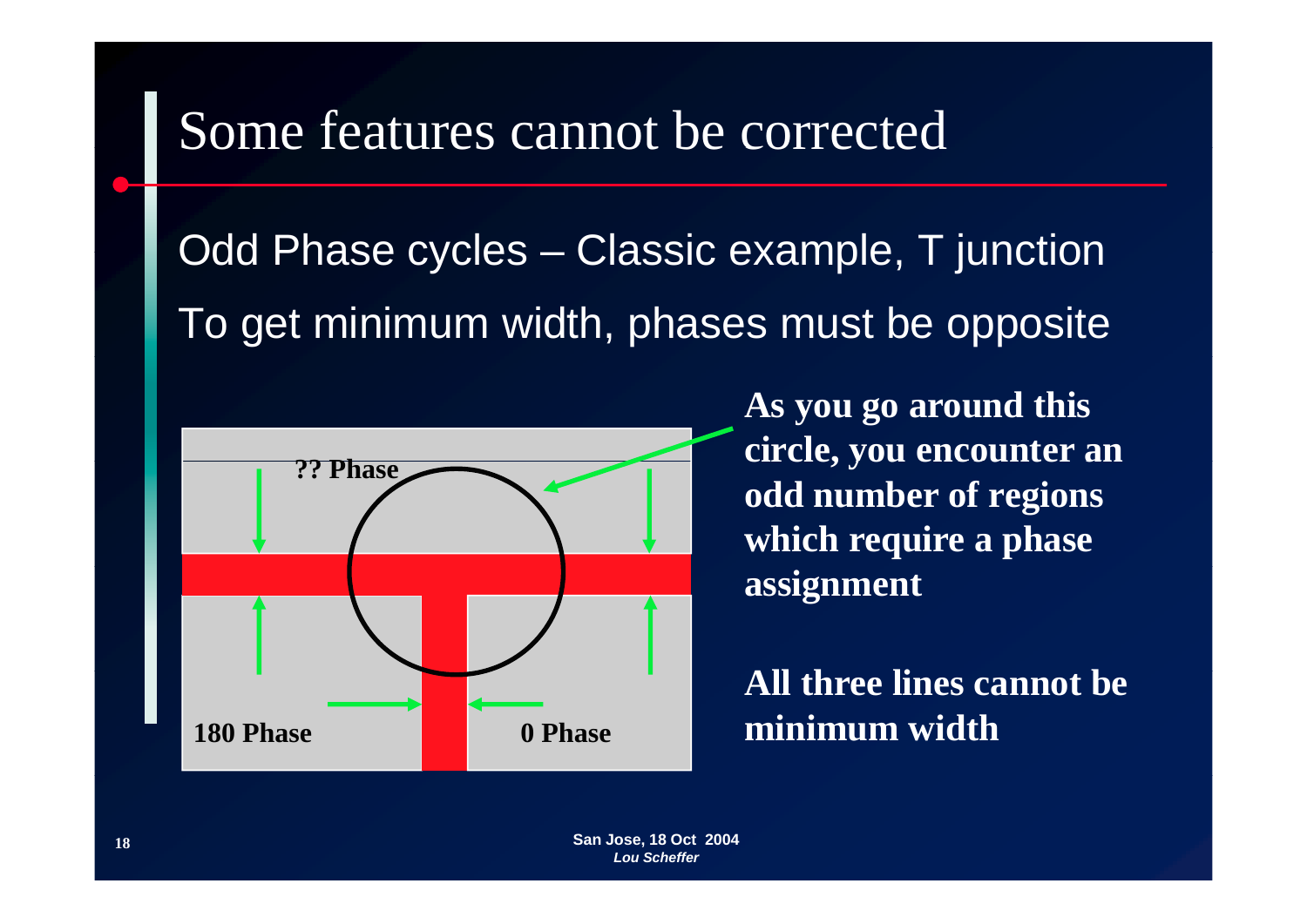### Features that cannot be corrected

**• Just eliminating T junctions does not solve the** problem



•**Errors can be hard to localize, much less correct**

•**What does the designer do if the OPC** tool warns of a cycle of length **47?**

 $\bigcirc$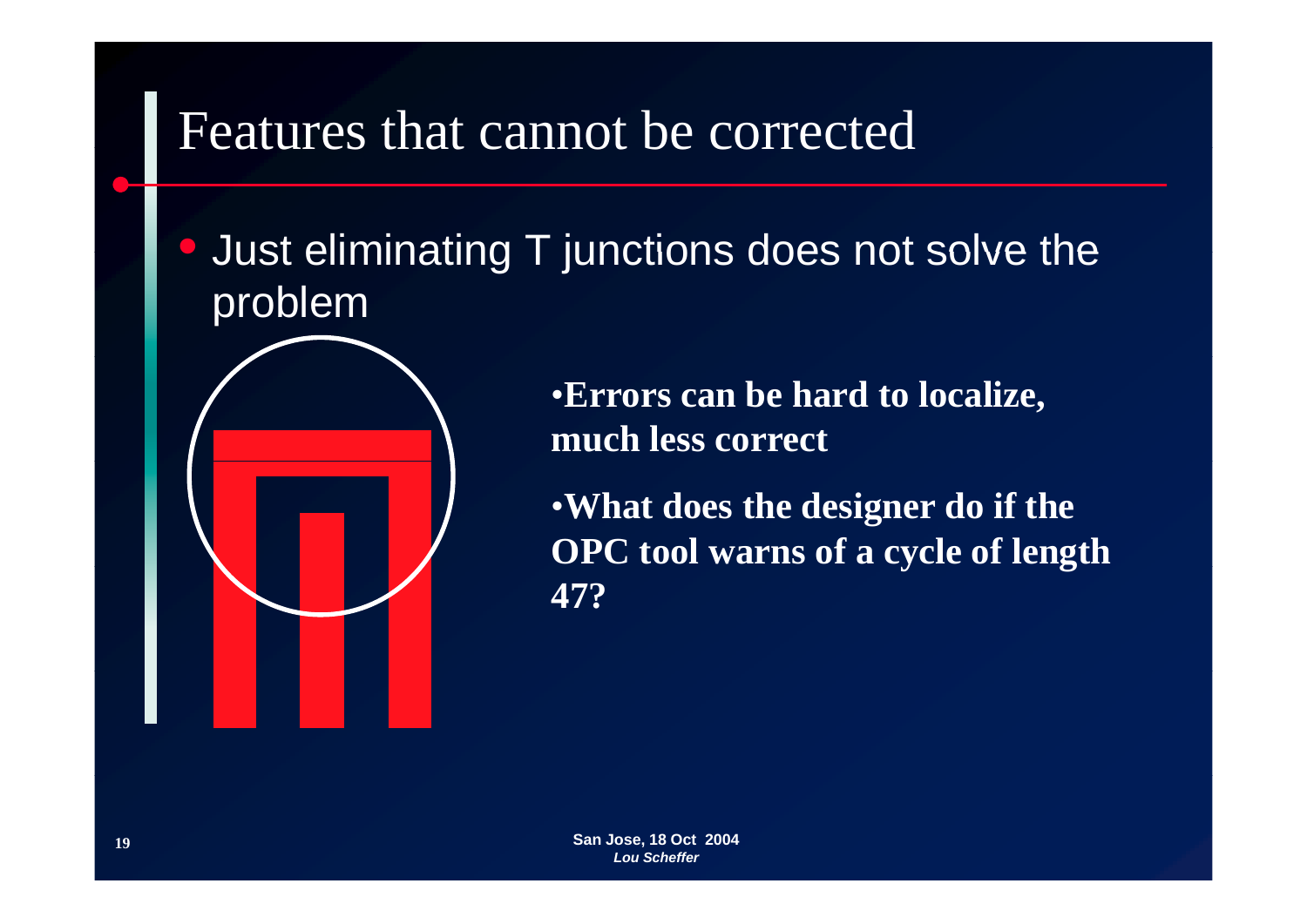#### Features that work, but hurt manufacturability

 $\bigcirc$ **• Example** –– scattering bars

#### **Desired Pattern on wafer**

#### **Actual Mask Pattern**

**OPC** Optical Proximity Correction

**Scattering bars are these extra lines. They do not print themselves but help the other features print with larger process latitude**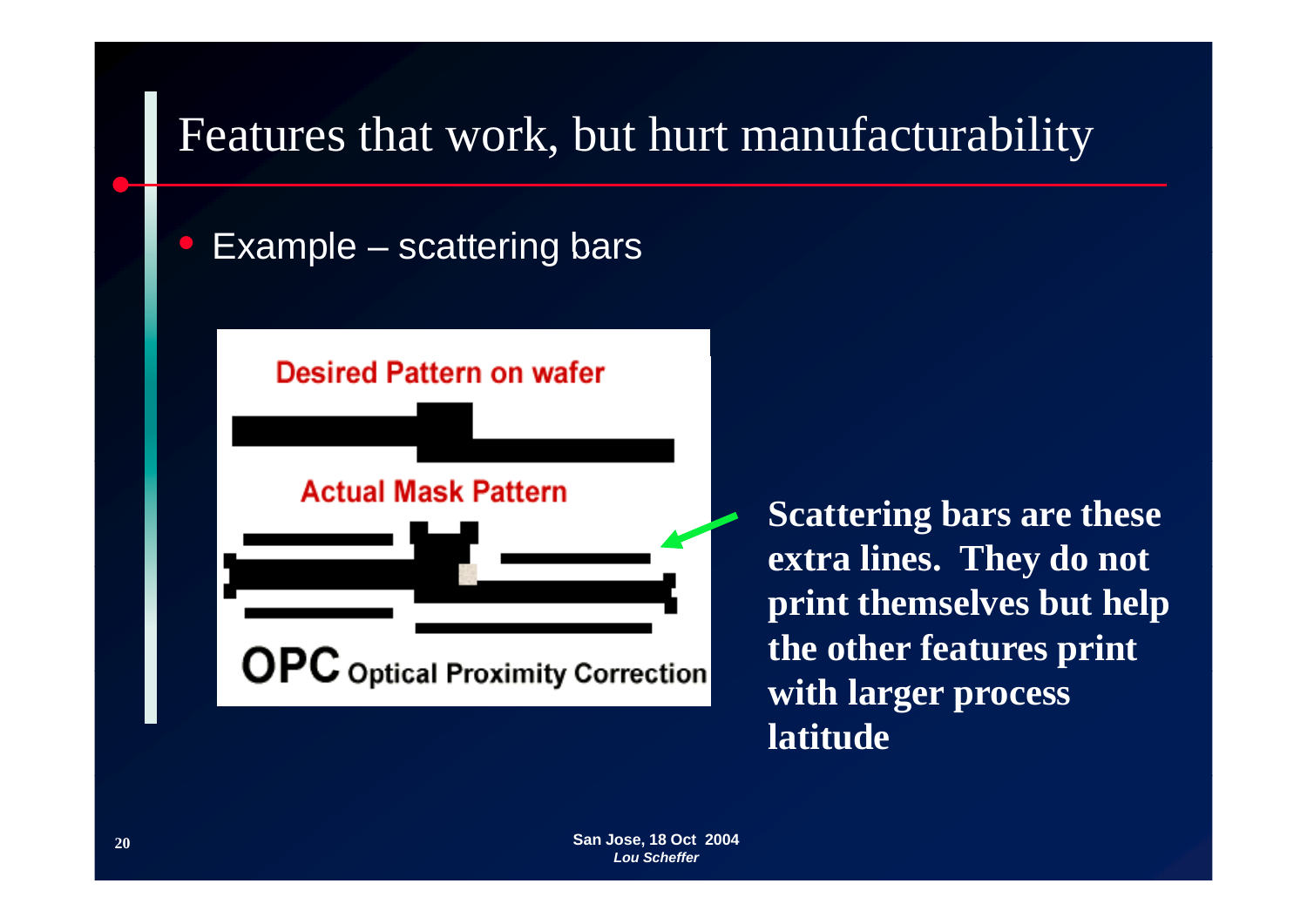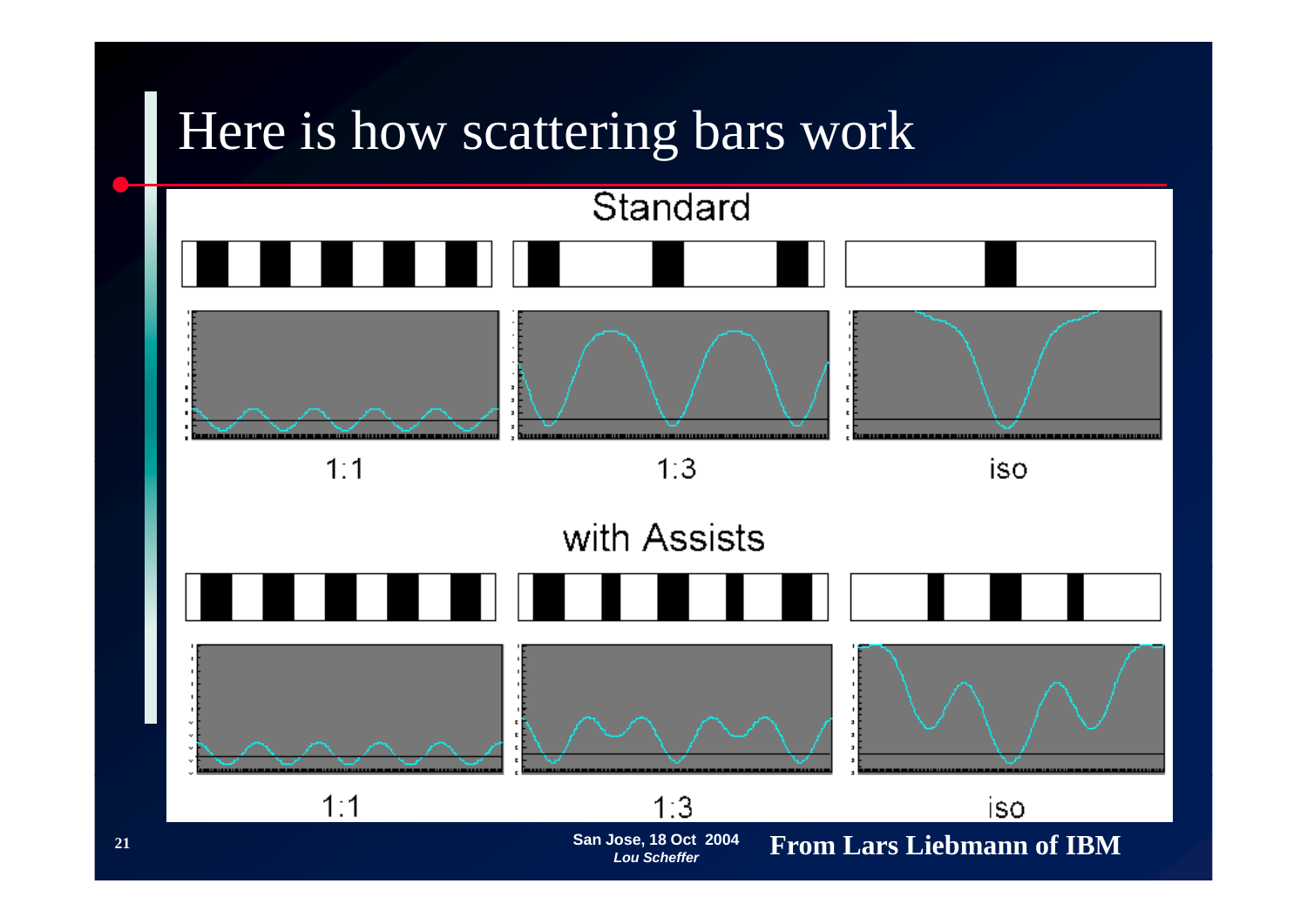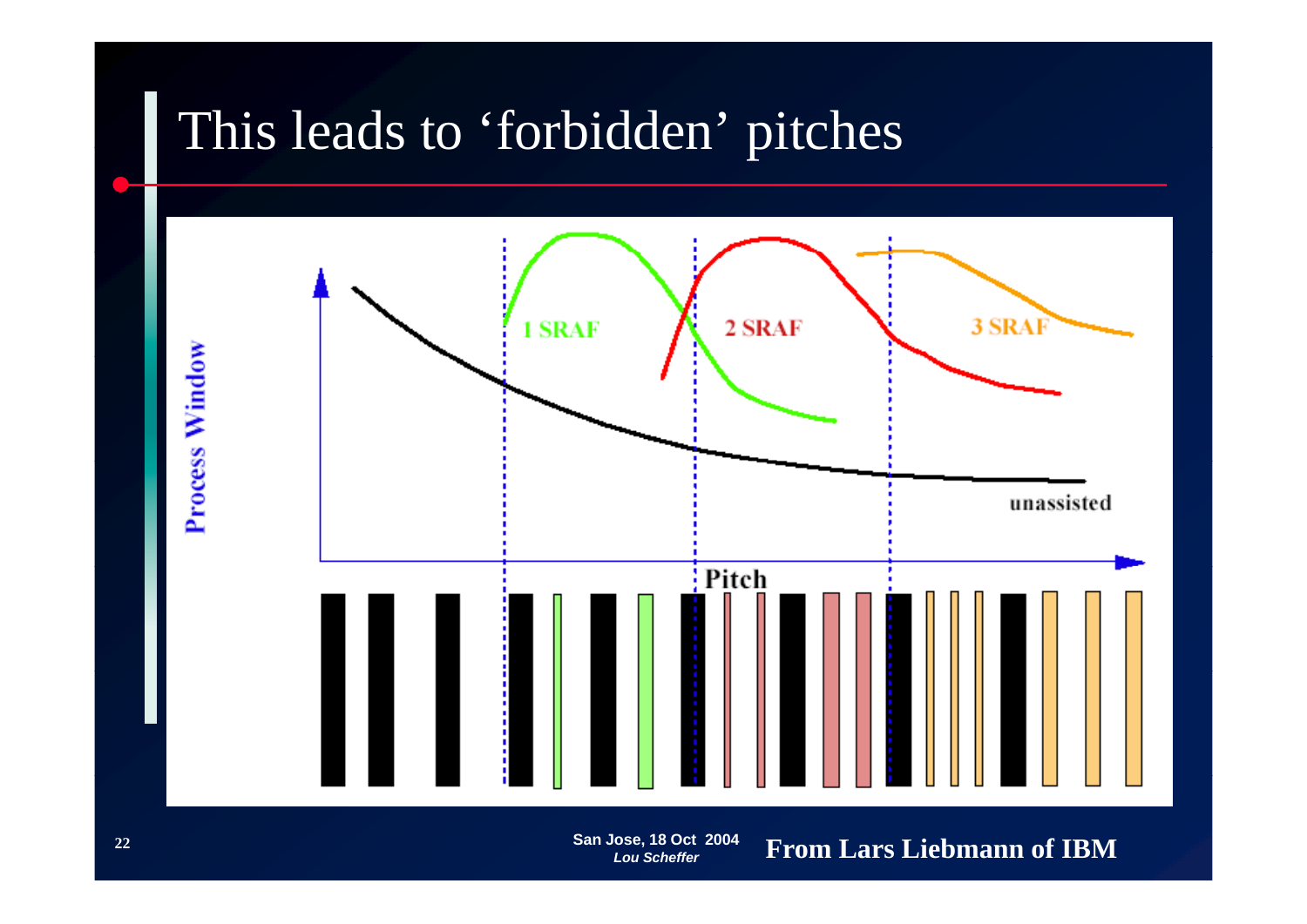### Features that work, but hurt yield

- $\bigcirc$ Forbidden pitches are not really forbidden, unlike odd cycles.
- $\bigcirc$  They will work, but force sub-optimal scattering bar insertion
- **This leads to a smaller process window and** hence more difficult manufacturing, and lower yield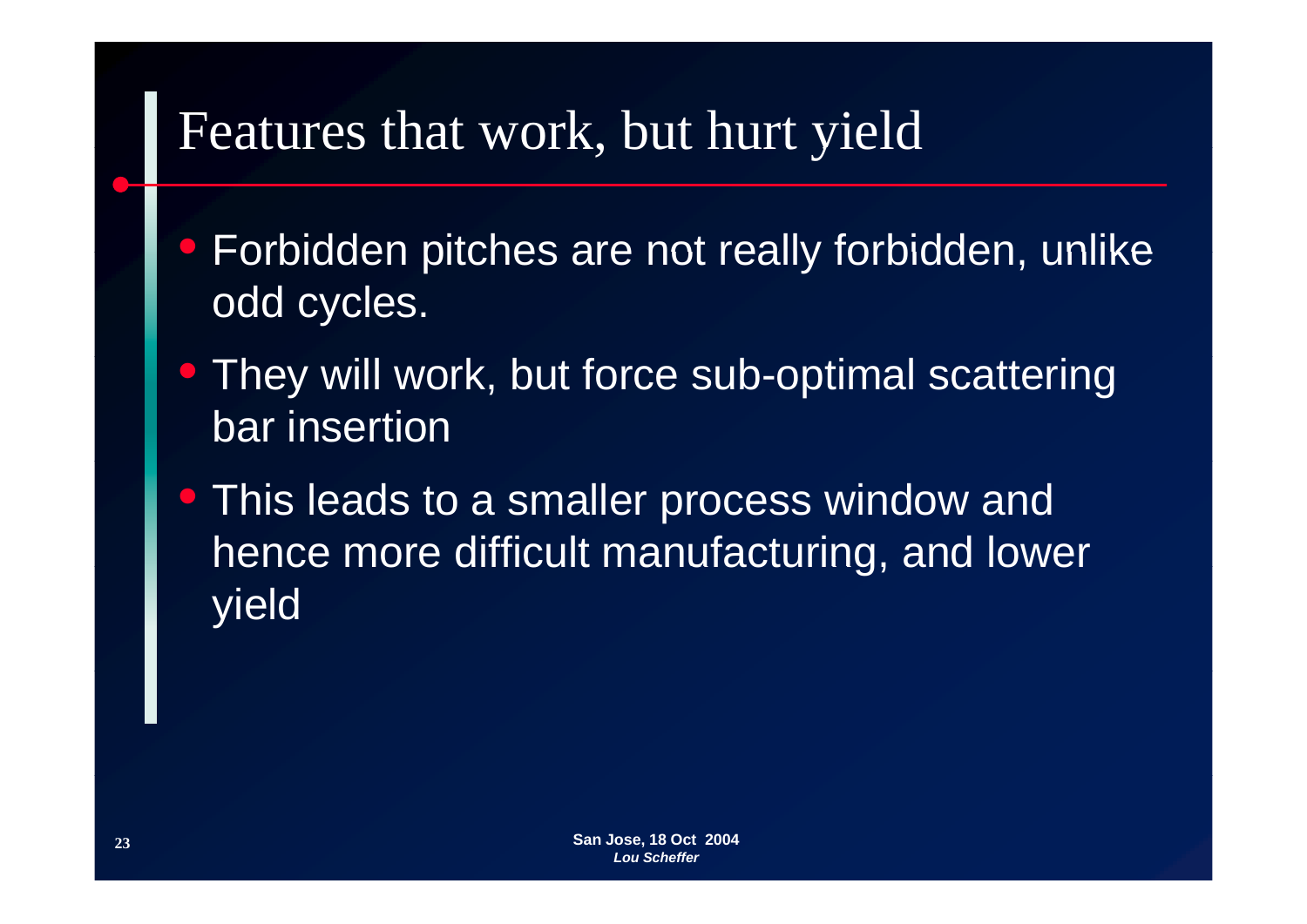### Two basic approaches to dealing with RET

- $\bigcirc$ Basically, knowledge or methodology
- $\Box$  Knowledge: Designers and/or CAD tools aware of RET, design around it
	- Analog, SRAM, and DRAM folks will do this
	- Standard Cells may do this
	- For full custom, it's a lot to expect of designers, few will do this
	- Digital designers will never do this
- $\bigcap$  Methodology: Very strict design rules
	- All critical dimensions uniform spacing and one orientation
	- Mask must be a subset of a uniform grating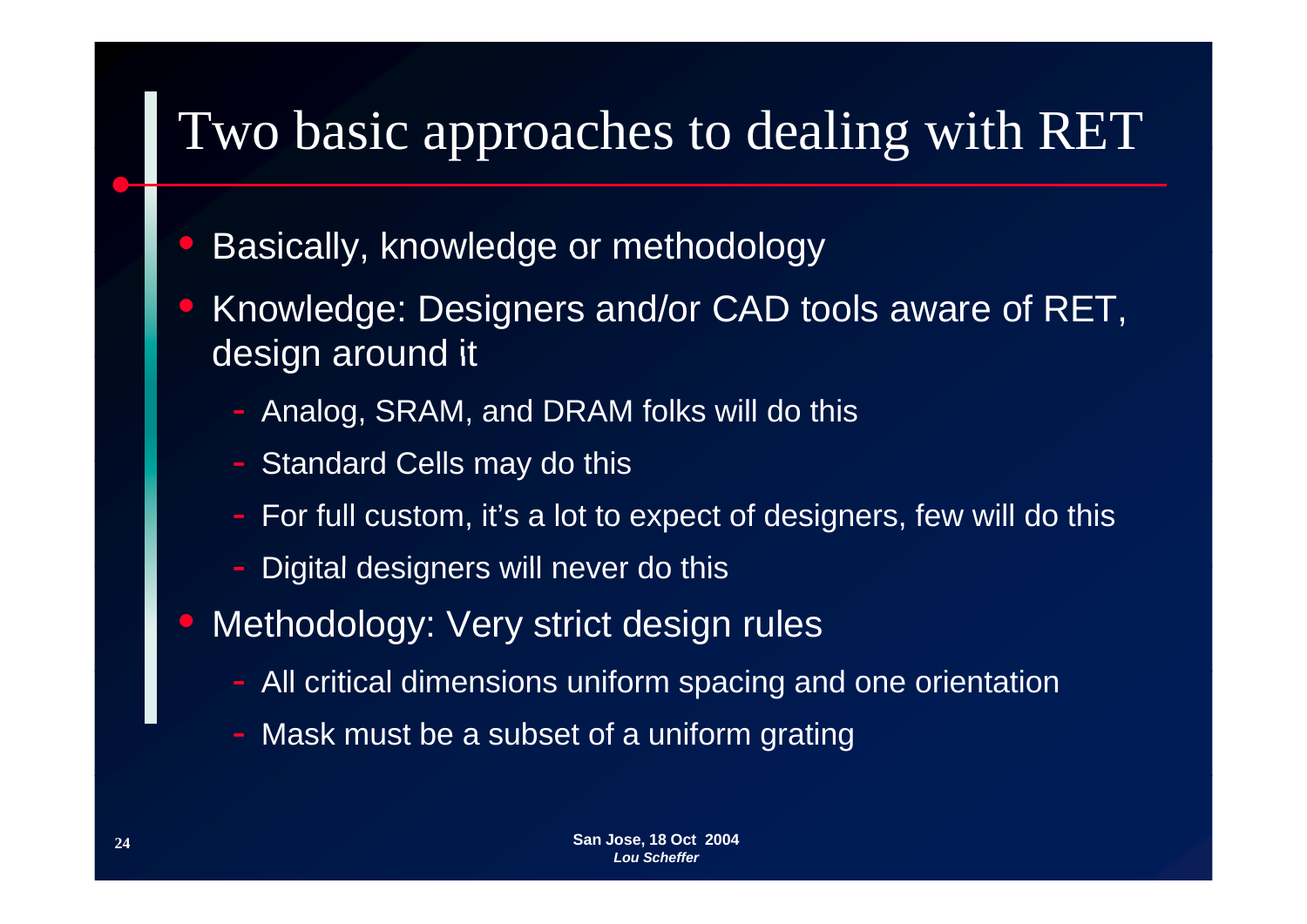# Etching and polishing

- $\bigcirc$  Even if we can expose the wafer with the right shape, we are not done yet
- $\bigcirc$  Still need to build and etch the metal, then polish it flat so we can build the next layer
- $\bigcirc$ Etching – local loading effects
- $\bigcap$ **• Polishing** – more global effects
	- -CMP – Chemical Mechanical Polishing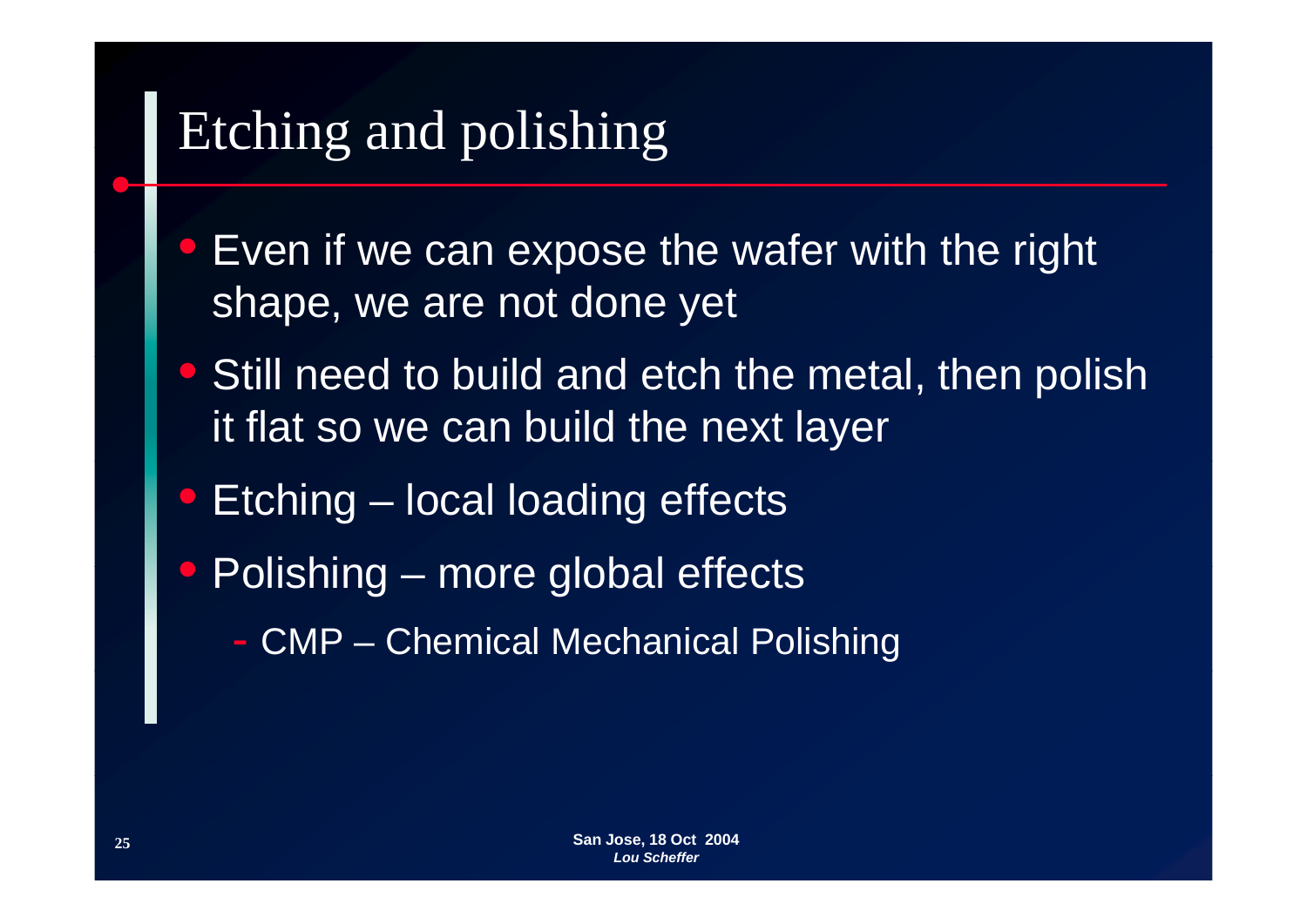### CMP – Chemical Mechanical Processing



*Lou Scheffer*

**26**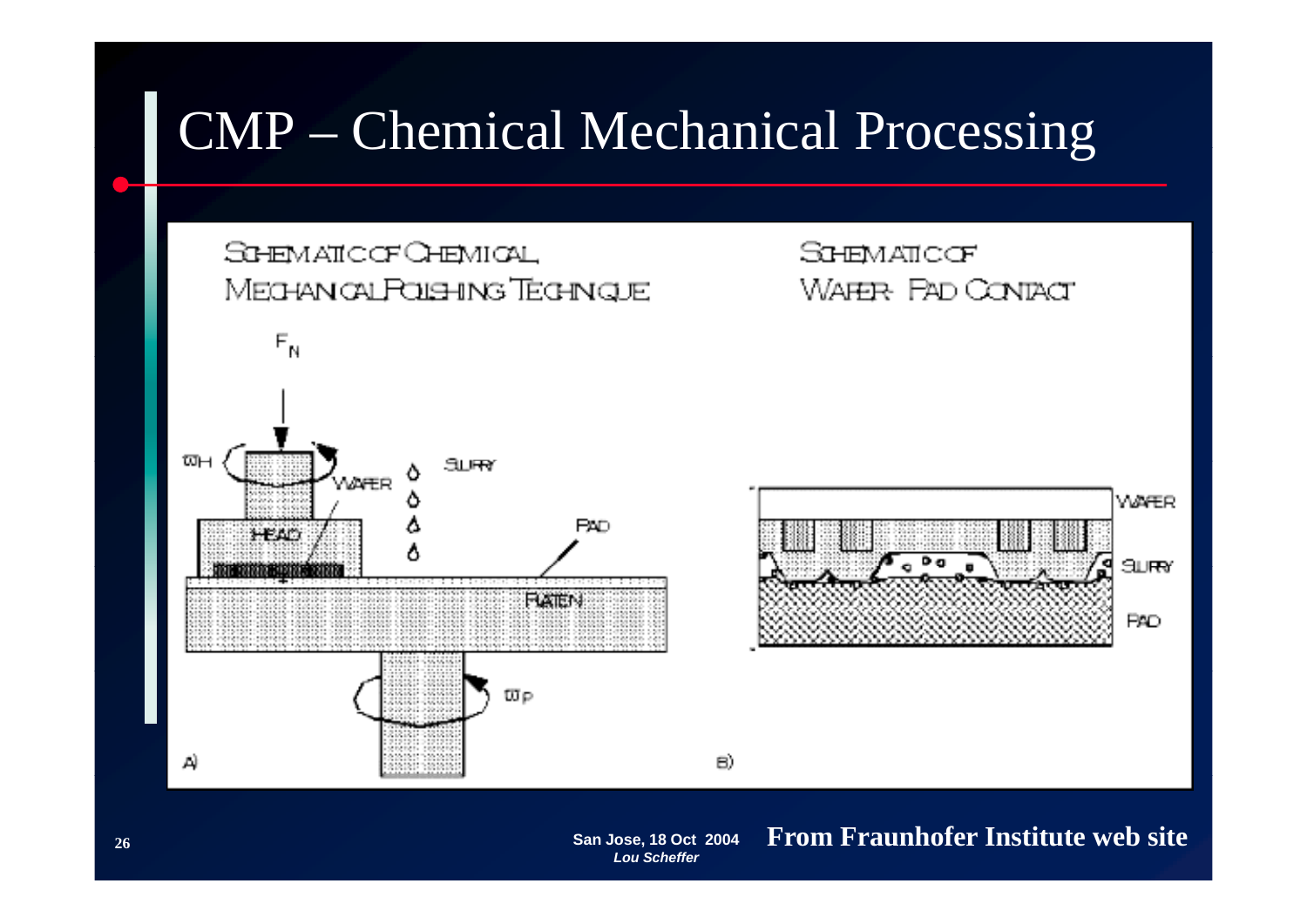# Etching and CMP

#### $\overline{\mathbb{C}}$ Etching Problems

- Plasma becomes more heavily loaded in regions of high density
- This is a relatively short range effect (a few microns)
- $\bigcirc$  Polishing Problems
	- Oxide and metal are different hardnesses
	- Therefore they etch at different rates
	- This occurs over hundreds of microns
- $\bigcirc$  Solution: Try to keep density constant over all scales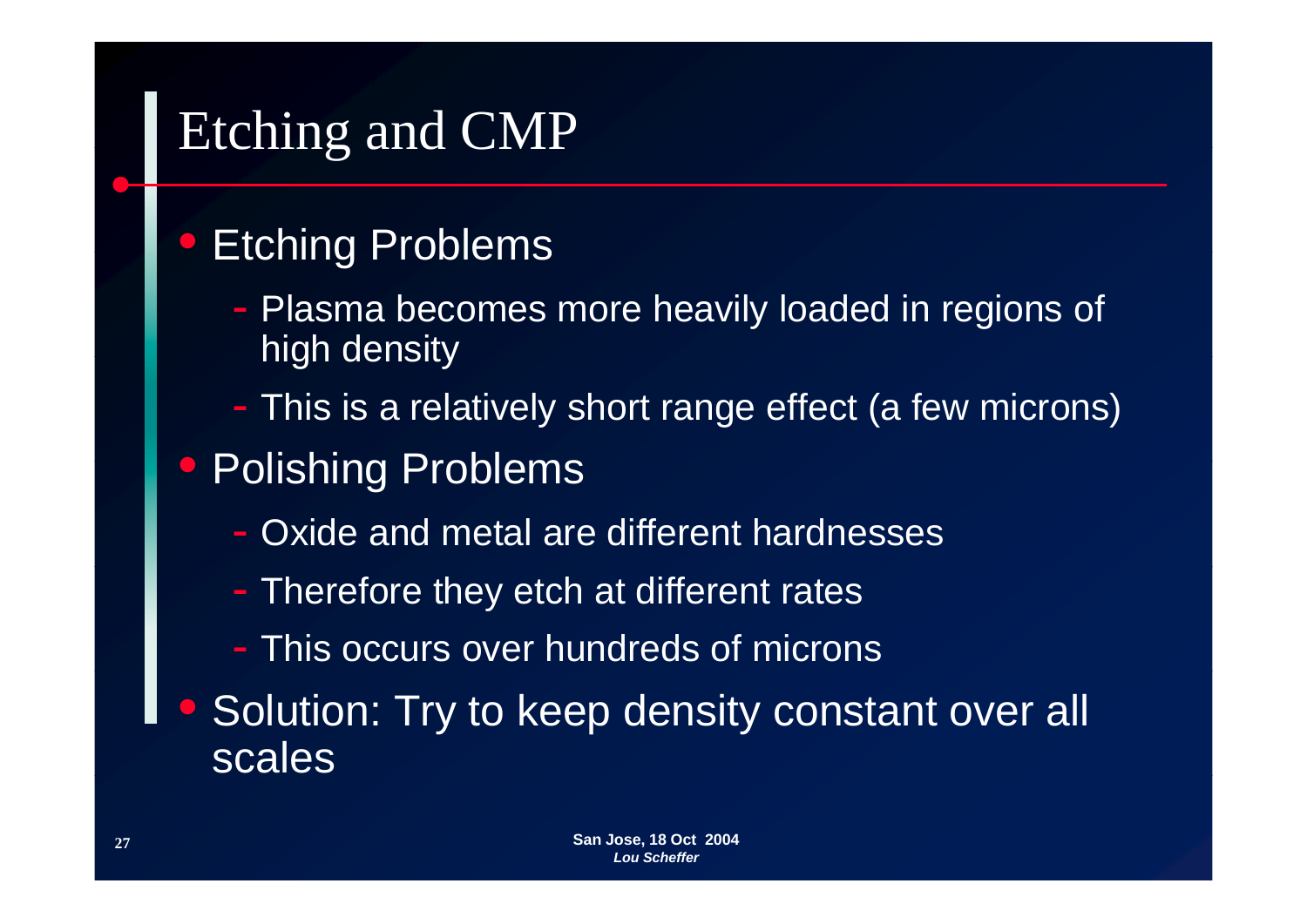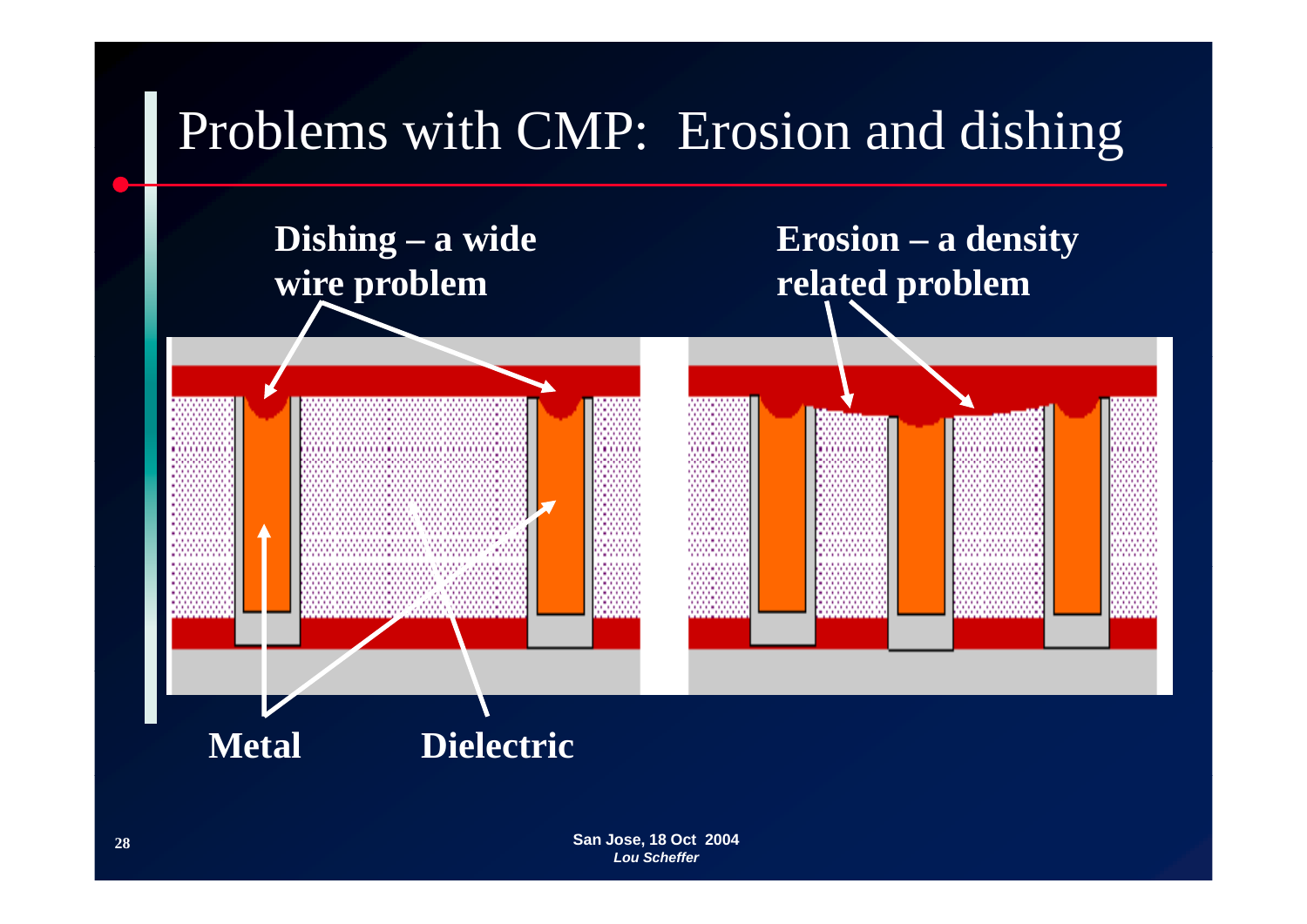### Solution – keep density uniform

- $\bigcirc$  Keep density from getting too high by adding 'wide wire' rules
- $\bigcirc$  Keep density from getting too low by adding 'metal fill'
- $\bigcirc$  But these clearly impact
	- -- Coupling
	- -Critical area
	- Yield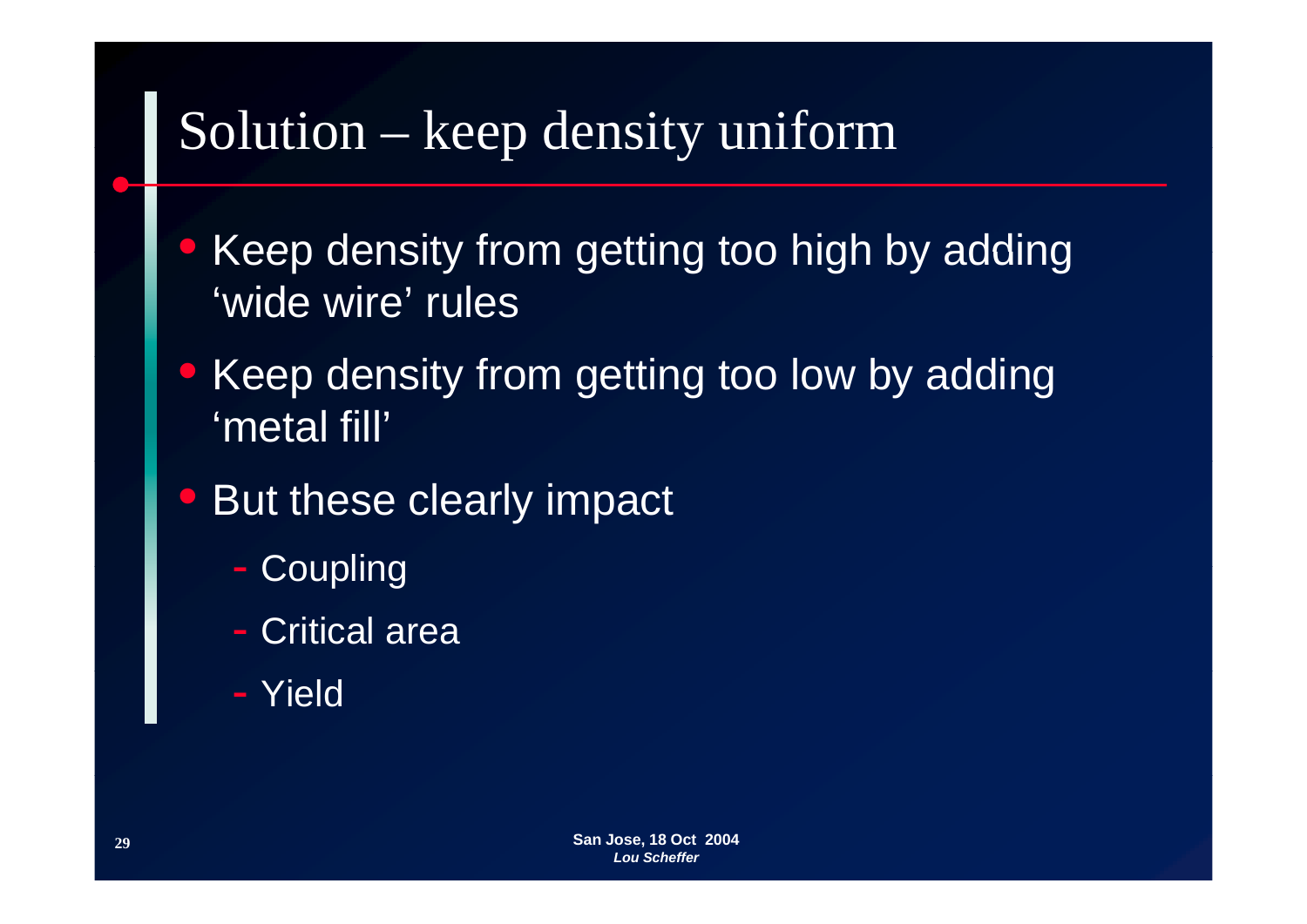# Metal Spacing and Density (cont)

Maximum density rules "helped" by wide-wire spacing rules

- Implicitly enforces a local density rule
- Helps global density, but no guarantee
- Also helps with etch loading

| <b>Width</b> | Spacing      | <b>Max Density</b> |
|--------------|--------------|--------------------|
| 0.15um       | 0.15um       | 50-60%             |
| $0.22$ um    | 0.20um       | 52-88%             |
| 1.50um       | 0.50um       | 75-90%             |
| 4.50um       | <u>1.5um</u> | 75-83%             |
| 7.50um       | $2.5$ um     | $75 - 83\%$        |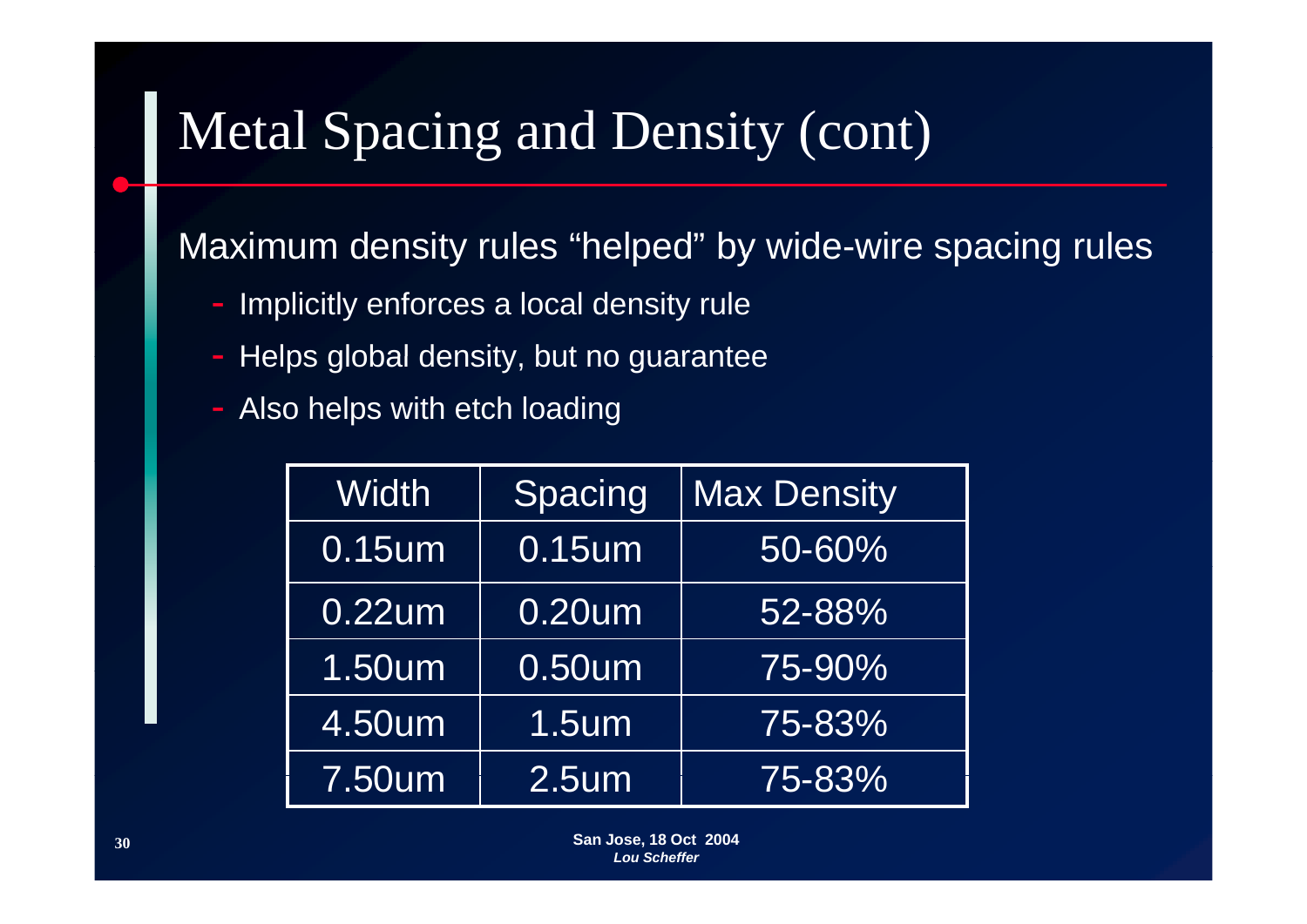### Metal Spacing and Density (cont) New Vicinity/Influence rule (two versions)



**W: wide-wire width**

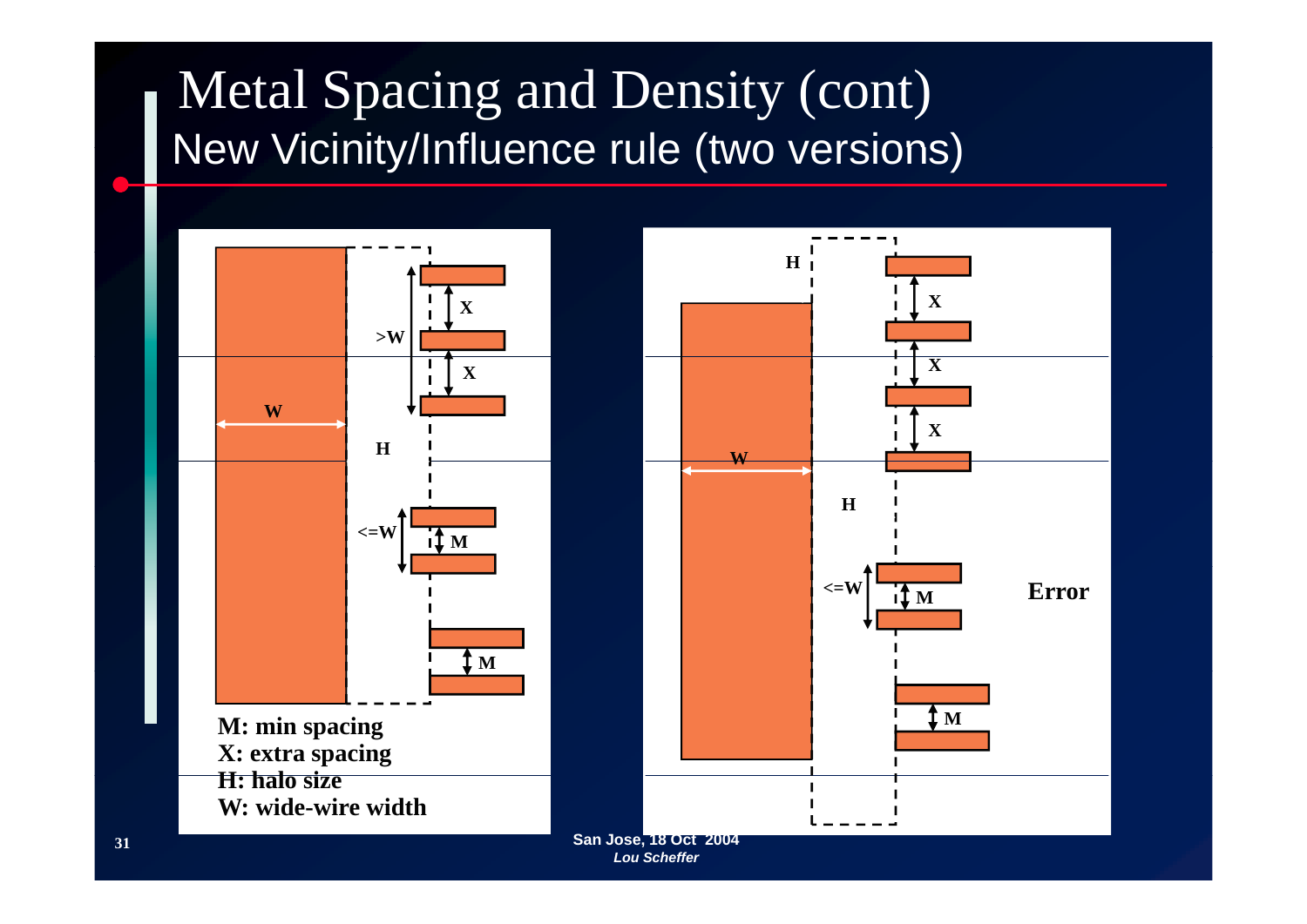# Metal Spacing and Density (cont)

#### Local density rules enforced by wide-wire vicinity rules

- values vary even inside same consortium
- helps global density, but no guarantee

| Width           | <b>Halo</b> | Spacing   |
|-----------------|-------------|-----------|
| $0.15$ um       | <b>NA</b>   | <b>NA</b> |
| $0.22$ um       | $0.20*$     | $0.20*$   |
| 1.50um          | 0.50um      | 0.50um    |
| 4.50um          | $1.5$ um    | 1.50um    |
| 7.50um          | $2.5$ um    | $2.50$ um |
| *may be removed |             |           |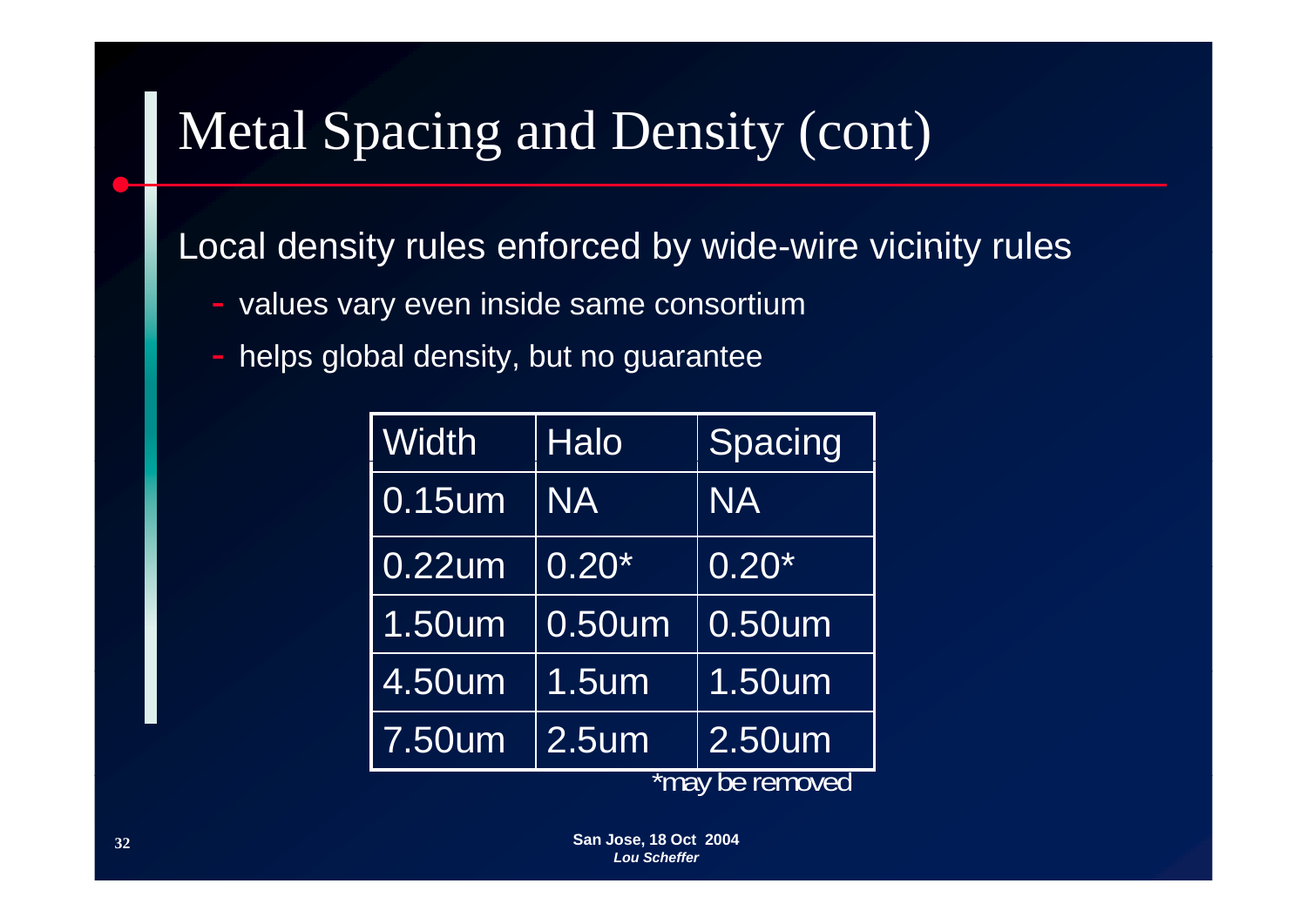## Via Void Problems

#### **•Copper processing causes new problems for vias**

- Voids in Cu migrate under thermal stress towards vias
- If enough voids migrate to a via it can cause failure
- worse at 90/65nm due to increased stress of smaller via

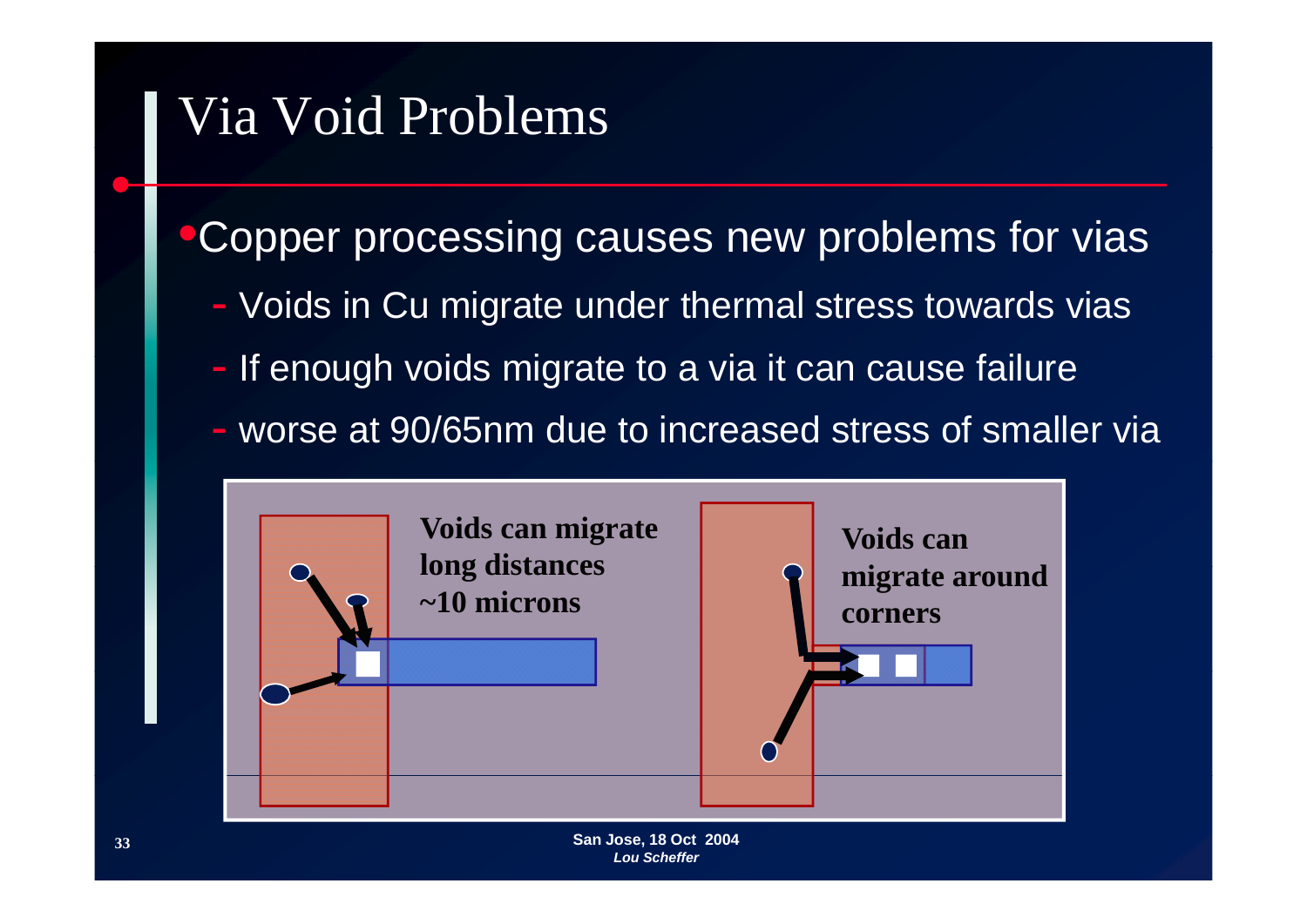## Via Void rules

#### $\bigcirc$ To keep reliability acceptable, need more vias

- Need 2, 3 or 4-cut vias when connect to wide-metal
- Does not depend on the current carried

applies to "close connections" of wire-wires also

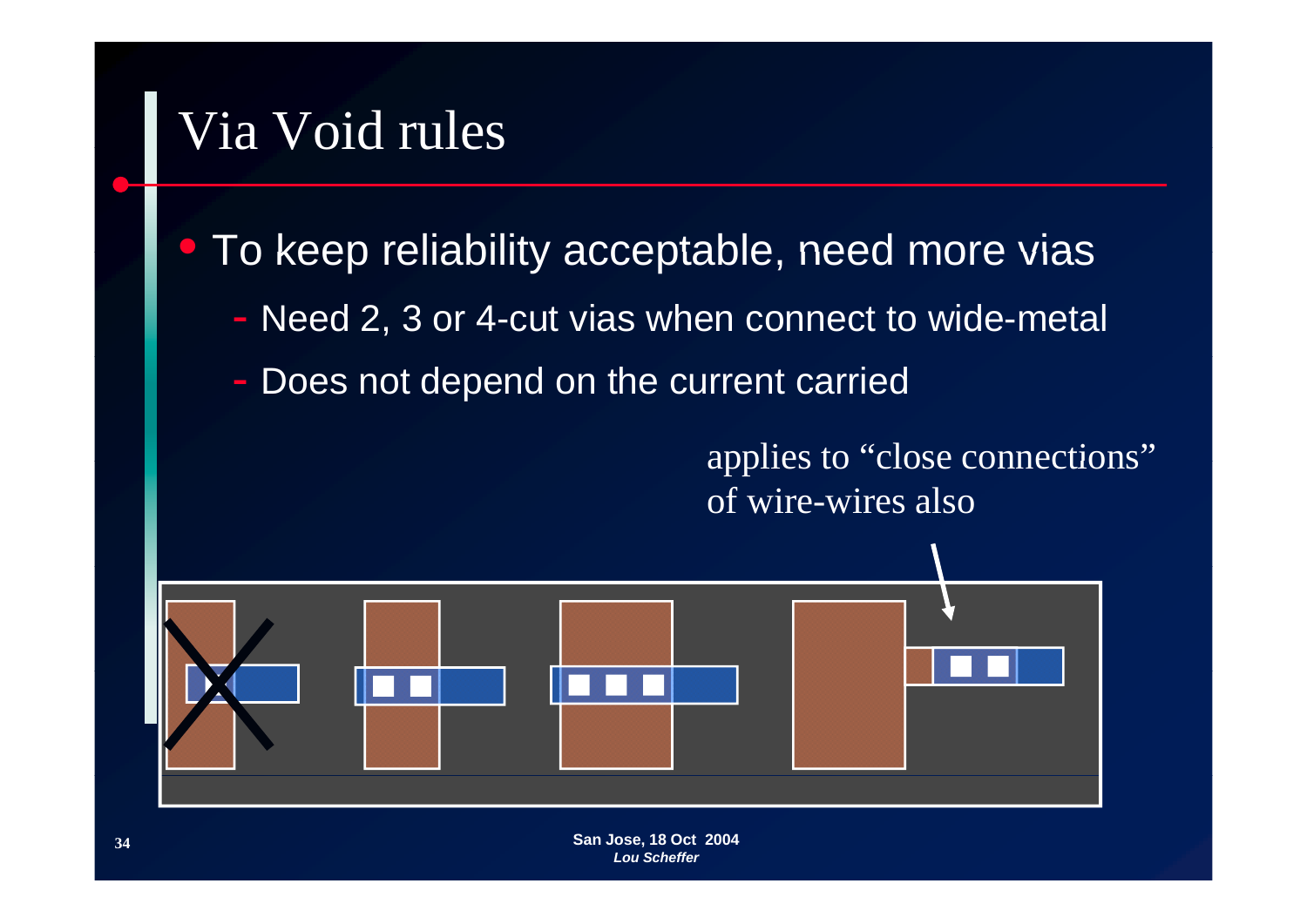#### Antenna rules

- $\bigcirc$ Antenna rules have nothing to do with traditional definition of antenna
	- -- Really a collector of static charge, not electromagnetic radiation
- $\bigcirc$ Only happens during manufacturing
- $\bigcap$ Problem introduced with plasma etching, many process generations ago
- $\bigcap$ • Not a new problem, but sub-100nm materials may make it a lot worse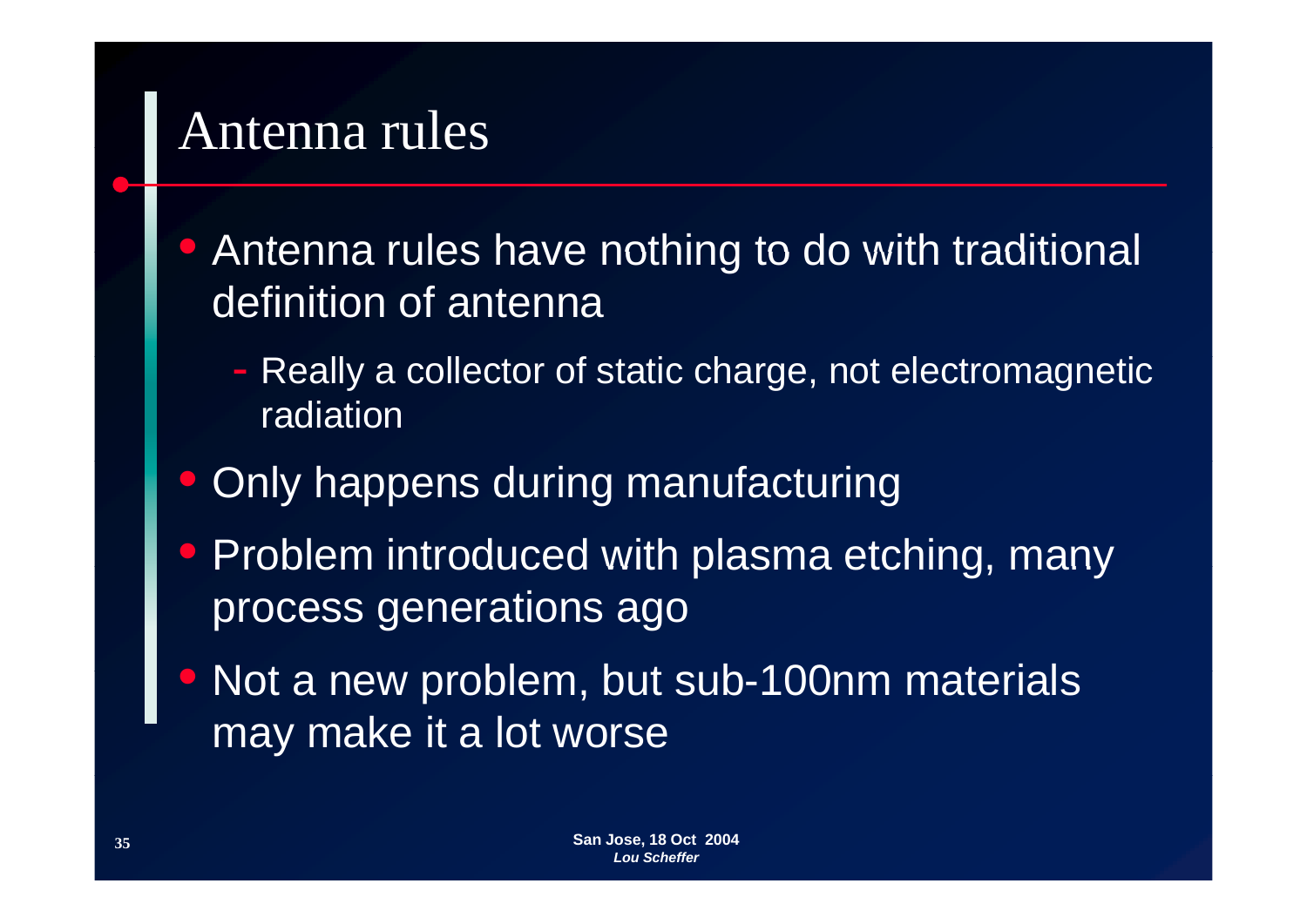#### Antenna Rules – <sup>a</sup> Review

- A long line connected to gate only can cause failure
- •Not a problem after chip is complete since every net has at least one driver

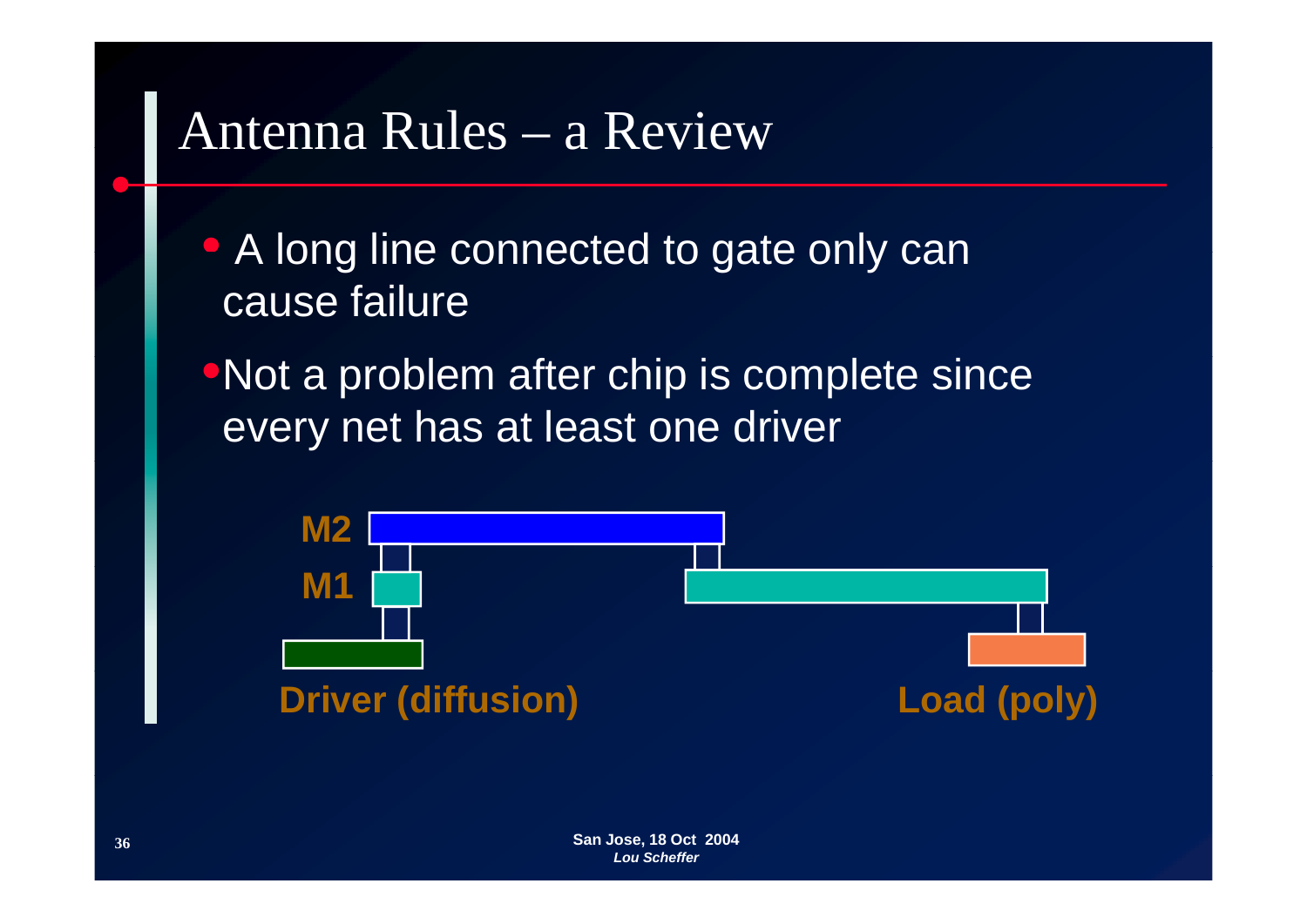#### Antenna Rules

- $\bigcirc$ But, we can have a problem during manufacturing
- Here is the same net after M1 is built, but not yet M2
- •Error! **M1**

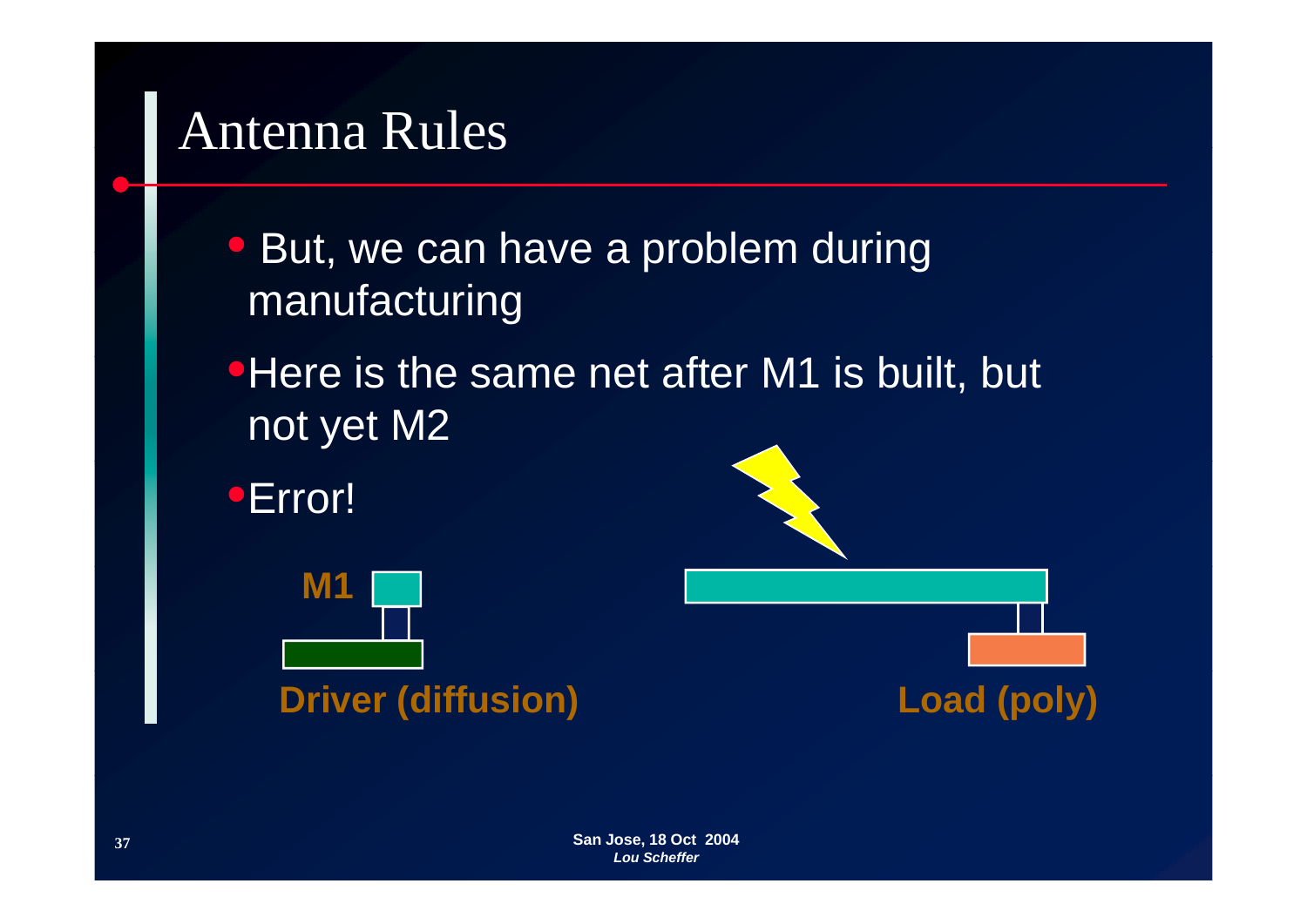# Gate leakage and materials

#### $\overline{\mathbb{C}}$ Gate leakage is helpful for antenna problems

- Leakage does not hurt the oxide
- Keeps voltages from getting to dangerous levels
- Thin oxide has higher area ratios allowable
- $\bigcirc$  But gate leakage is creating horrible standby power problems
- $\bigcirc$  Process engineers are trying to switch to high-K materials to help the standby leakage problem
- $\bigcirc$  But this will (probably) make the antenna problem much worse!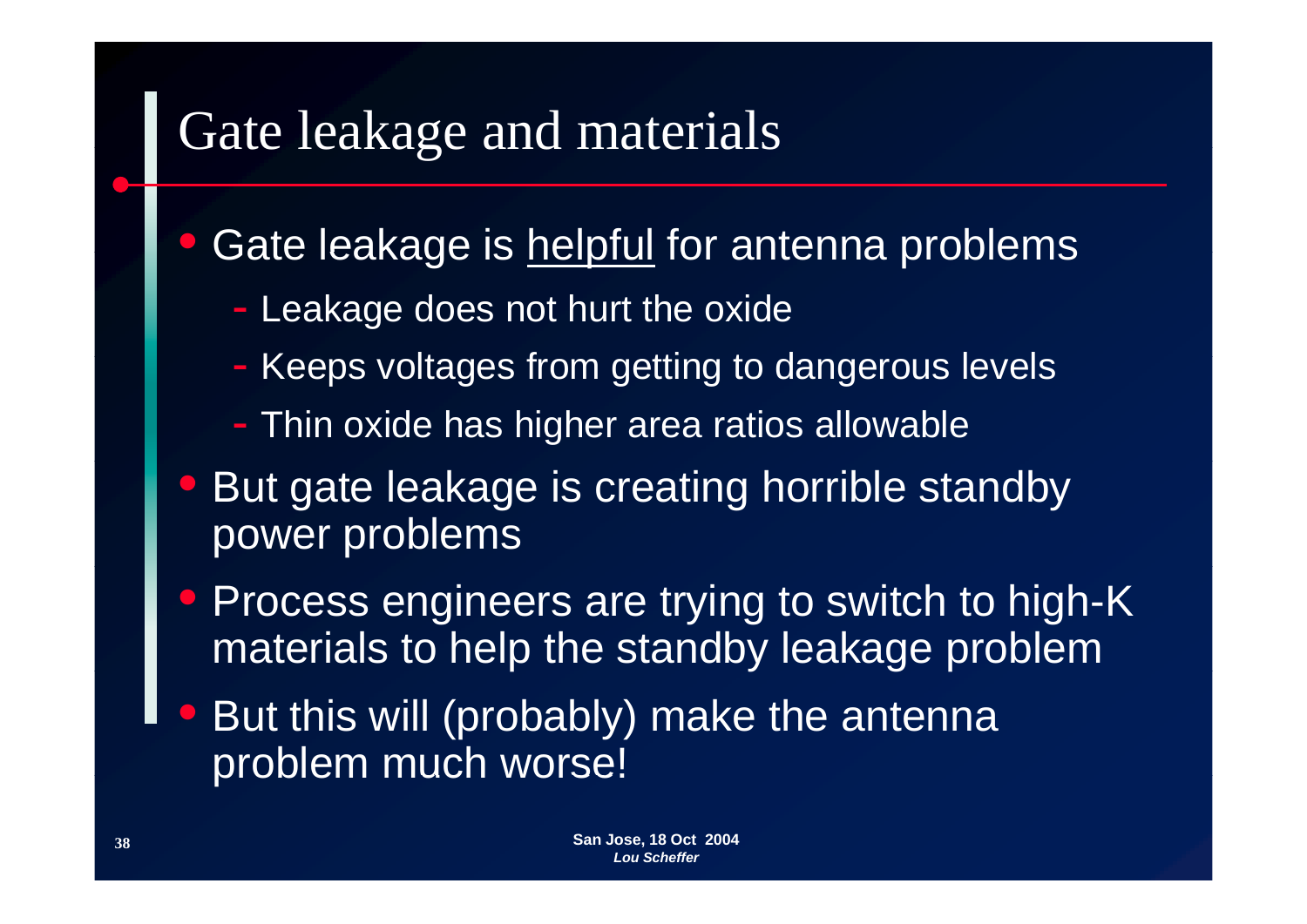# Why high K for gates?

- $\bigcirc$ **• High K allows thicker gate oxide**
- $\Box$ Here's the cross section of a transistor
- $\bigcirc$ **• High K material replaces the SiO<sub>2</sub> of conventional gates**



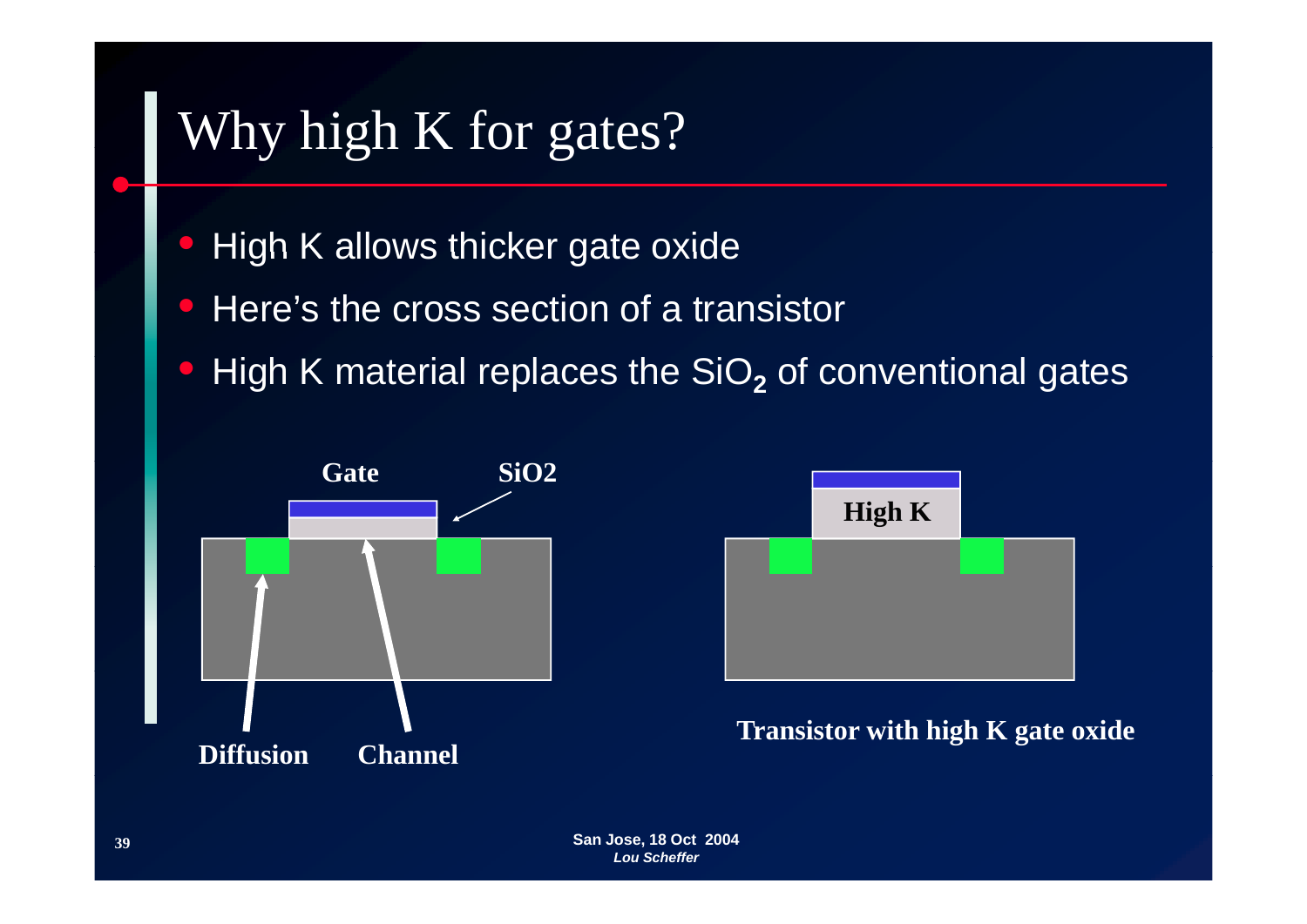# Why high K?

- $\bigcirc$  Capacitance is the same
	- No additional loading on prior gates
- $\bigcirc$  Field at the edge of the dielectric is the same
	- Transistors have the same performance
- $\bigcirc$  Dielectric is much thicker
	- -- Leakage is reduced exponentially (to negligible levels)
- $\bigcap$ Great in theory, but a hard material problem
	- Must be easy to make and reliable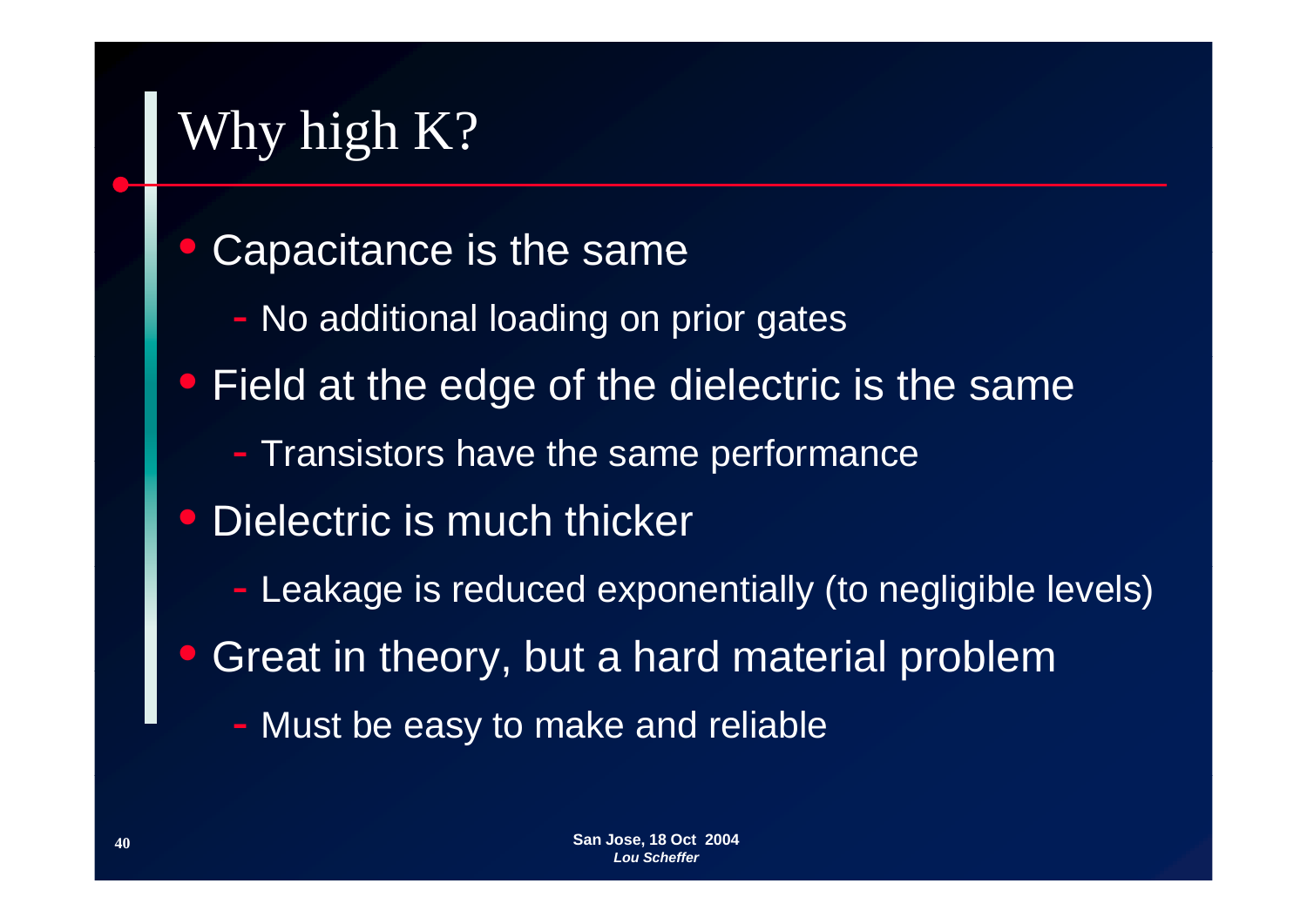## Conclusions

 $\bigcirc$  A lot happens between tapeout and working chips coming back

- Mask making
- **Etching**
- Polishing
- Stacking layers
- -New materials cause new problems
- $\bigcirc$ Designs can help or hinder these efforts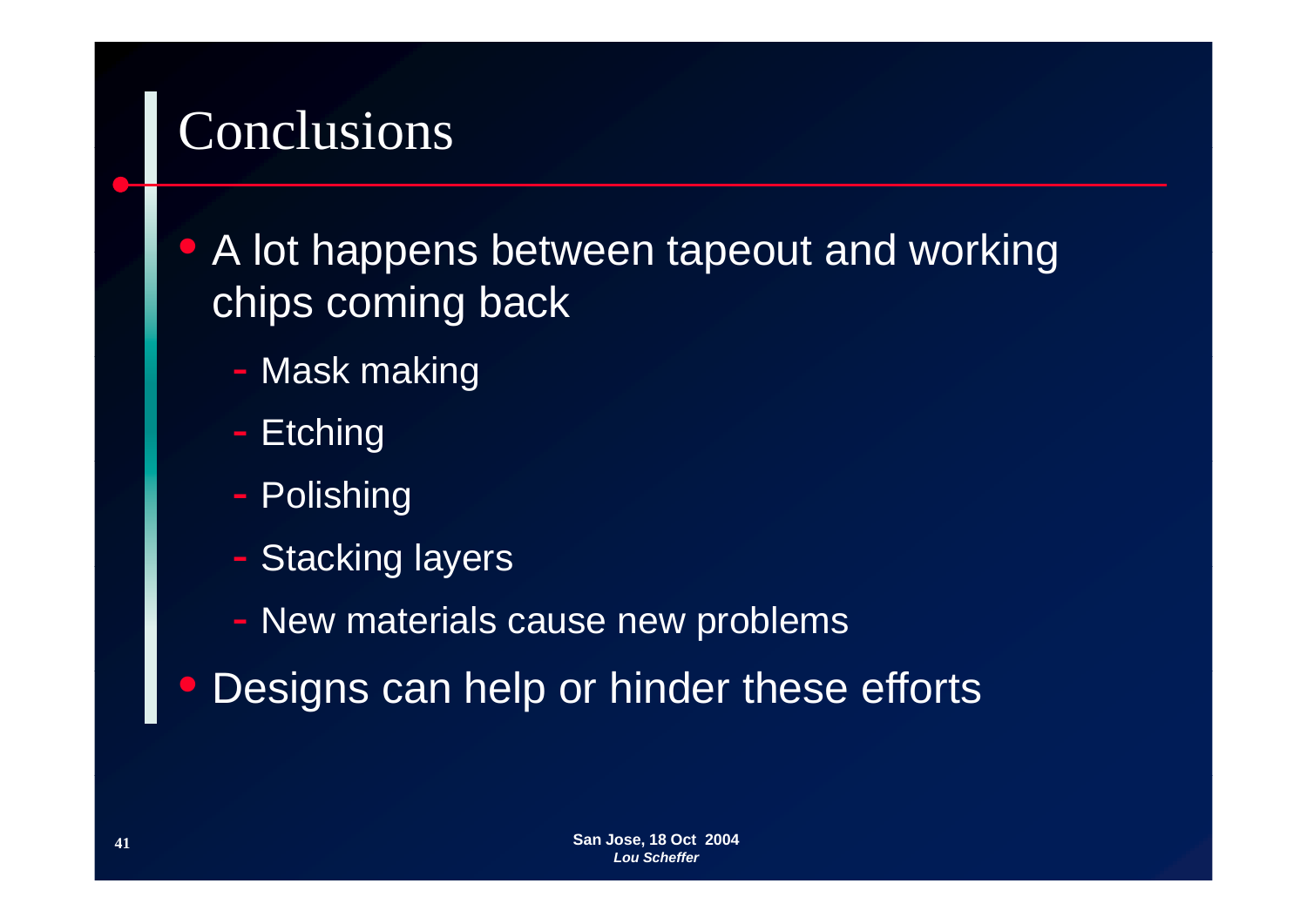# CAD Tool Changes for sub 100nm Lithography and Manufacturability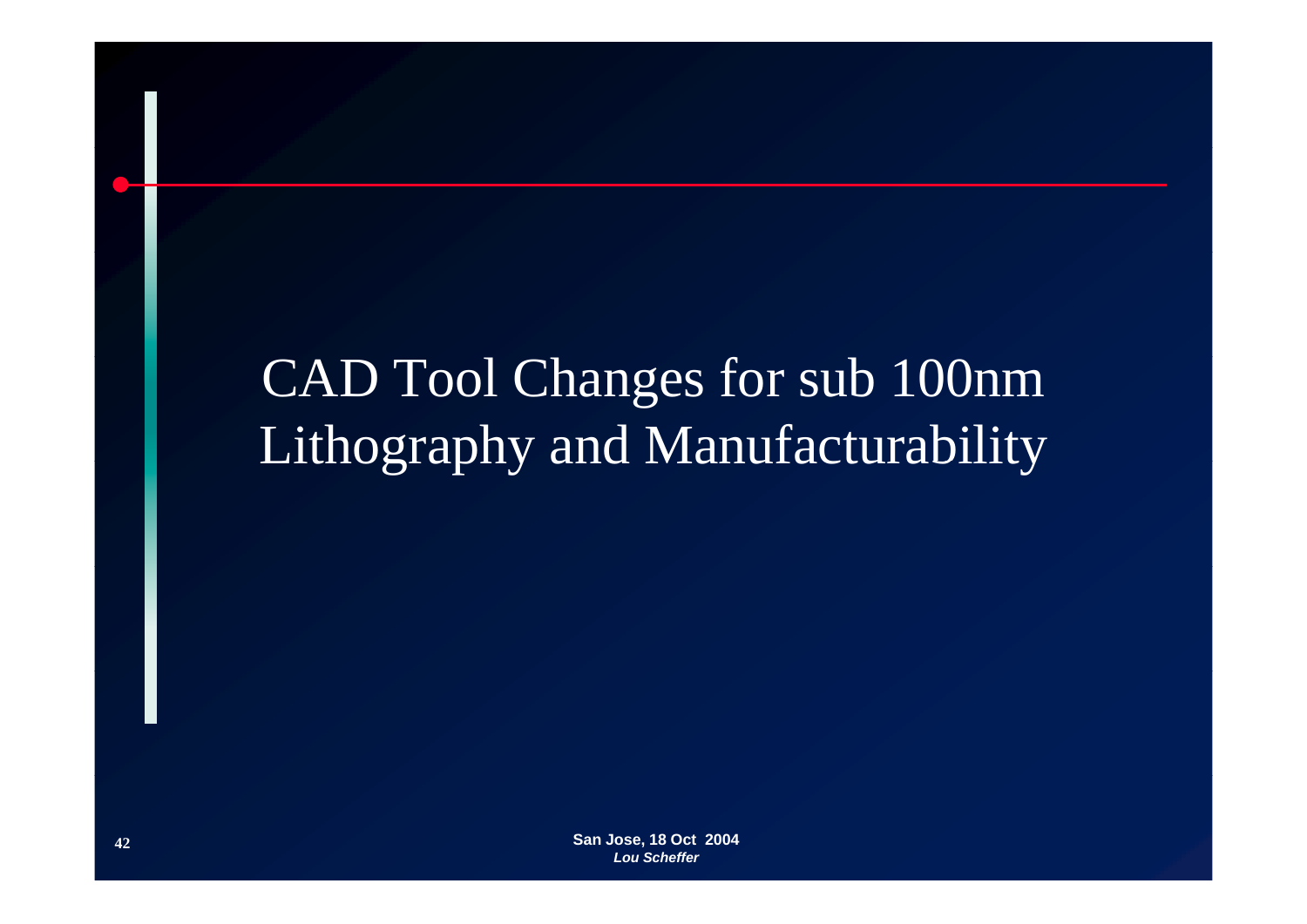## Outlined <sup>a</sup> number of mfg problems

- $\bigcirc$ OPC rules
- $\bigcirc$  Metal density
	- -Local and global
- $\bigcirc$  Antenna rules\_\_\_\_\_\_\_\_\_
- $\bigcap$ In general, three approaches to new rules:
	- - Design tools (and designers) know about these problems
	- -- Post processing corrects these problems
	- -- Methodology changes to avoid these problems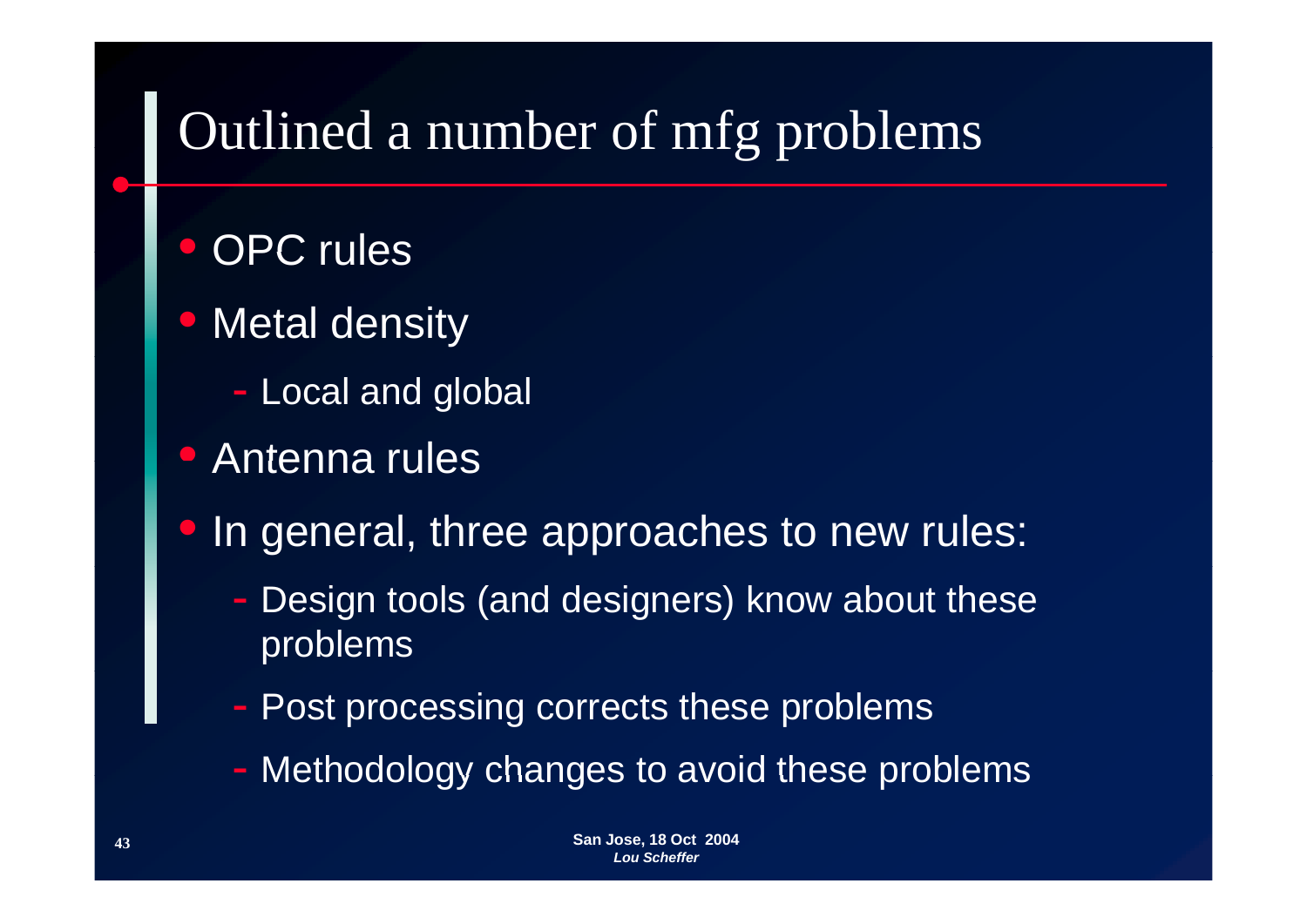### Rules in general are more complex

- $\overline{\mathbb{C}}$ • There are roughly 600 design rules for a typical 90 nm process
- $\bigcirc$  Example: Wide wire spacing rules
	- These <u>must be understood by the router</u>
	- Cannot be fixed by post-processing
- $\bigcirc$ • In addition, many 'recommended rules' that affect manufacturability
	- Extra spacing if room available
	- Redundant vias if possible
	- Extra enclosure around contacts if possible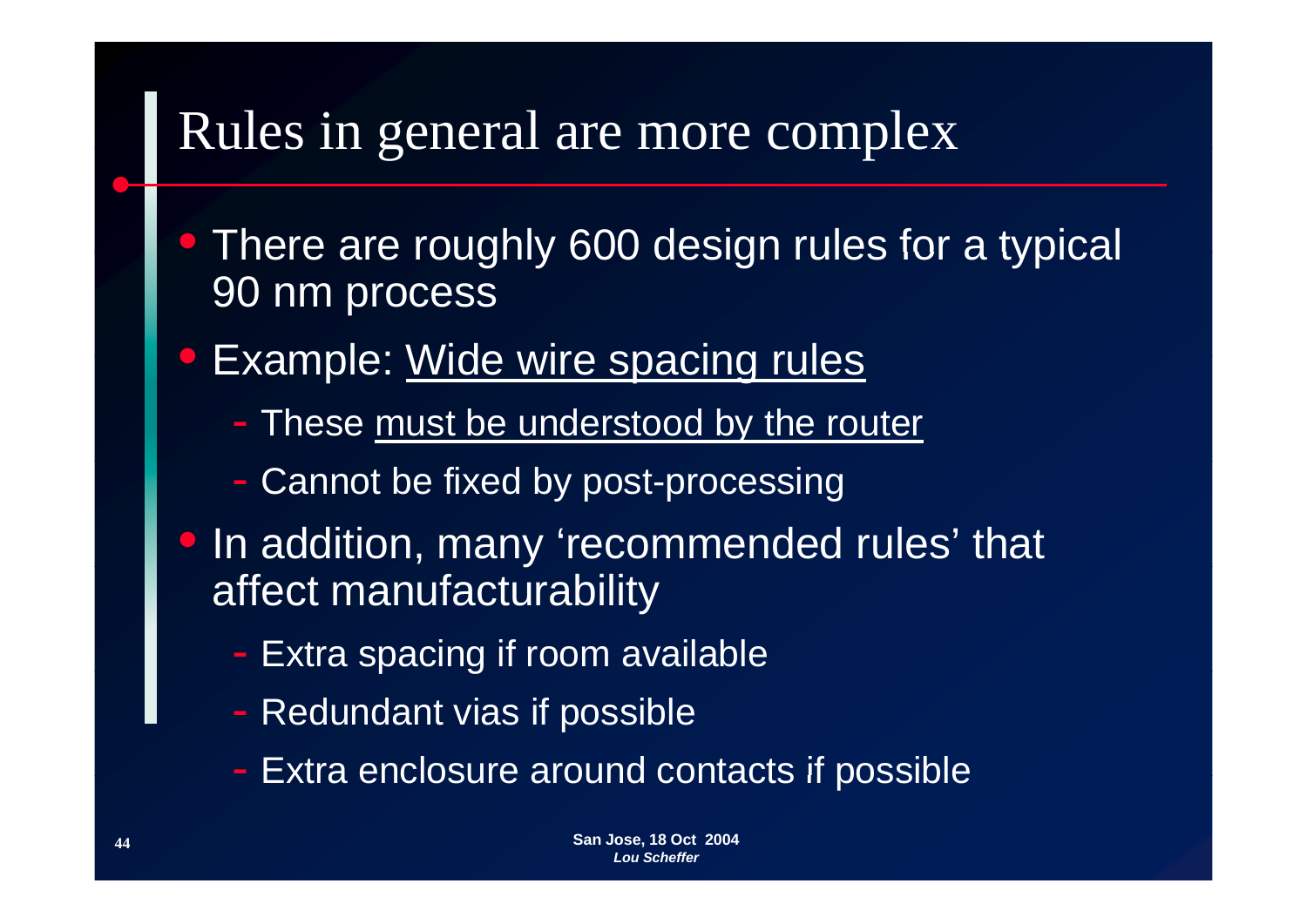## OPC driven changes

- $\bigcirc$ Downstream OPC usually requires limitations on geometries
- $\bigcirc$  Exact limitation depends on OPC chosen
	- OPC for 90nm is alread y decided and factored into design rules. Mainly impacts the poly mask.
- $\bigcap$ OPC, and mask technology, for 65 nm node is still unclear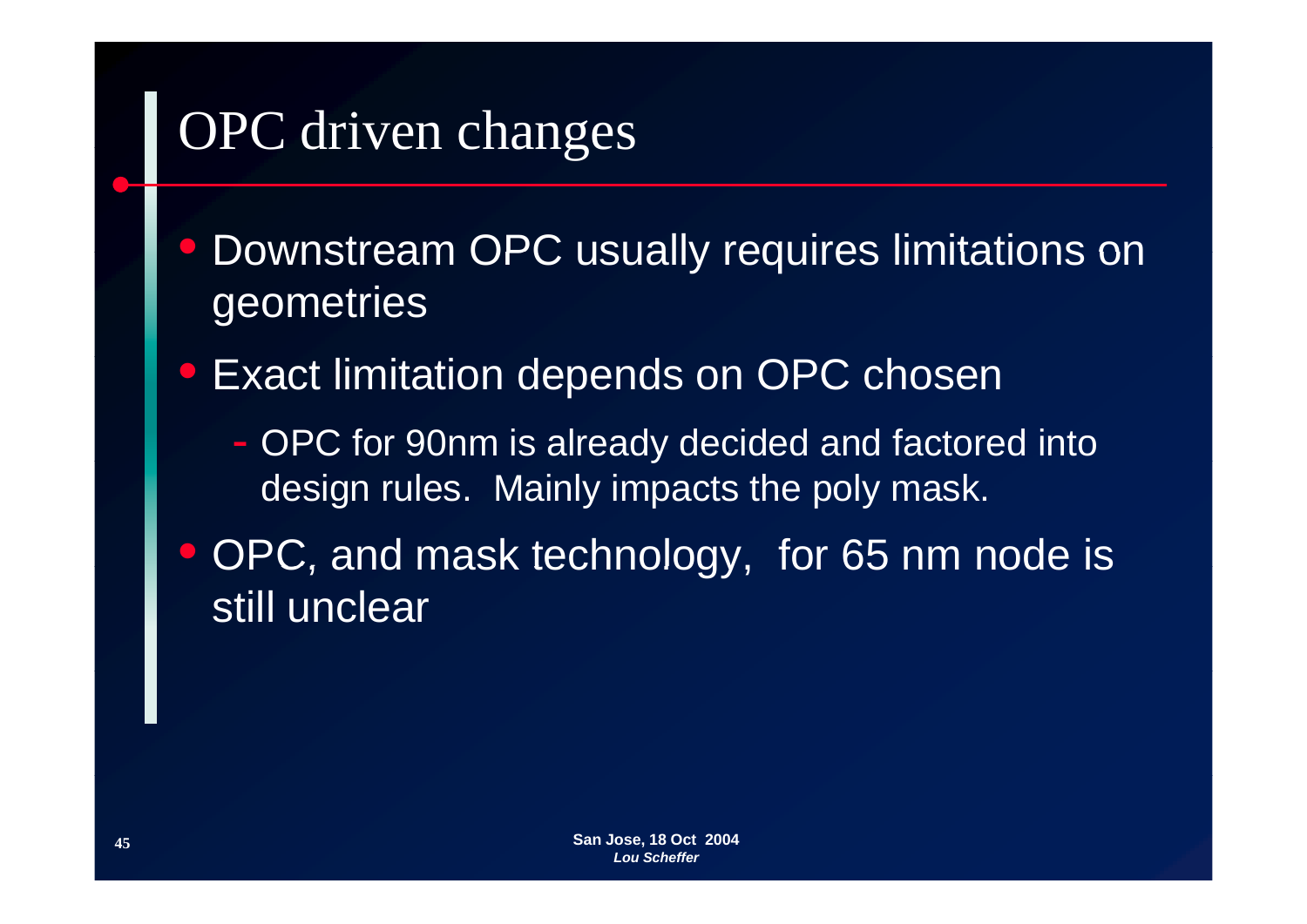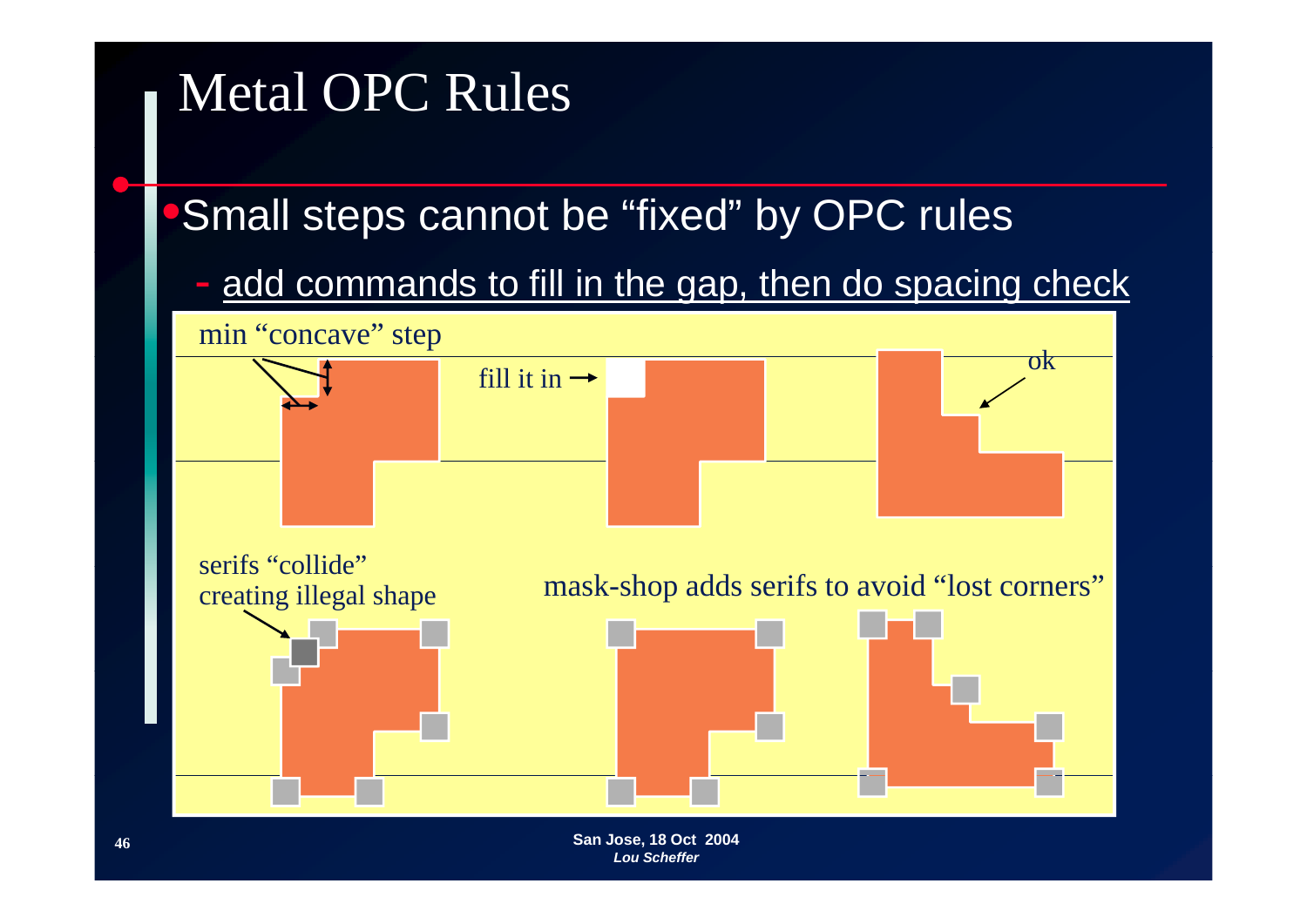#### Phase shift rules

- $\overline{\mathbb{C}}$ Depends on whether you have dark field or light field exposures
	- Assign phases to the gaps or the polygons
- $\bigcirc$  Where you cannot get good phase assignment, need to use larger rules
- $\bigcirc$  In general, cannot fix violations (at least well) by post processing
- $\bigcirc$  Therefore, routers (and designers) must understand these constraints
- $\bigcirc$  New tool – "Phase compliance checker" to see if phase assignment is possible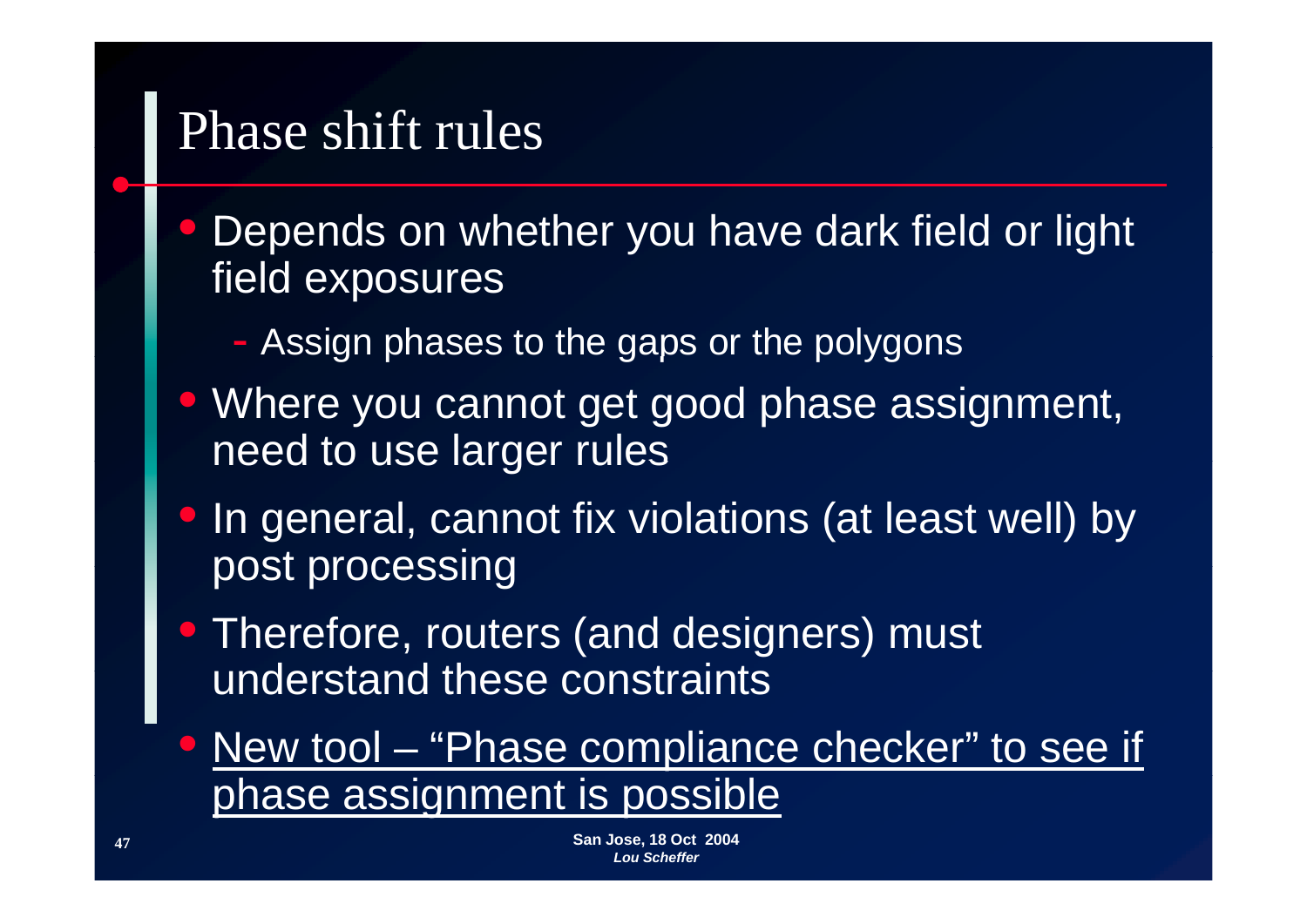### An Alternative: Methodology fixes

- $\bigcirc$  Lars Liebman of IBM is the champion of the school that proposes very strict methodology
- $\bigcirc$ We don't know what lithography will win at 65 and 45 nm
	- Immersion, PSM, double dipole, etc.
- $\bigcirc$ Each lithography method has different limitations
- $\bigcirc$  But all proposed techniques are good at equally spaced lines and spaces (a grating)
- $\bigcap$  Therefore, build your layout (at least the critical masks) to <u>look as much like a grating as possible</u>

All critical dimensions in one direction and equally spaced.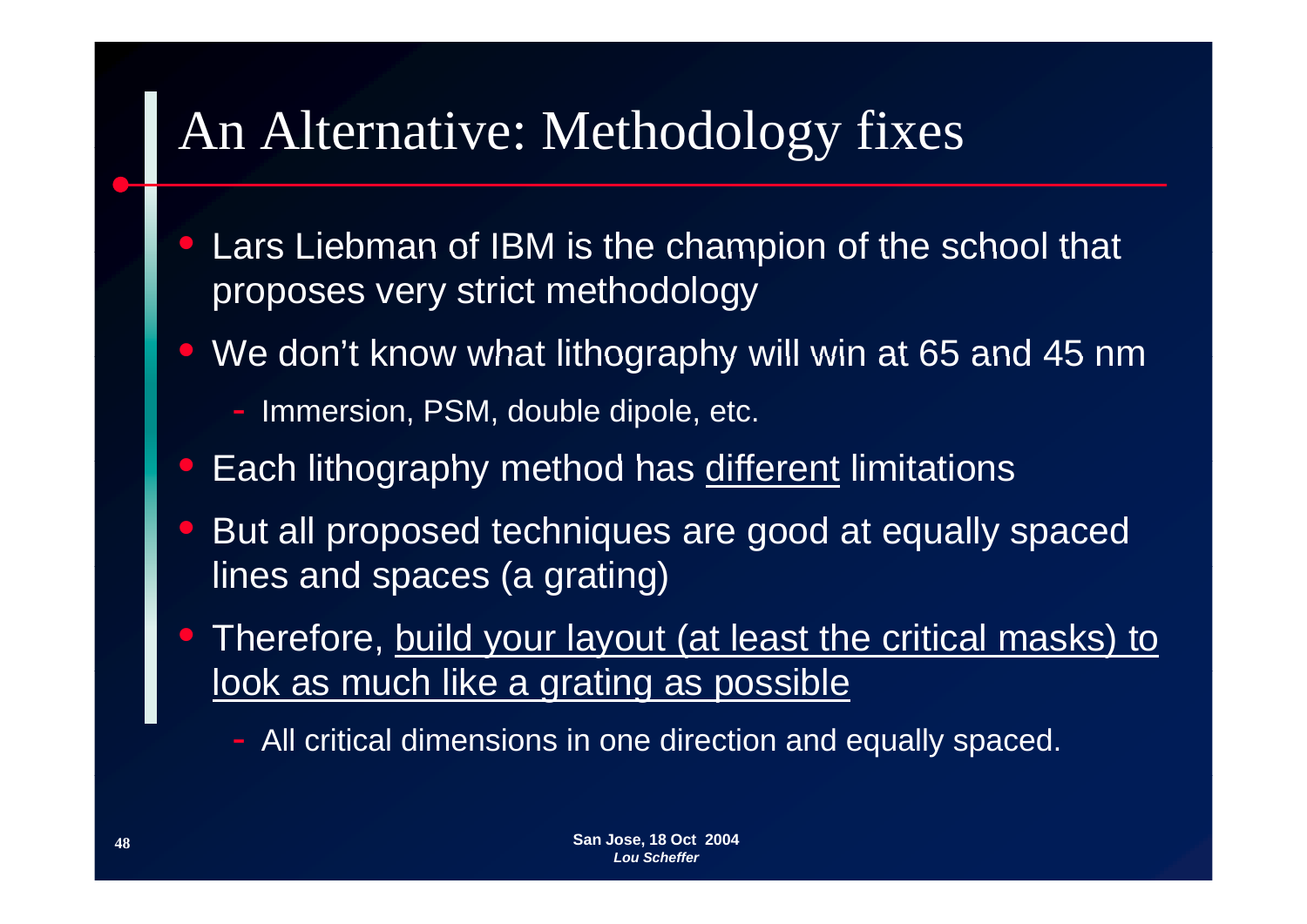## Example of a 'strict' methodology design



#### •**All transistors are horizontal**

•**All gates on a common pitch**

•**All wrong way routing uses wider (non-critical) dimensions**

•**Easy gp to assign phases**

•**But won't this cost area?**

**Source: Lars Liebmann of IBM**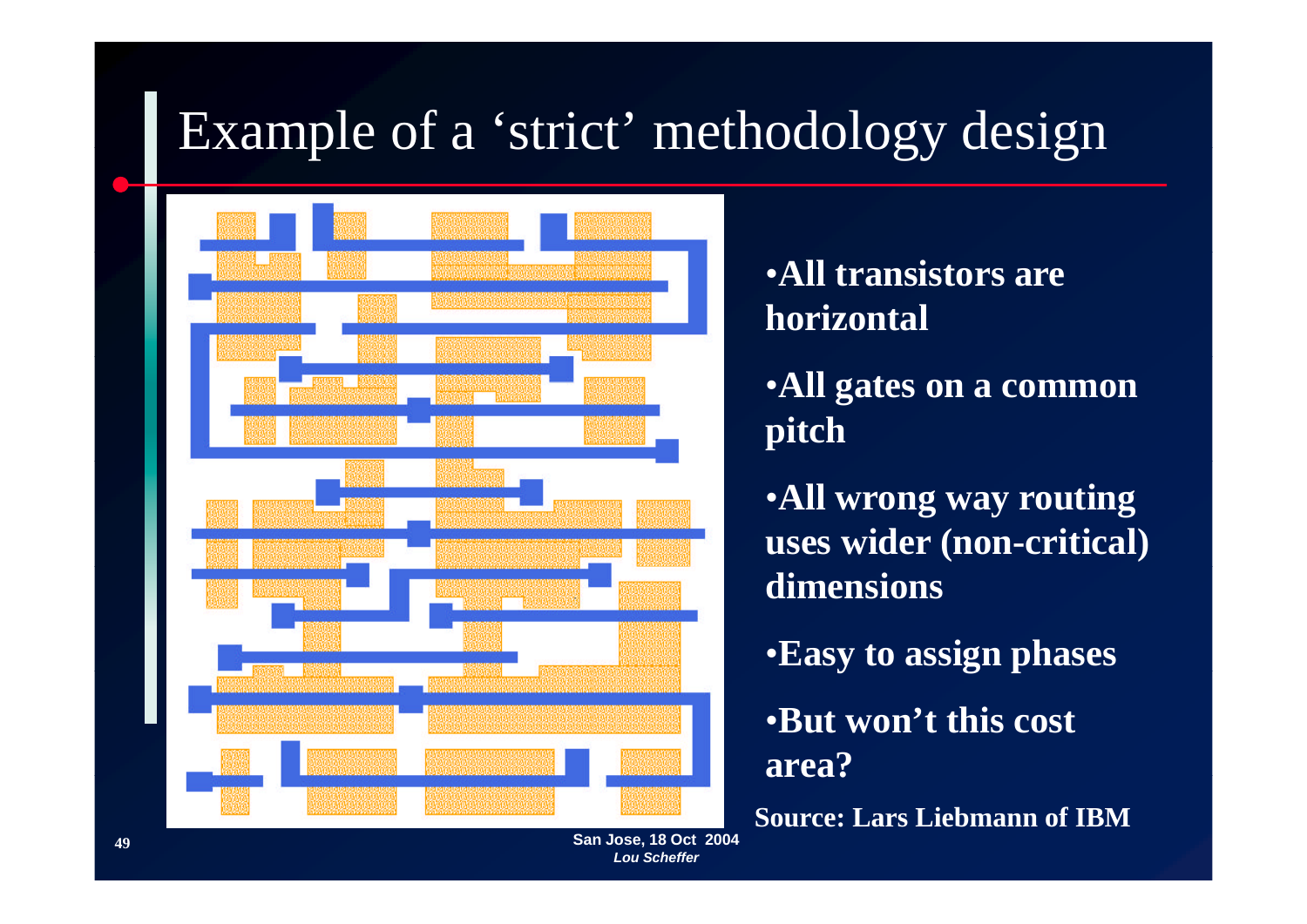### Not clear if this costs any area!

#### 'Conventional' Latch



#### **Manufacturable Latch**



**Source: Lars Liebmann of IBM**

 **San Jose, 18 Oct 2004** *Lou Scheffer*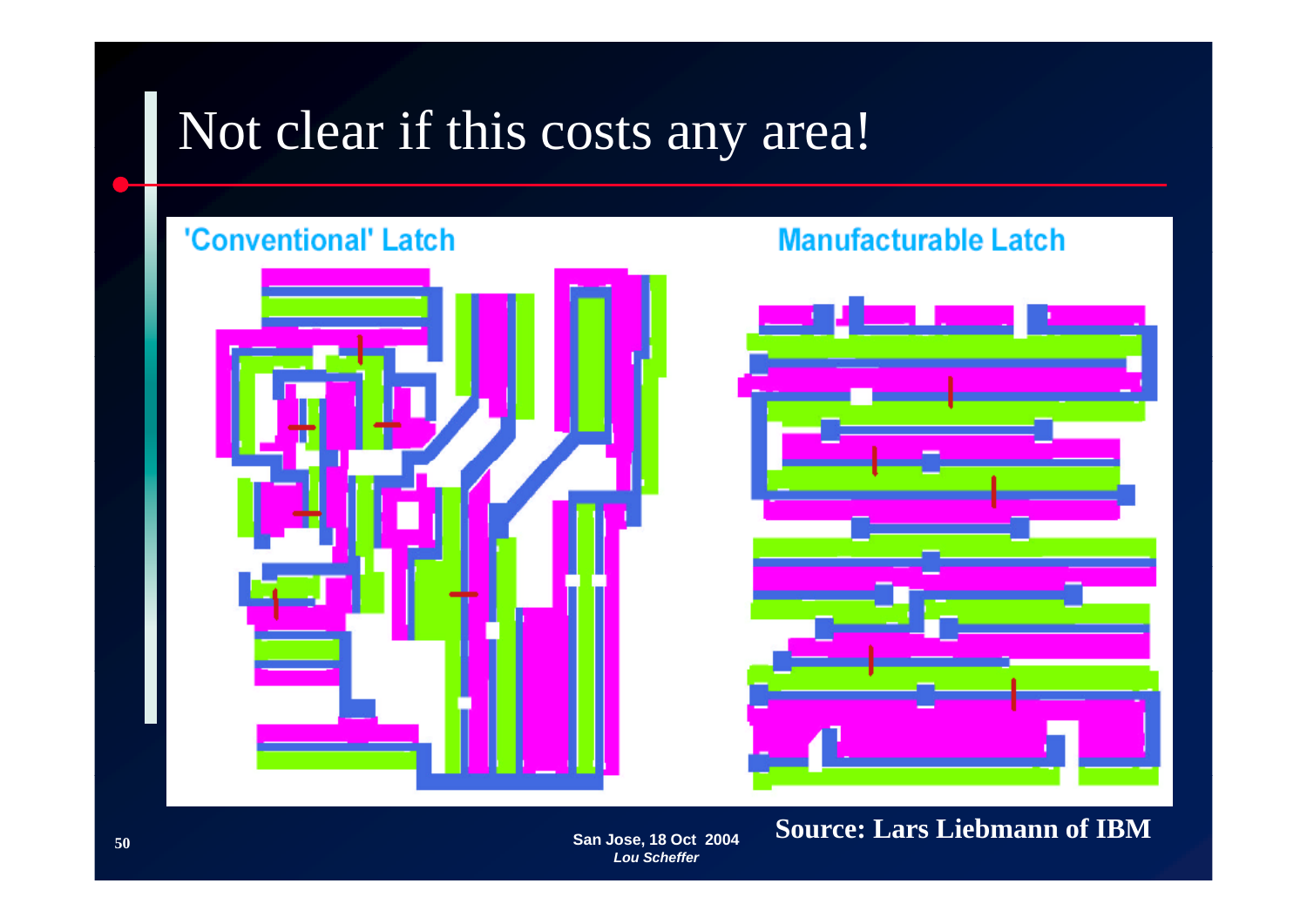# Metal Spacing and Density

#### **Caused by CMP (Chemical Mechanical Polishing)**

- metal and dielectric thickness varies due to metal density (thickness varies by +/- 30% without rules)
- •Multiple density rules for different window sizes
	- 20% to 70% for 100x100um windows
	- 20% to 65% for 500x500um windows
	- minimum met by adding dummy metal (metal fill)
	- -- maximum "helped" by wide-wire spacing rules
	- -- local maximum density enforced by spacing rules
	- Need new verification commands check/fix densities

*Lou Scheffer*

 **San Jose, 18 Oct 2004** -- rules keep thickness variation to  $\sim$  +/- 10%

**51**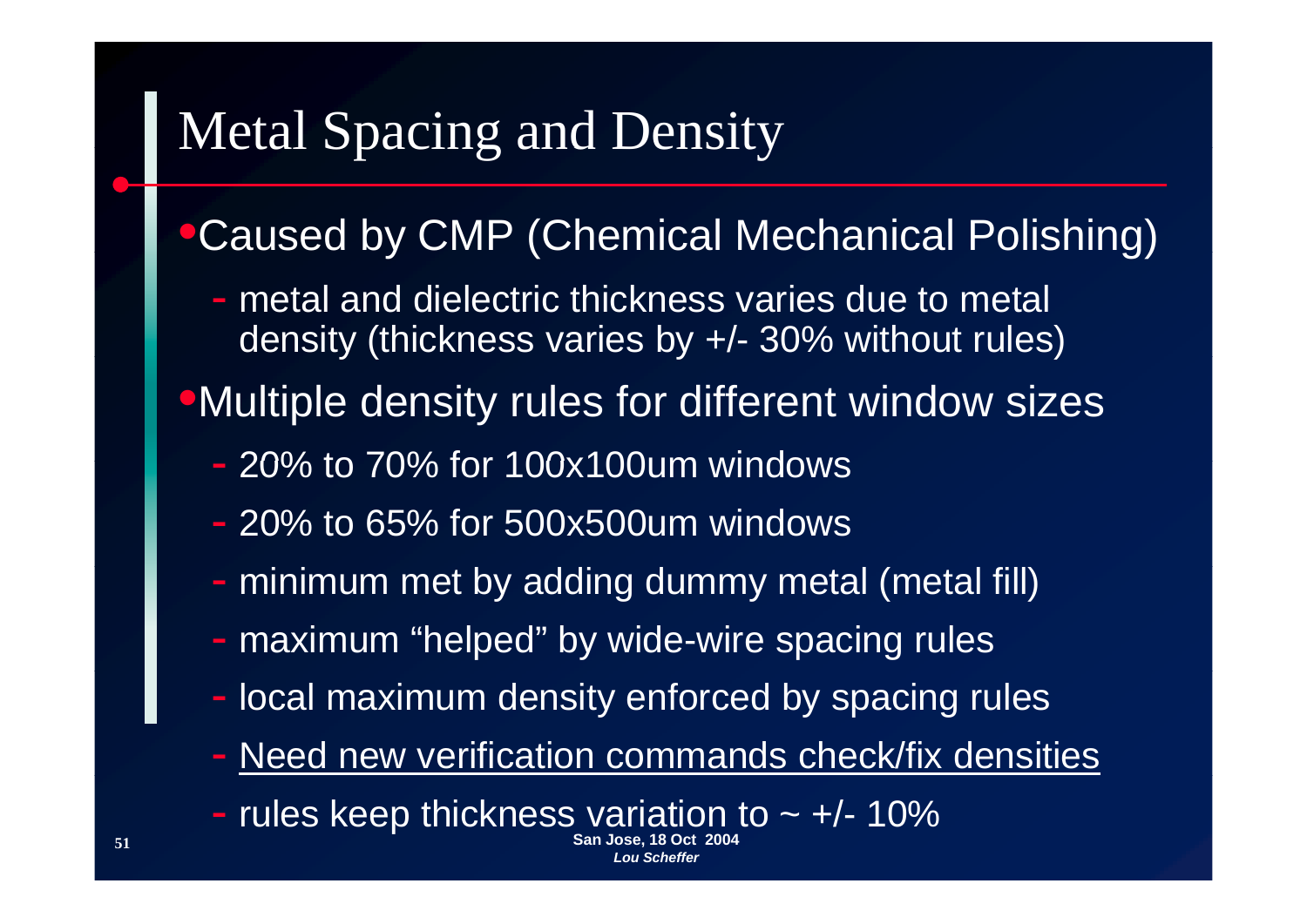#### Several different methods for density control

- $\overline{\phantom{a}}$ • Who does the fill?
	- The router?
	- A post-processor?
- $\bigcirc$ • How do we do the fill?
	- -Add patterns of rectangles
	- Add wires
- Handling maximum width rules
- $\bigcirc$ • What do you do if the density is too high?
- $\bigcap$  Target a density versus meeting the rules
	- Rectangle count (and mask cost) versus yield - Rec tangle coun (an d mas k cost) versus yield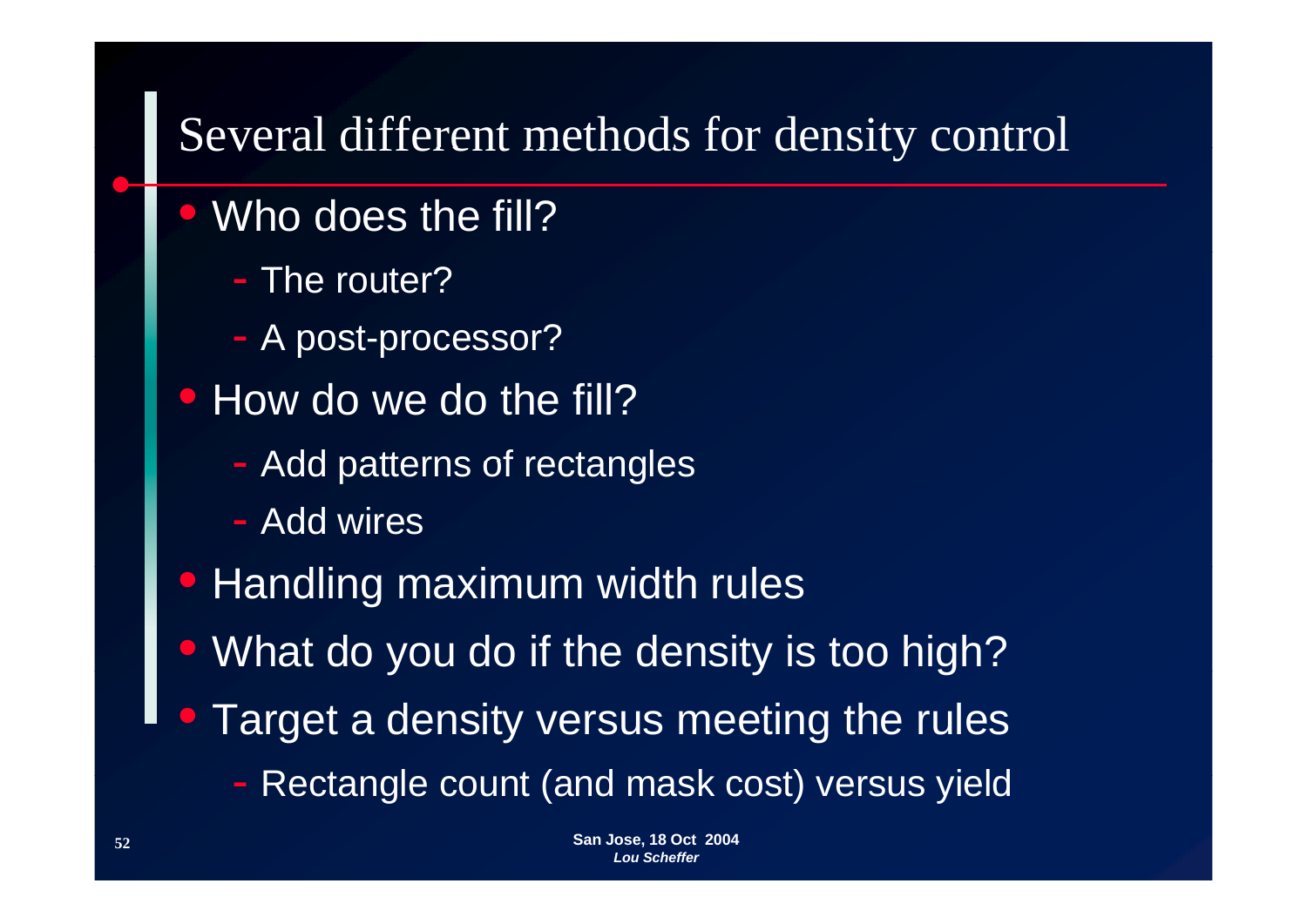## Metal fill to fix low densities

#### **Traditional Metal Fill Method – Done by Post -Processing**

#### **Alternative Metal Fill Method – Done by the Router**

| _W                                                                                                                                                  | <b>VSS</b>              |
|-----------------------------------------------------------------------------------------------------------------------------------------------------|-------------------------|
| FA.                                                                                                                                                 | W<br><b>FA</b>          |
| W - Width of fill<br><b>Active Geometry</b><br>FA - Fill to active<br>spacing<br><b>Fill Geometry</b><br><b>S-Fill Spacing</b><br><b>Next Layer</b> | W<br>W - Variable Width |

Conflict between vendors and designers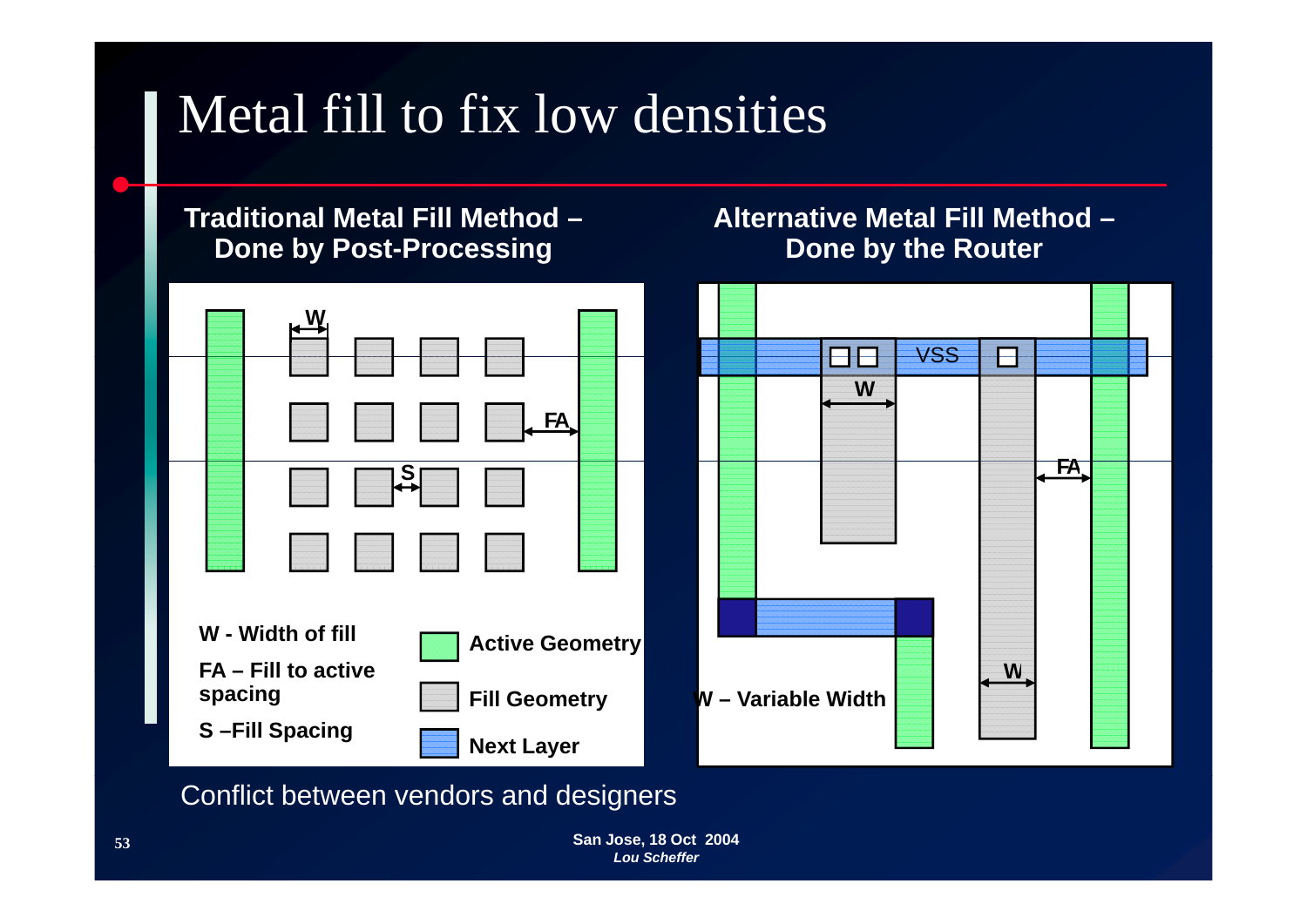## Pros and cons of post-processing for fill

 $\bigcirc$ • Traditional (post-processing) fill requires no help from the router

- Works on arbitrary designs
- However, it introduces uncertainty in timing
	- Minimized by keeping the fill far from nets
- $\bigcap$  And uncertainty in coupling
	- -- Since the inserted metal is floating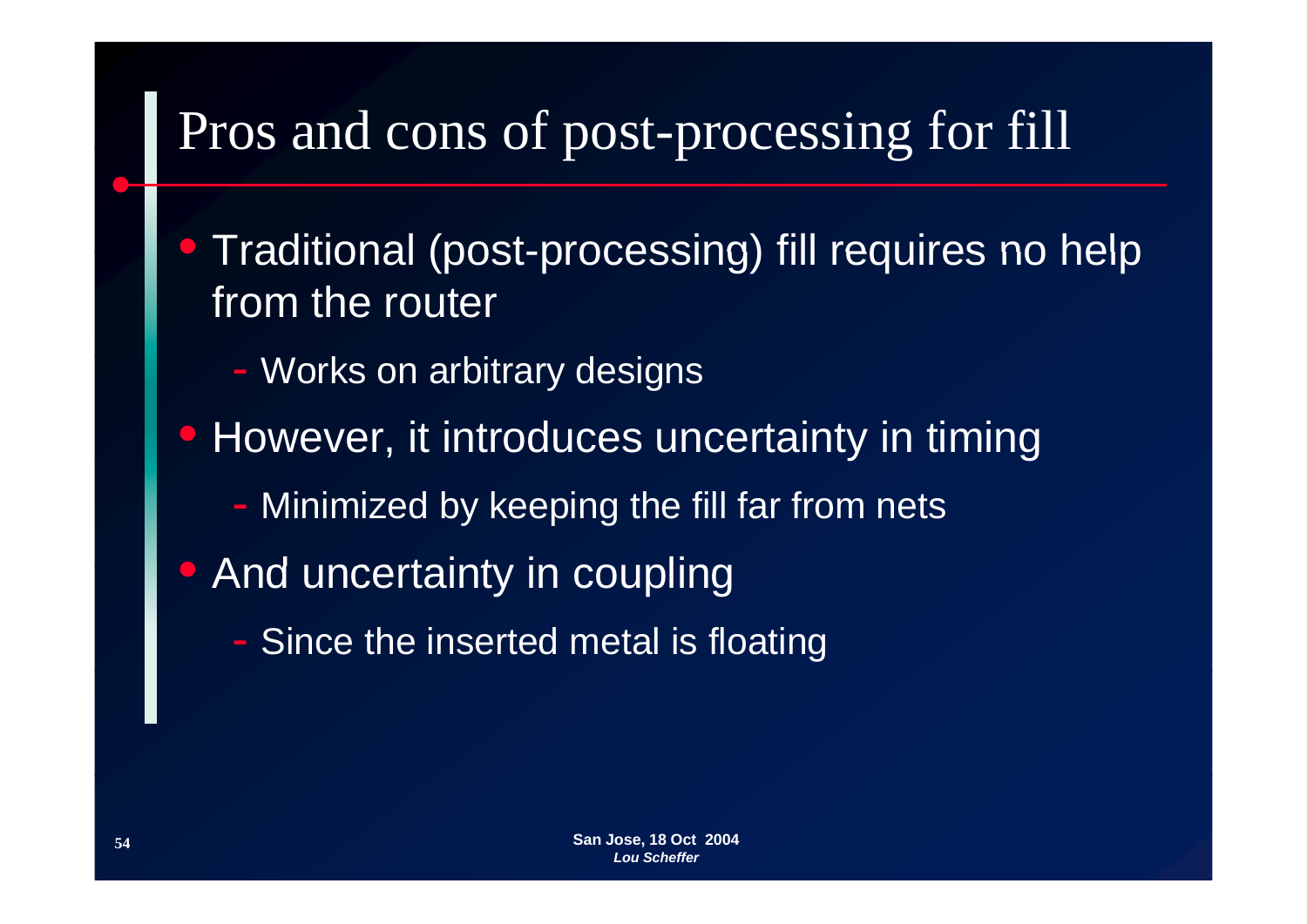#### Pros and Cons of router-created fill

- $\bigcirc$ Fewer polygons
- $\bigcirc$  Most inserted polygons are grounded
	- -- Helps crosstalk rather than hurts it
- $\bigcirc$ Fill geometry and effects are known when the designer does extraction
	- This is crucial, since that's when they can be corrected
- $\bigcap$ • But the router must be smarter
	- -- Insert fill, grounded fill, remove fill for ECO, etc.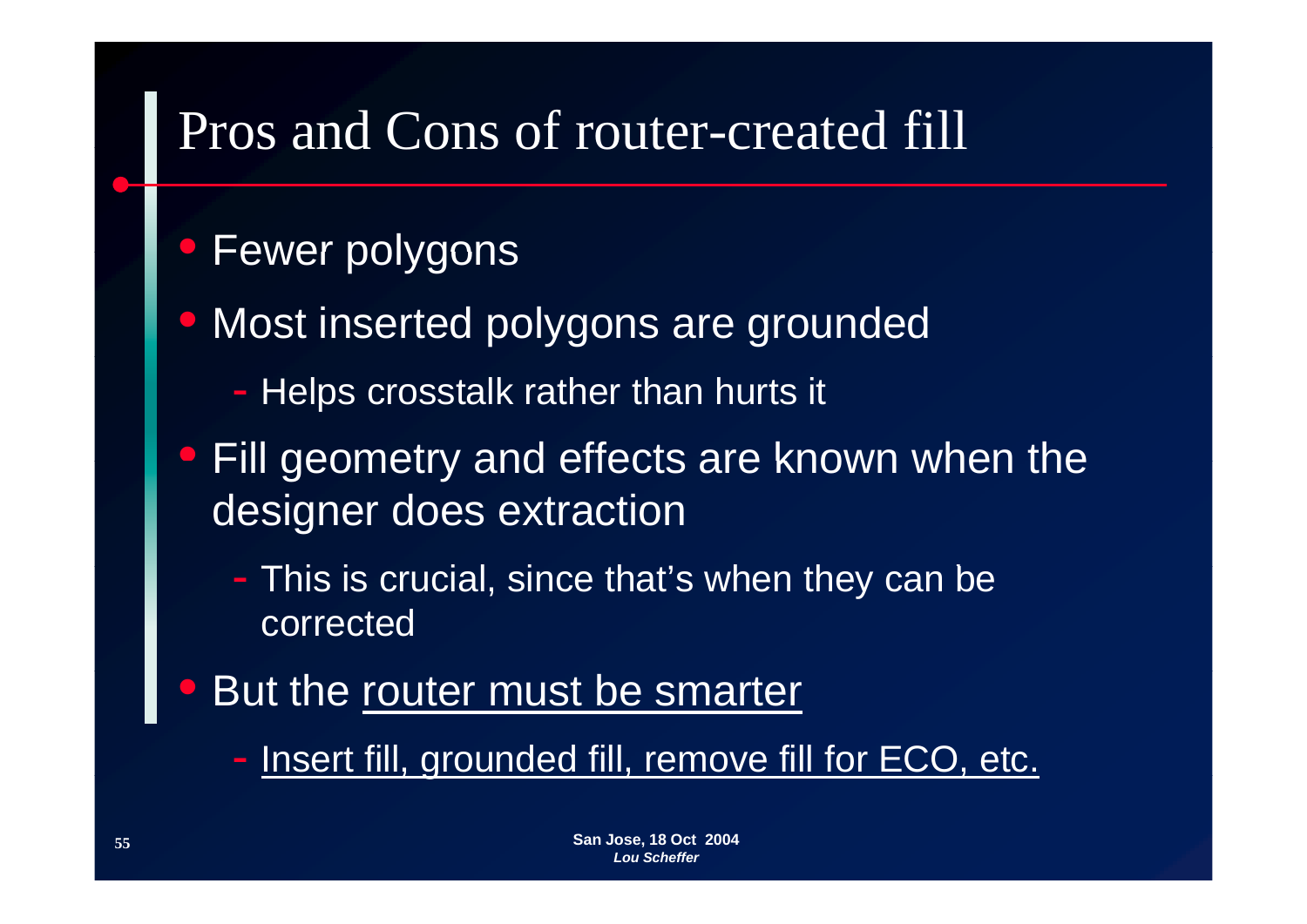### Smarter extraction

- $\bigcirc$ Even after fill, density will not be completely uniform
	- -- IP blocks, RAMS, etc. often cannot be adjusted.
- Metal thickness in general depends on density
- Wide wires suffer dishing
	- R per square depends on the width
- $\bigcap$  Need extractor technology that handles CMP effects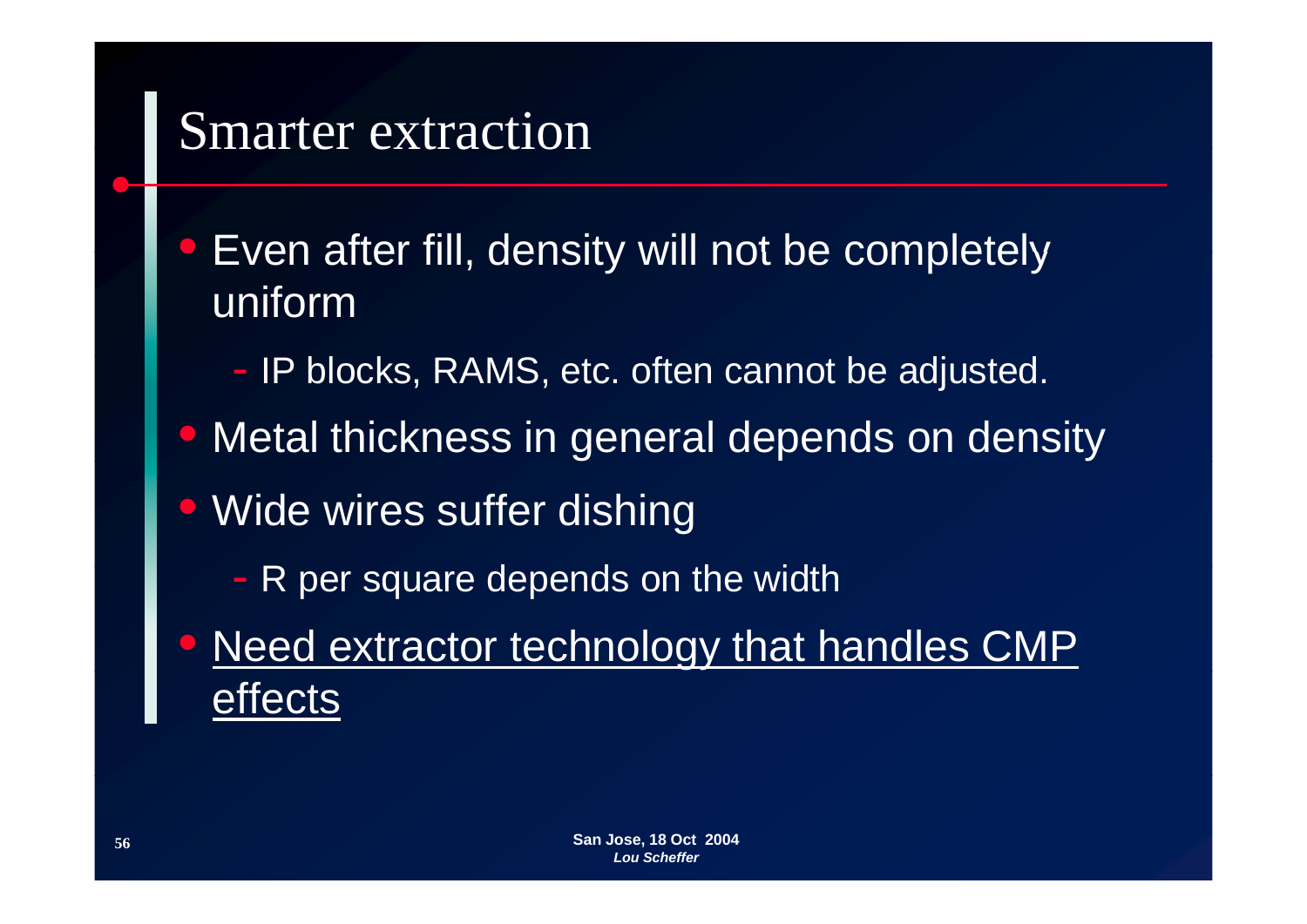## Maximum Width rules

- **•Due to thermal** stress and local
- **•Maximum wire width** can be quite small
	- > 2.5um needs slots in some 90 nm processes
- •Post-layout slotting versus "bus" of thin wires

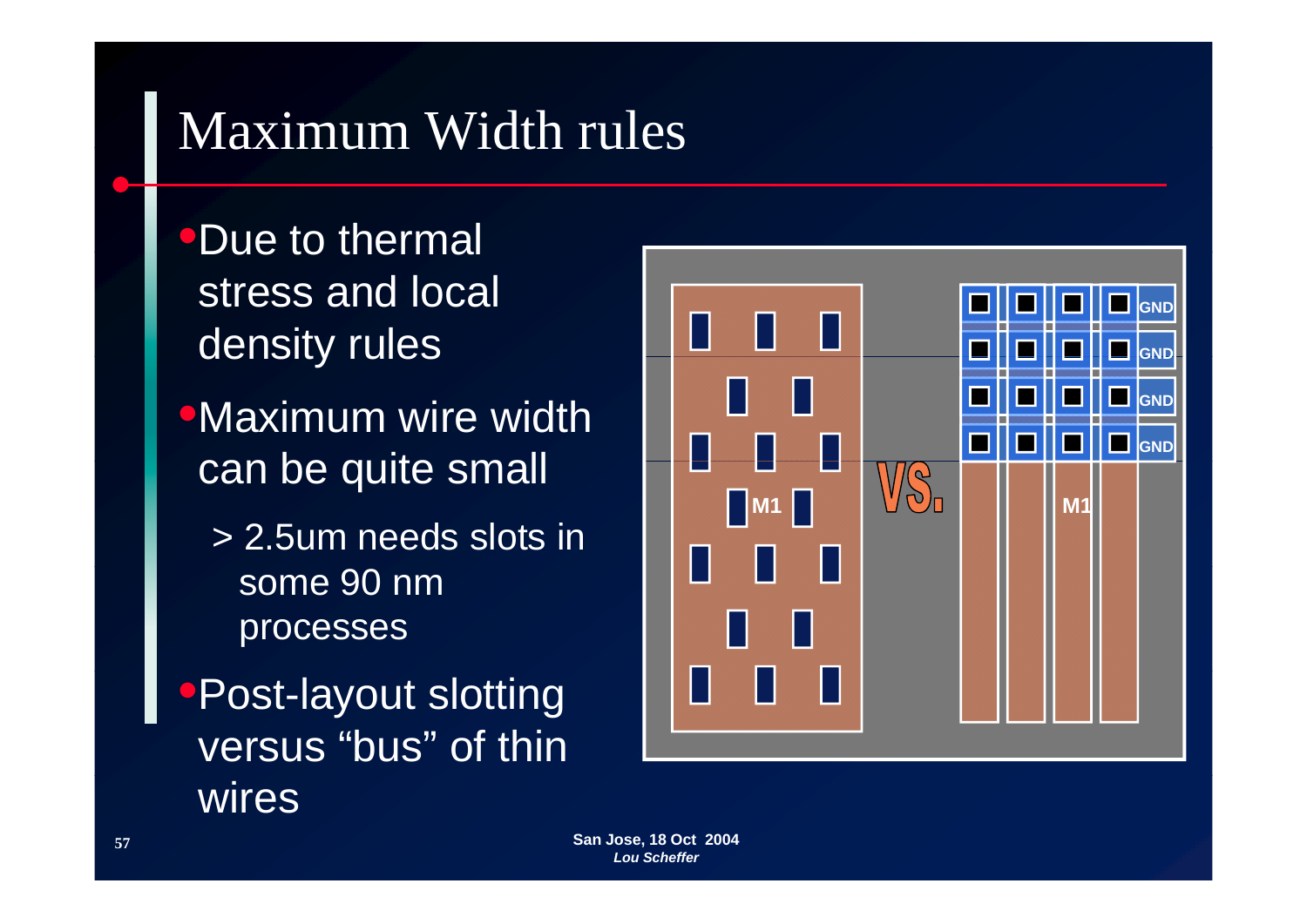#### Pros and cons of slotting as <sup>a</sup> pos<sup>t</sup> process

 $\overline{\mathbb{C}}$ • Advantages of adding slots as a post-process

- Easy on the designer
- Power routing tools do not need to worry about maximum width rules
- Manual editing of routes is easy –– they are simply a very wide wire at this stage
- $\bigcirc$  Disadvantages:
	- -Slots may not be aligned with current flow
	- -- Via arrays are very hard to correct
	- True IR drop not known until after slotting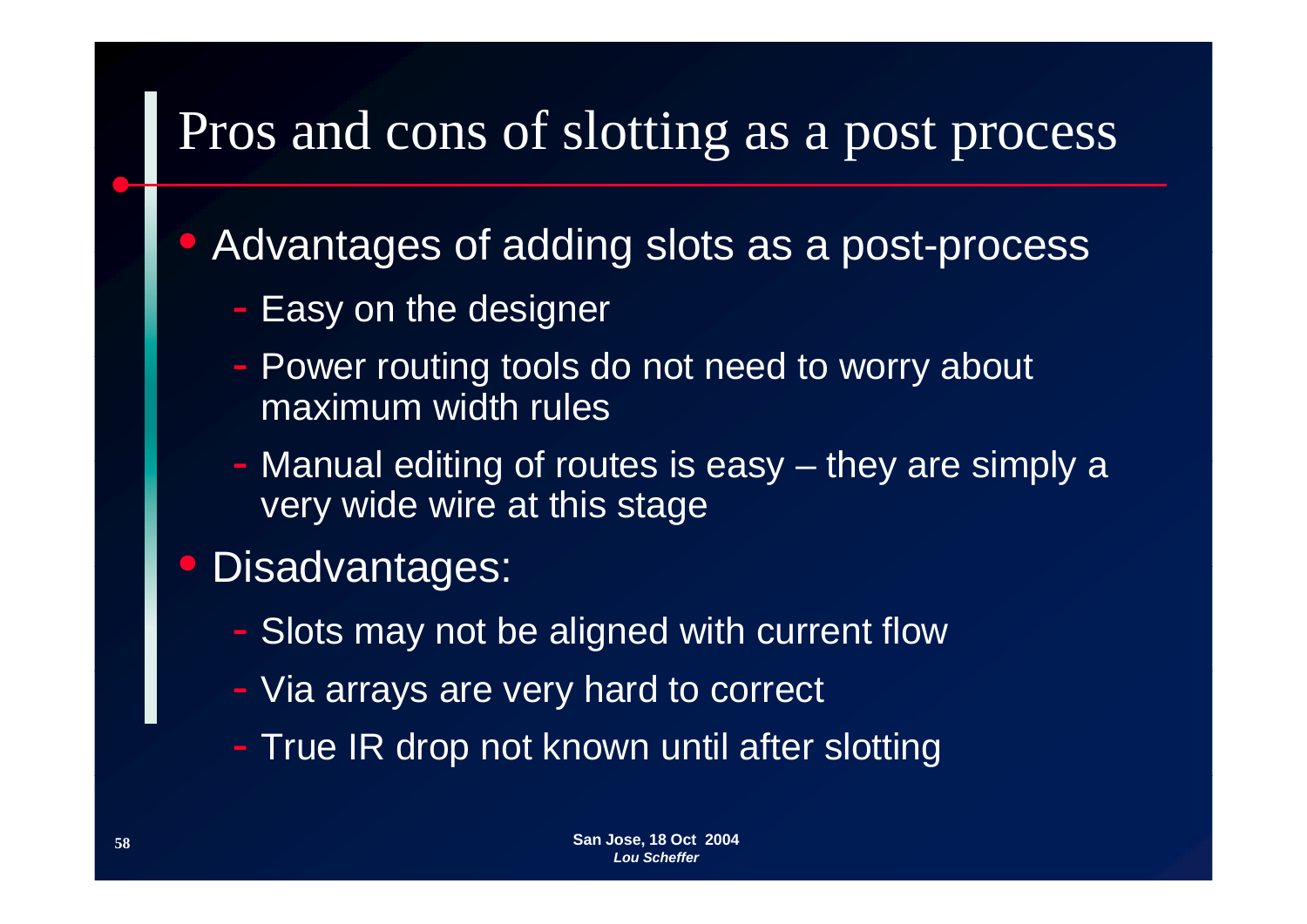#### Pros and Cons of Slotting by the Power Router

- $\overline{\phantom{a}}$ More difficult for power router
	- -Needs to understand maximum width rules
- $\bigcirc$ Needs special understanding for manual editing
	- Must understand a bundle of small wires is a single construct
- $\bigcirc$ However, IR drop is becoming more critical
	- Lower VDD
	- Higher power
- Slots are aligned with the current flow
- $\bigcap$ Via arrays are handled very naturally
- $\bigcap$ Router driven slots lets designers fix problems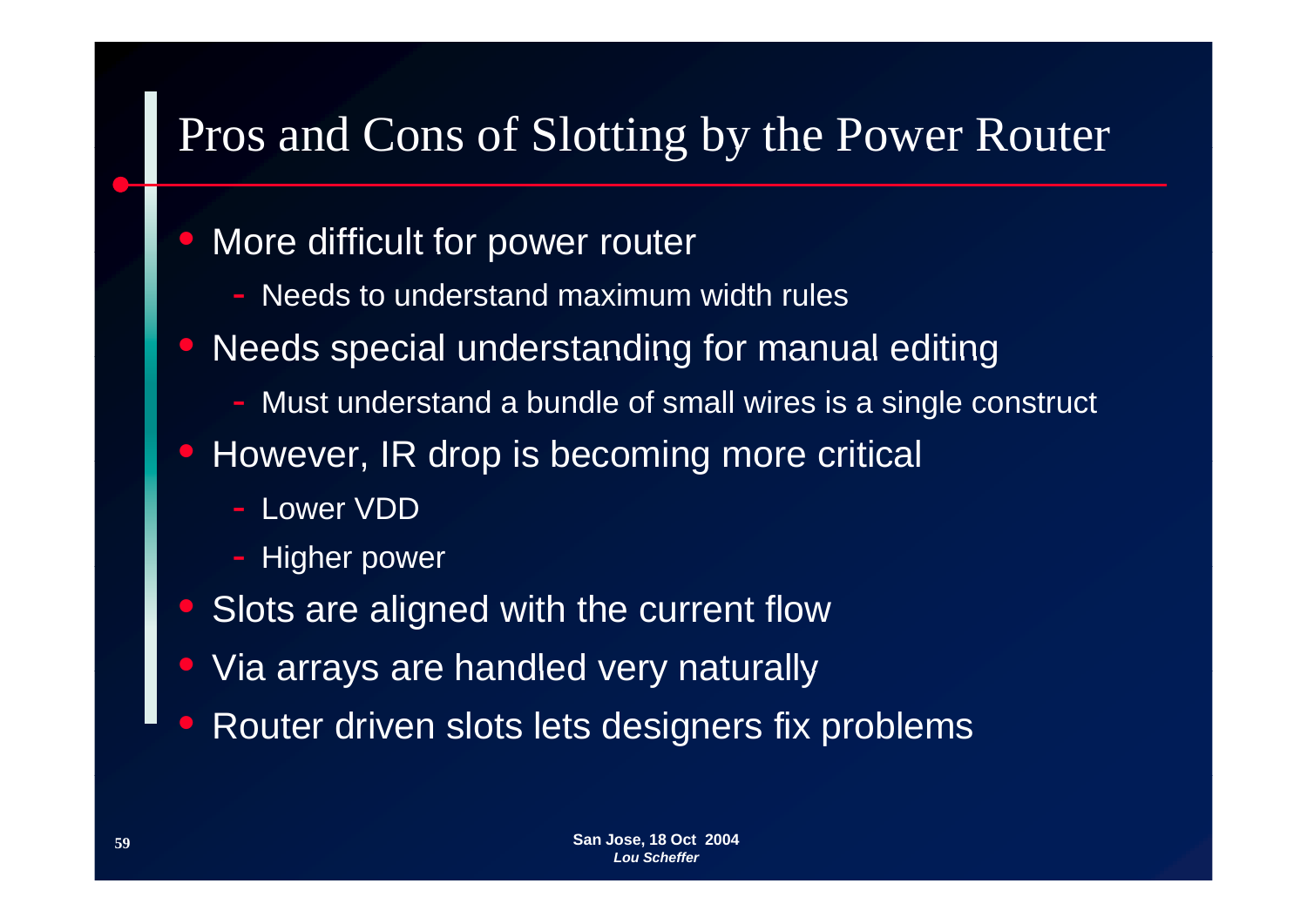# Dealing with Maximum Density rules

- $\bigcirc$ What if your maximum density is too high?
- This can happen if you (for example) have a bus of wide wires.
- $\bigcirc$ • No plausible post-processing can fix this
- $\bigcirc$ **• Tools must be aware of this limitation**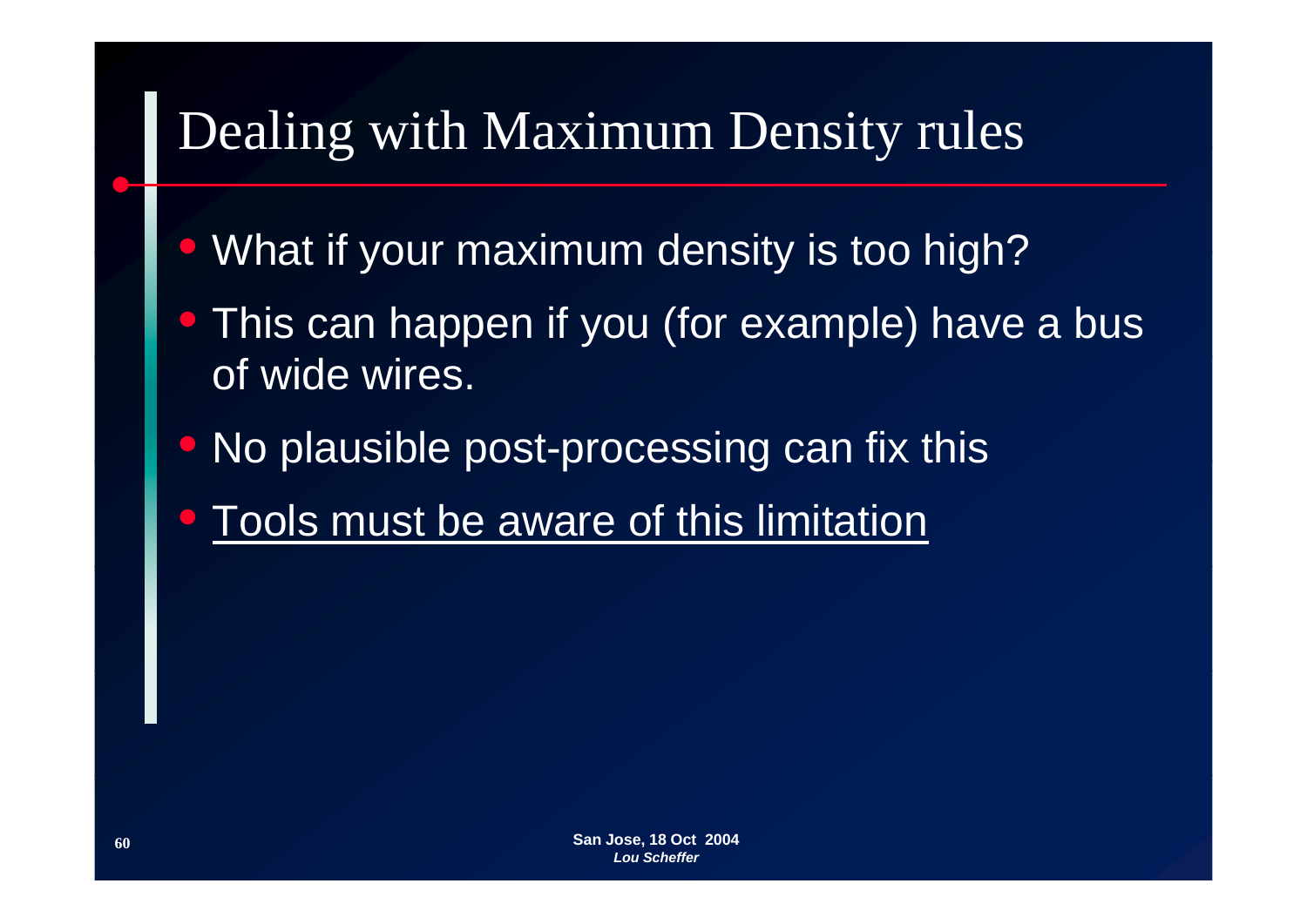### Antenna rule driven changes

- $\bigcirc$  Antenna rules very difficult to check by geometrical operations alone
- $\bigcirc$ Need connectivity understanding
- $\bigcirc$ • Necessity will depend on when high K gates are introduced
	- - Situation will get better (thinner oxides) until it suddenly gets much worse (high K materials).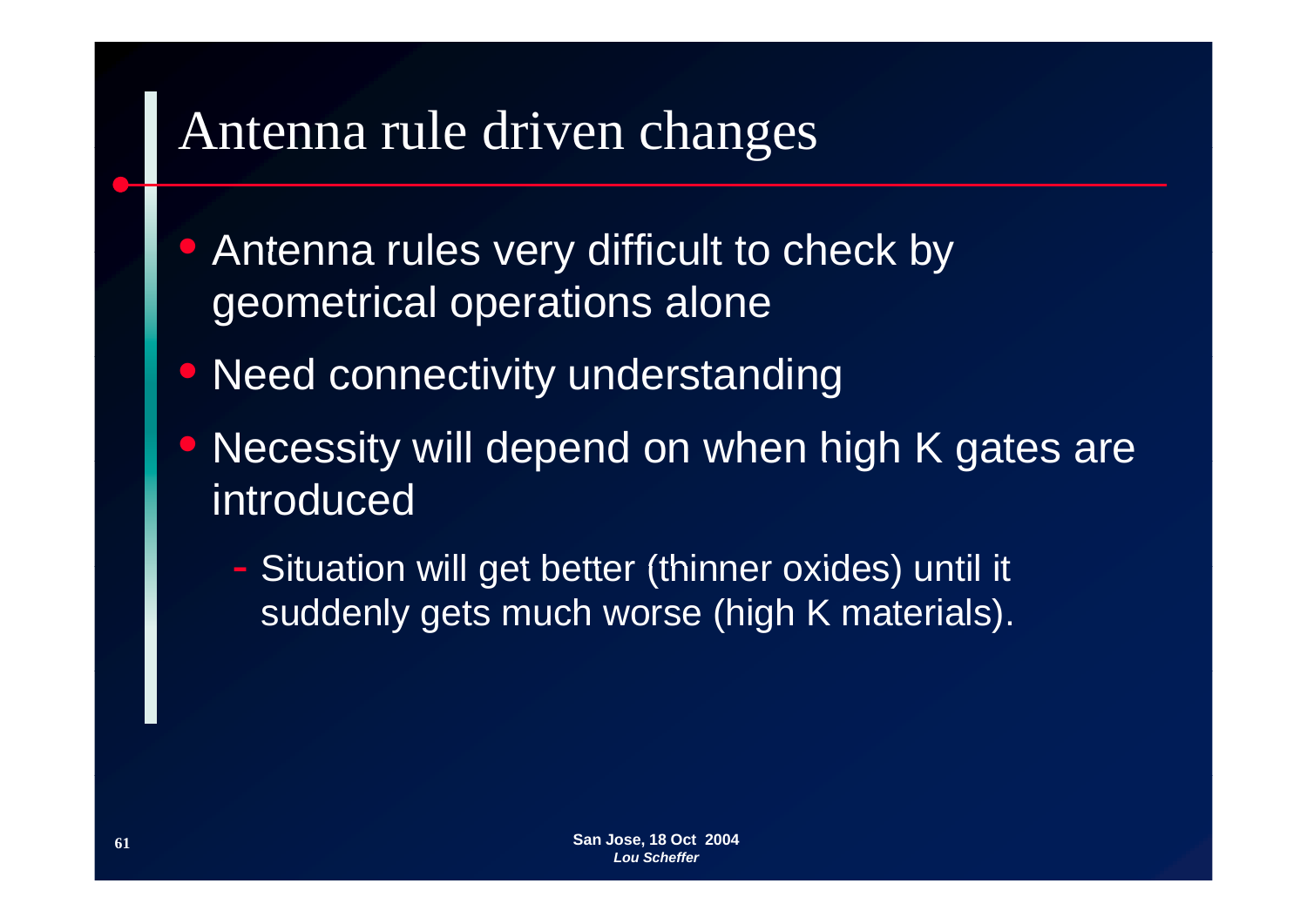#### Antenna Rules – <sup>a</sup> review

- A problem during manufacturing
- •Here is a net after M1 is built, but not yet M2
- •Error!



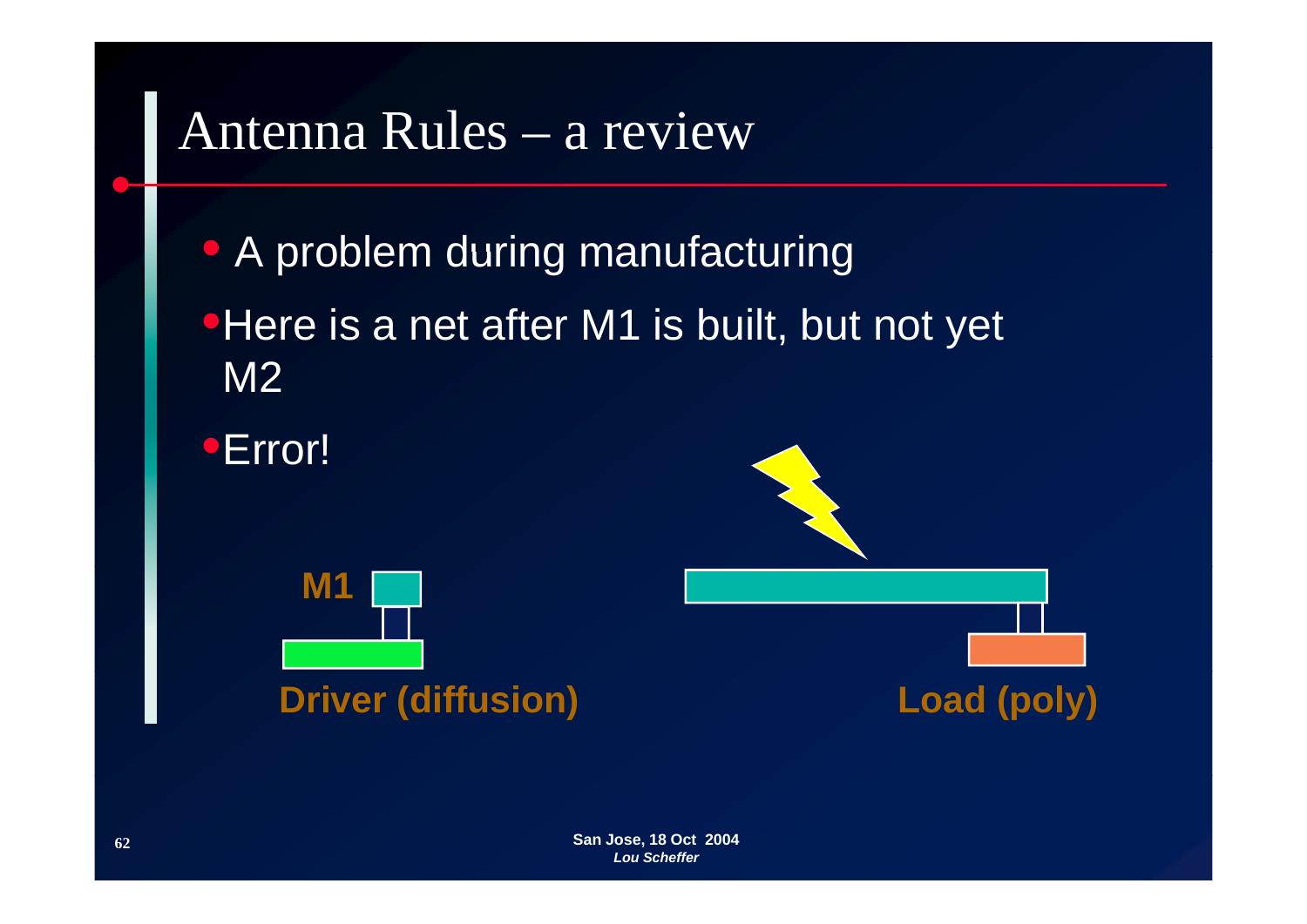#### Antenna Rules – what can tools do?

• Possible solution – reverse order of layer assignments

•Changes local layer utilization

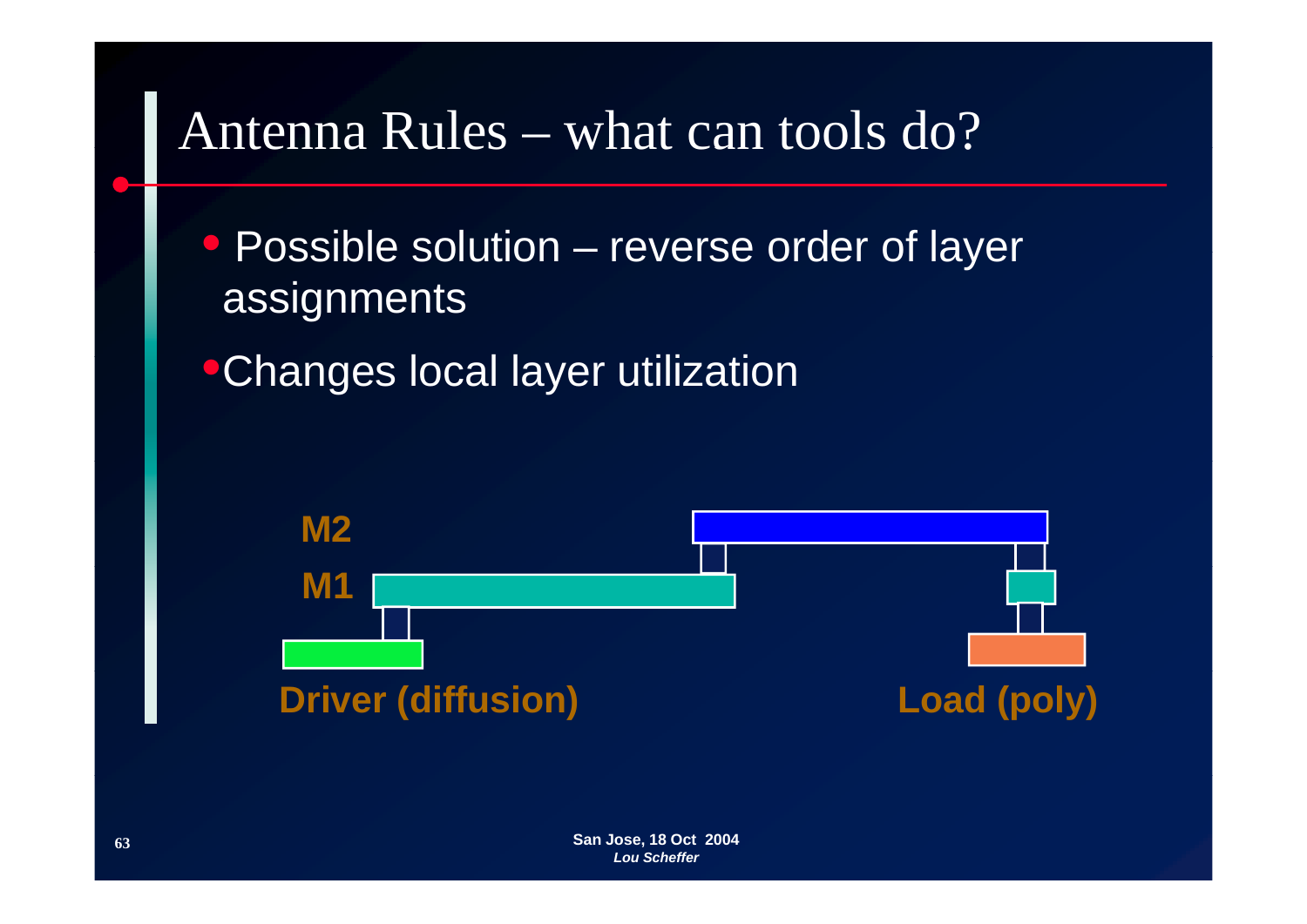

 **San Jose, 18 Oct 2004** *Lou Scheffer*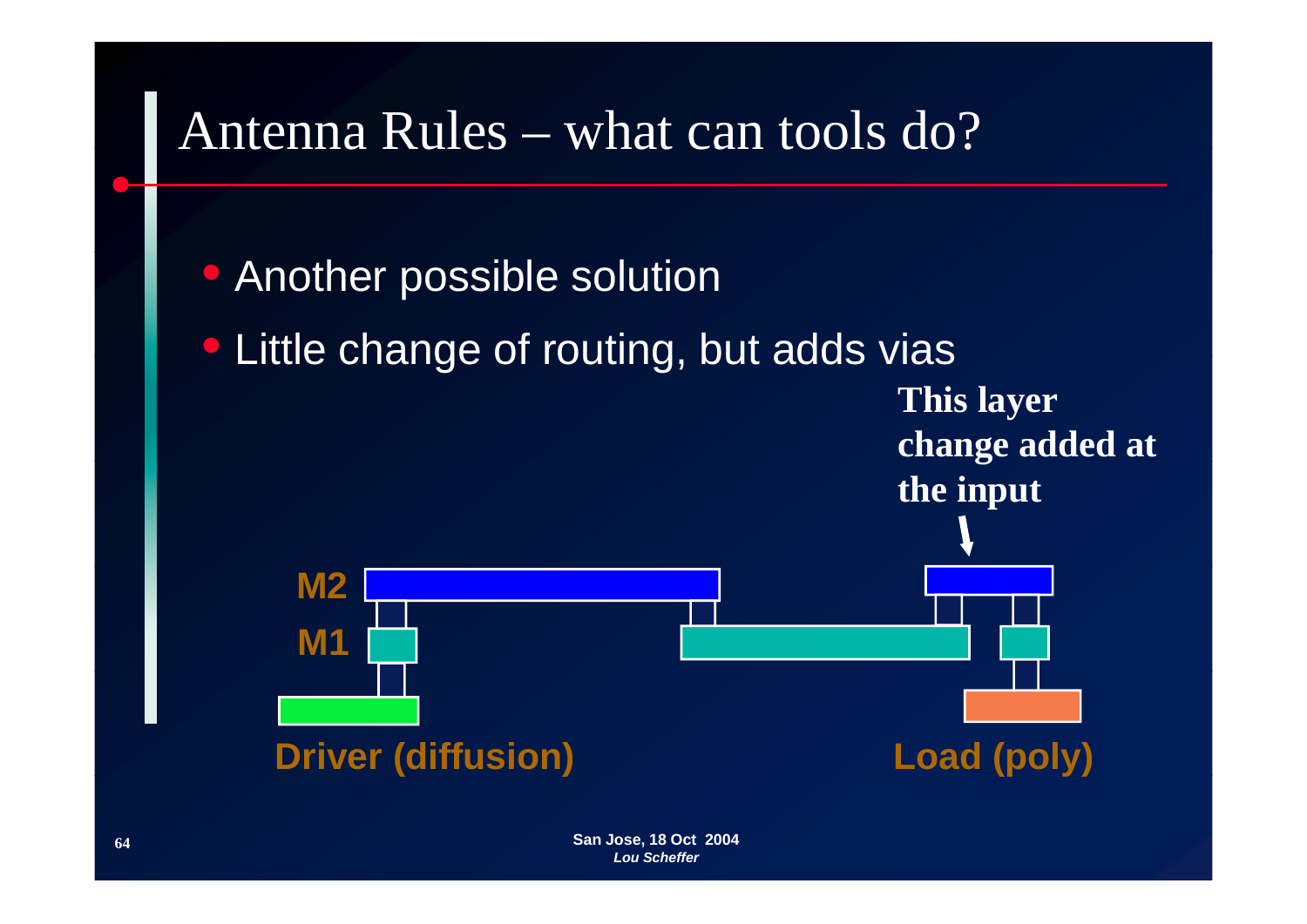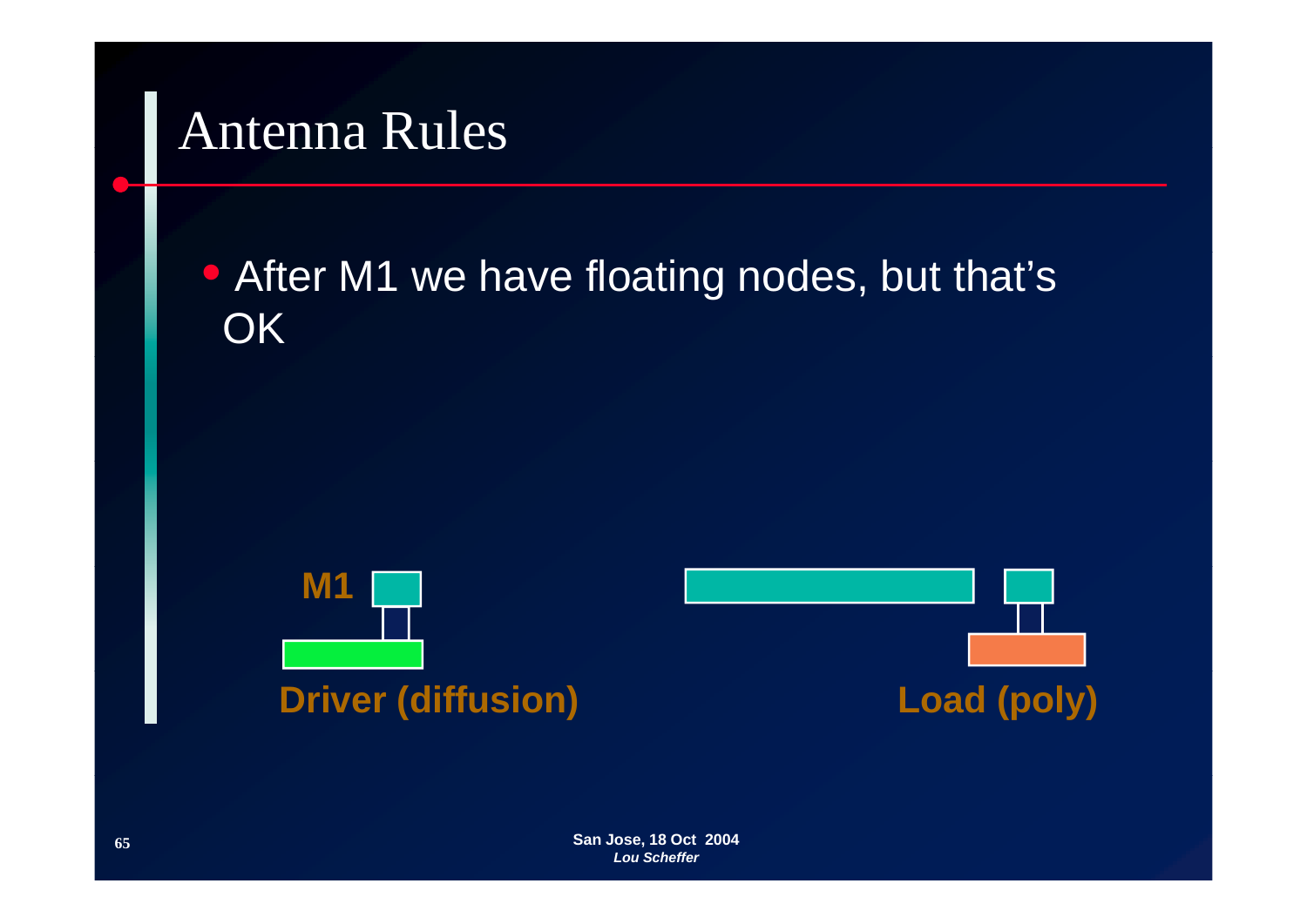#### Antenna Rules – what can tools do?

- A third possible solution  $-$  add diodes
- •Will probably be required by high K rules
- •But introduces more via blockage (and performance penalty)

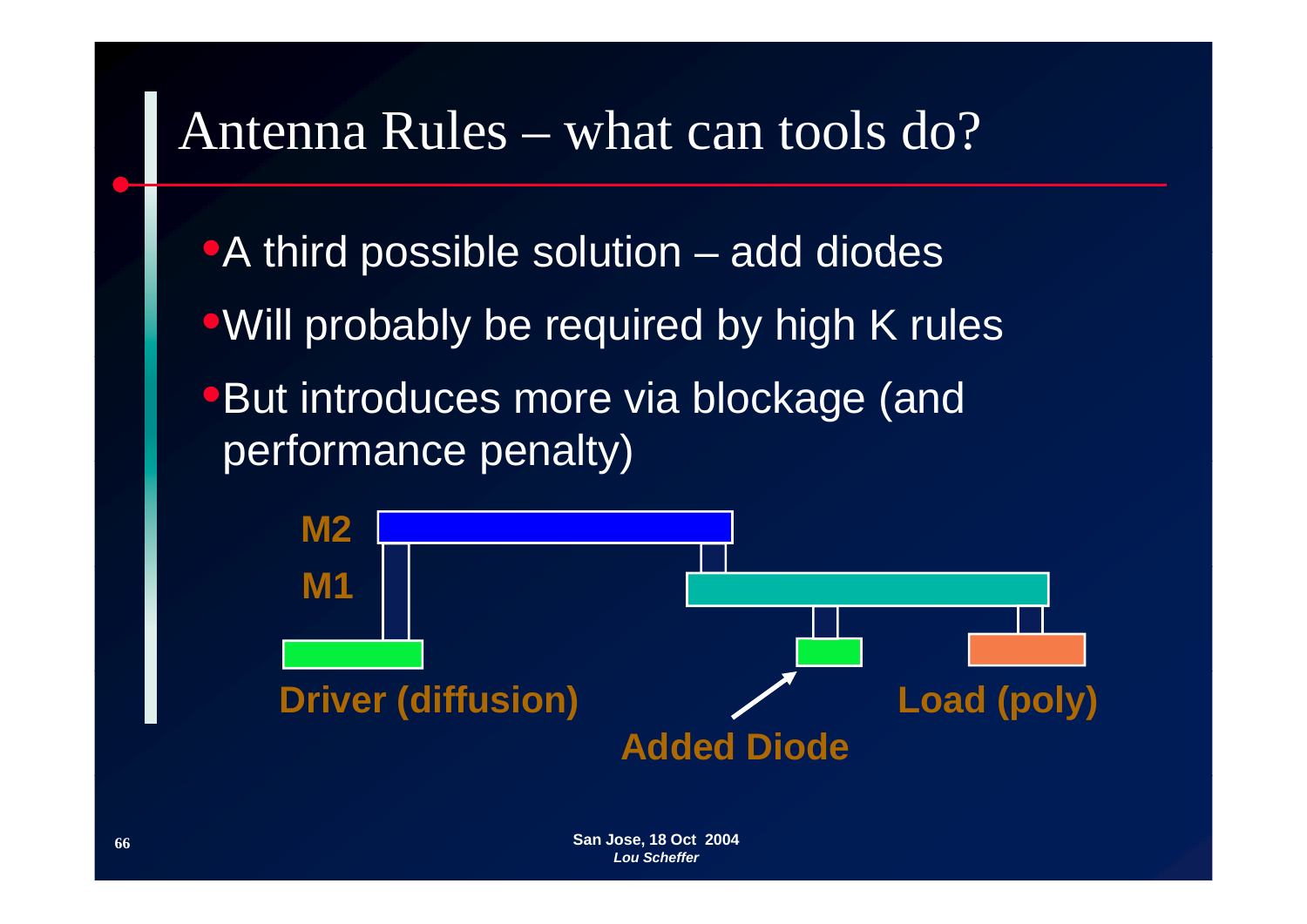### Avoiding antenna problems

#### $\overline{\mathbb{C}}$ Fix antenna problems with the router

- Highest performance, but can't always be done
- Requires the router understand the antenna rules
- $\bigcirc$  Add diode cells after routing for those nets that cannot be fixed
	- Still requires some router smarts
- $\bigcirc$  Add diodes to each input
	- This is a "methodology" fix
	- -Requires no tool smarts
	- Lowest performance option extra C and extra area  $-$  Lowest performance option  $-$  extra  $\cup$  and extr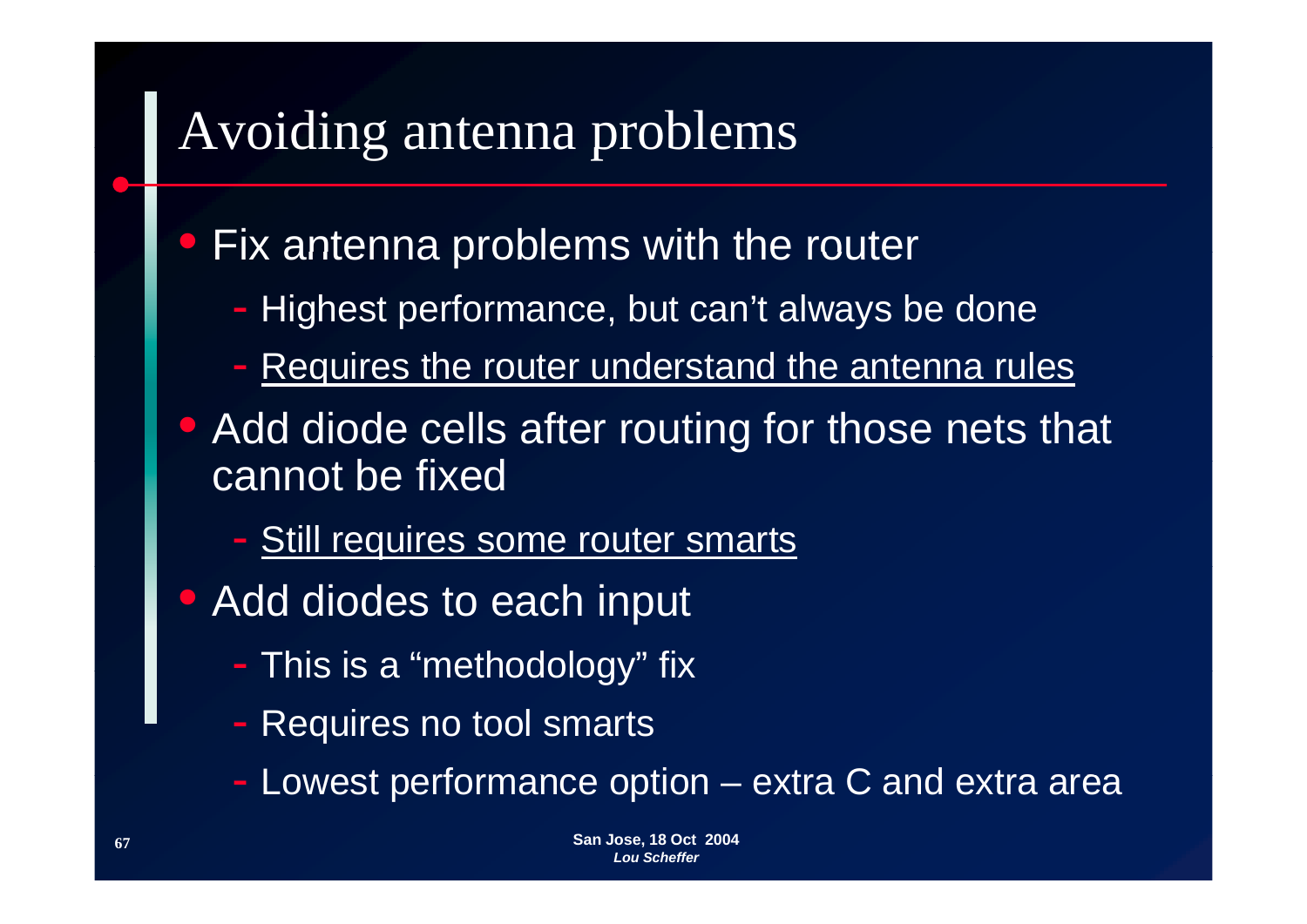#### Antenna rules

- $\bigcirc$ The routing corrections cannot be added by post-processing.
	- The router must understand these rules
- $\bigcirc$  Adding diodes as separate cells requires some cooperation from the router
- $\bigcap$ Adding a diode to each input avoids the problem
	- -- Lowest performance
	- But no tool changes required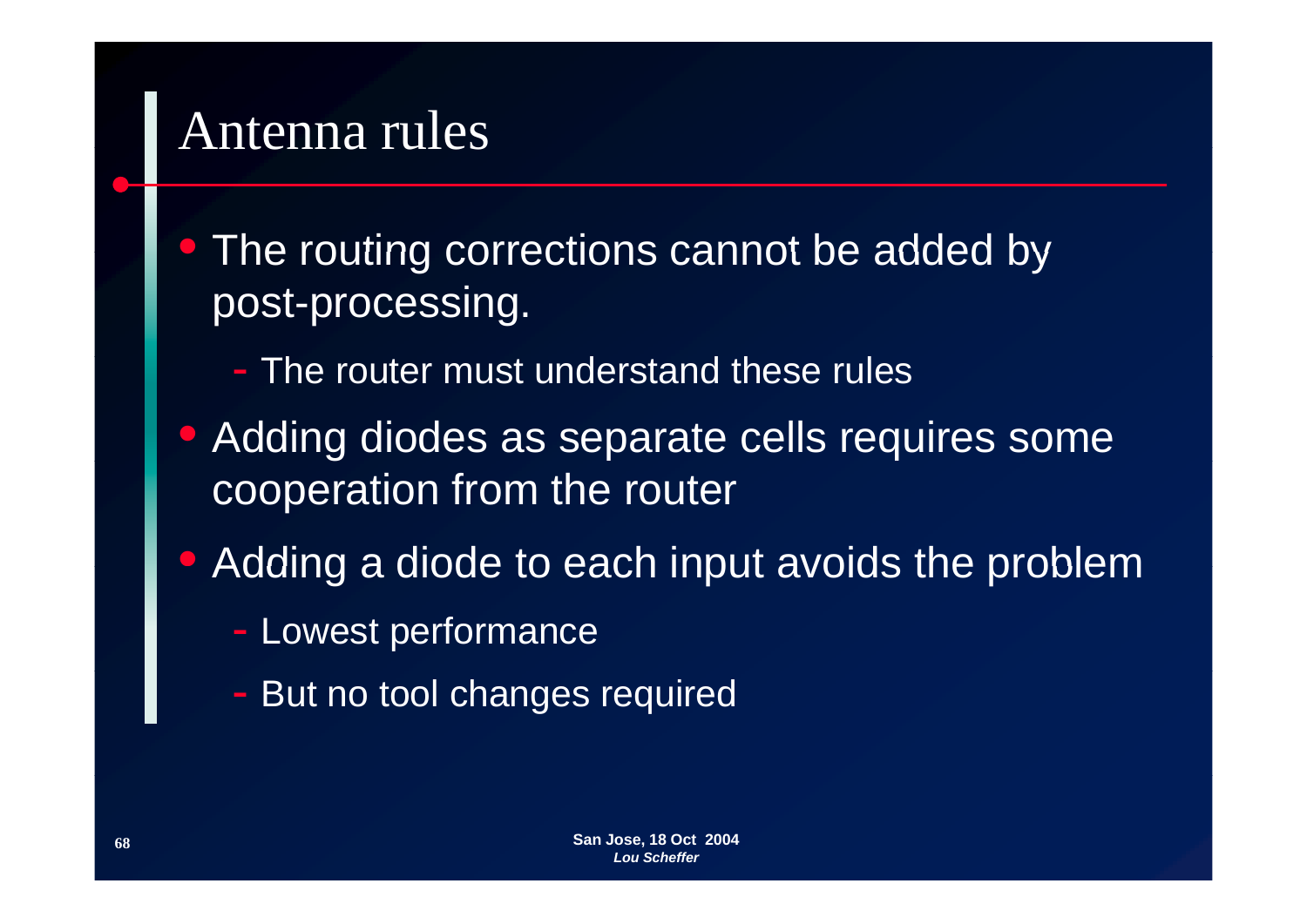### Recommended rules and optimizations

- $\overline{\mathbb{C}}$ Foundries have additional 'recommendations'
	- Double vias where possible
	- Add extra spacing where possible
	- Add more extension around vias where possible
	- Help from foundries is needed to make this quantitative
- $\bigcap$ • Some of this can be done by post-processing
- $\bigcirc$  But much better results possible if tools do it
	- -- Example What percentage of vias can be doubled?
	- - 30-40% as a post-process, more than 90% if router tries hard.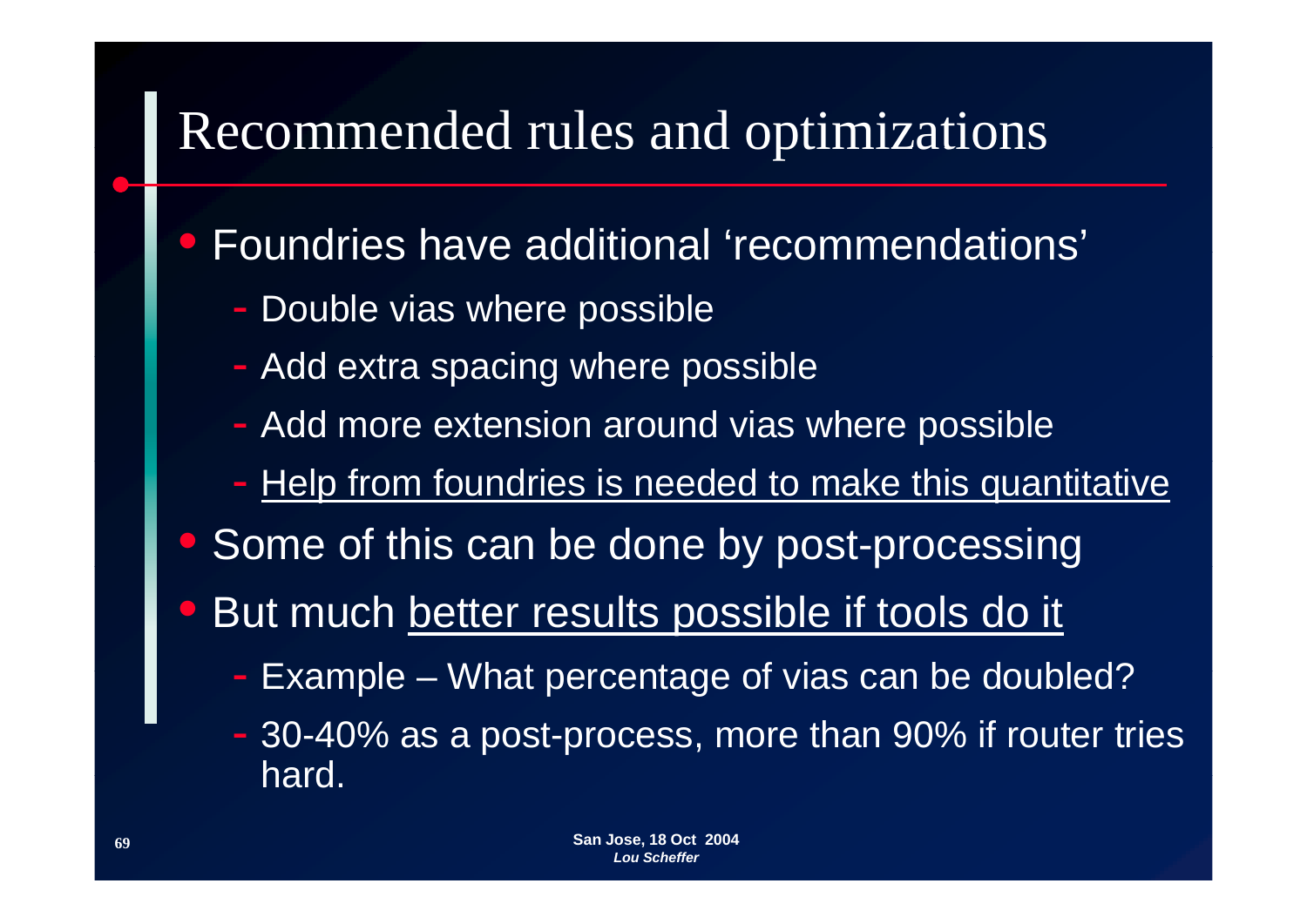## Router can help make RET easier

 $\bigcirc$ Can choose correction based on need (SPIE)



 $\bf L$ ine end at minimum spacing **perhaps 5-10 extra rectangles required**

**Slightly greater spacing – 2 rectangles required**

**Still greater spacing – ext i ens ion only required**

Simulation based OPC will correct all to the highest (most **expensive) standard**

 **San Jose, 18 Oct 2004** *Lou Scheffer*